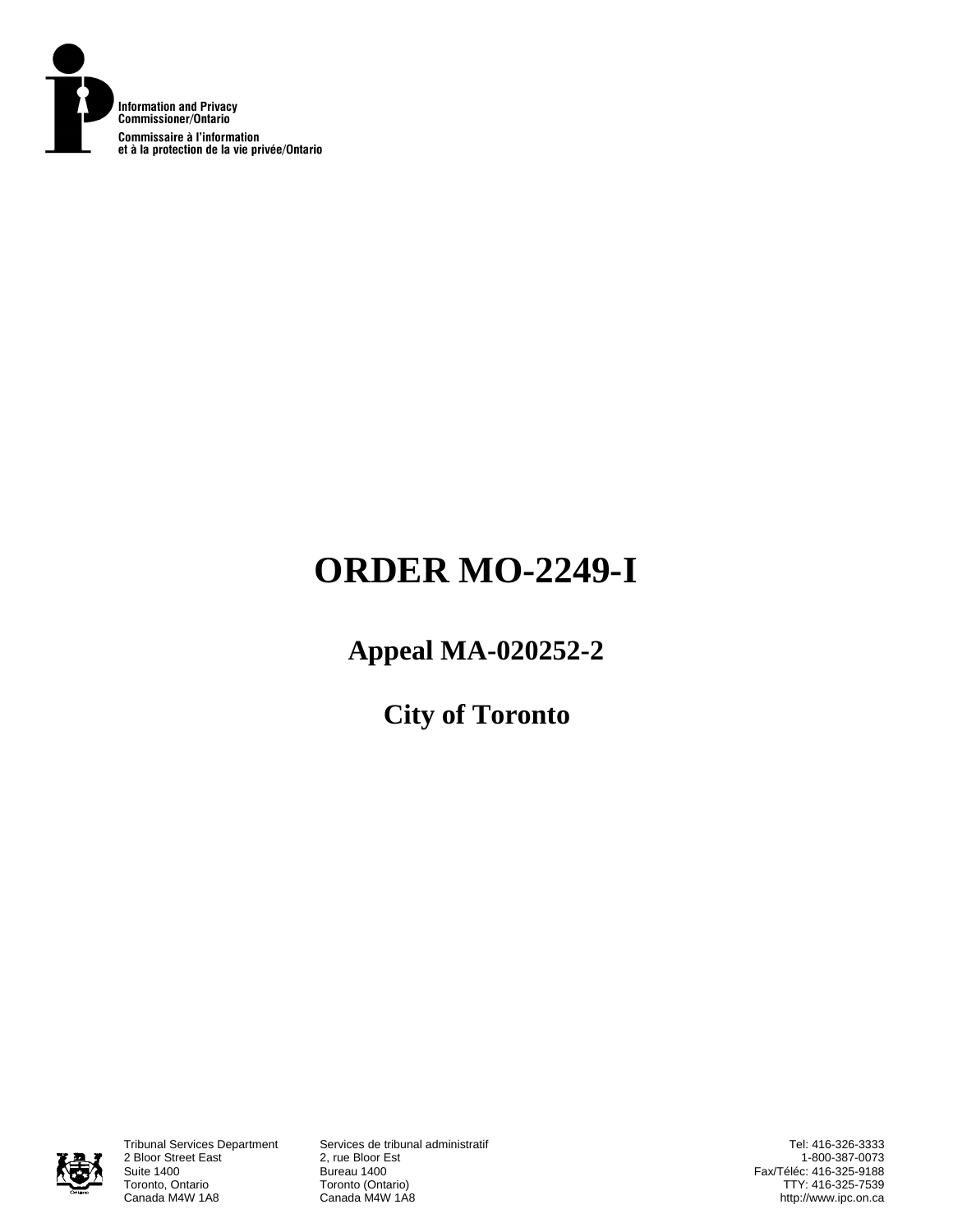# **INTRODUCTION:**

This appeal involves a request for information pertaining to a complex commercial project using the City of Toronto's water supply in a contained loop to cool certain buildings in the downtown core. Various levels of government were involved in approval processes and environmental assessments were conducted. The request for information pertaining to the project that led to this appeal was very wide in scope and thousands of pages of responsive records were identified by the City of Toronto. Because of the number of records at issue and the multiple exemptions claimed for many of them, my determination on whether information in a record is exempt from disclosure under the *Municipal Freedom of Information and Protection of Privacy Act* (the *Act*) is set out in a lengthy and detailed index that will be sent to the City of Toronto, Enwave District Energy Limited (Enwave) and the appellant. A copy of the index will be provided to any of the third parties (other than Enwave), upon request.

## **BACKGROUND:**

In early 1991, the former Municipality of Metropolitan Toronto (Metro) identified the concept of Deep Lake Water Cooling (DLWC) as a strategic priority. DLWC involves extracting water from the cold depths of a body of water, circulating it through a hydraulic system and using the absorbed cool temperature to chill buildings. The buildings that utilize the system use heat pumps. DLWC serves as an alternative to traditional air-conditioning or using large chillers to cool water in a circulating hydraulic system.

A number of other DLWC projects had been suggested to Metro before the one that is the subject of this appeal.

In 1981, a large scale DLWC project was proposed in a study paid for by the Central Mortgage and Housing Corporation. Apparently due to the magnitude of the project, however, investors could not be attracted.

In 1988, Eastern Powers Developers (EPD), submitted a preliminary concept proposal for a smaller scale project to cool buildings in the Toronto railway lands, but it was never implemented.

In 1996 the Toronto District Heating Corporation (TDHC), which had some district cooling clients, made a proposal to develop a DLWC project, by way of a joint venture with Metro. TDHC was a corporate entity that had been established in 1980 as a non-profit utility under the *Toronto District Heating Corporation Act*. Metro had representatives on the TDHC Board. Under the legislation, TDHC was deemed not to be a local board of Metro except for the purposes of the Ontario Municipal Employees Retirement System.

The TDHC proposal involved integrating new infrastructure with existing Metro water infrastructure. This proposal was more limited in scope than previous proposals and involved TDHC providing a new deep water intake at no cost to Metro. At around the same time another group of companies proposed a second competing method for DLWC. Both proposals were considered by Metro.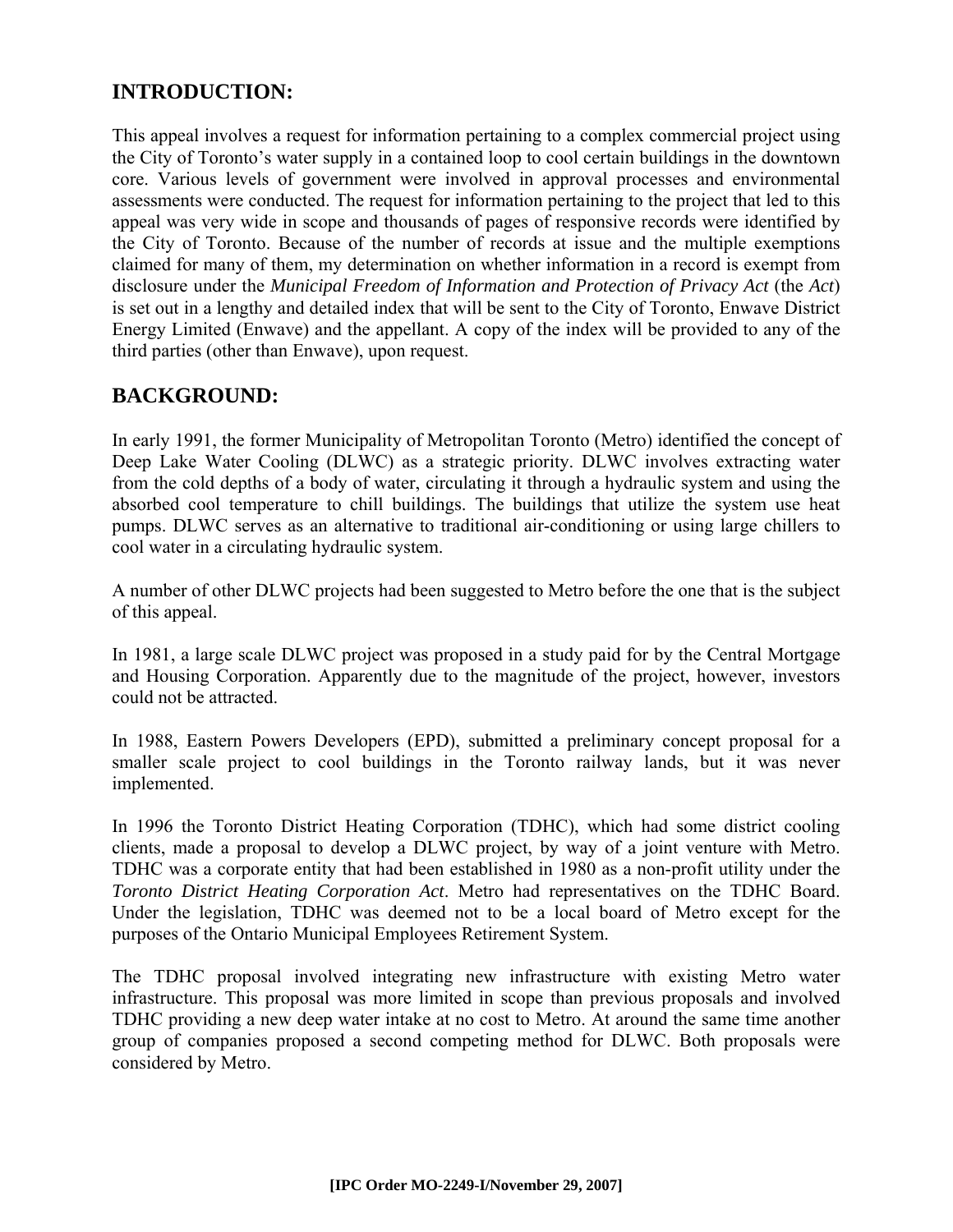After some deliberation, Metro determined that it would proceed with a more detailed investigation of the TDHC proposal. Accordingly, Metro authorized TDHC to proceed with a pre-design study to confirm the viability of this project. Commencement of the construction of the project was conditional upon the successful completion of an environmental assessment. The environmental component of the DLWC project was important, because the proposal would make use of Metro's source of drinking water for cooling and involved potential disruption of fish habitats in Lake Ontario.

Metro became part of the amalgamated City of Toronto (the City) by the enactment of the *City of Toronto Act, 1997*.

The City and TDHC then jointly retained a main consultant to conduct the pre-design (which consisted of two phases) and environmental assessment work (two were ultimately conducted). Other consultants were hired to perform parts of the pre-design and environmental assessment work. In the course of the pre-design study, different design options and construction materials and methods were considered.

In July of 1999, TDHC was restructured as a share capital corporation, having two shareholders. One is the City. In March 2000, TDHC changed its name to Enwave District Energy Limited. At about that time, another lake source cooling system operated by Cornell University in Ithaca, New York, which used an intake into Cayuga Lake to draw cold water for circulation through its cooling system, became operational.

In January 2002, the City and Enwave entered into an Energy Transfer Agreement which set out the terms for the construction of the new water intake pipes, upgrades to certain City pumping stations and the use of the City's water infrastructure for the project. The agreement sets out the compensation that Enwave pays the City for cooling energy transferred through the DLWC system.

In designing and constructing the DLWC project, there were various water quality and temperature studies, design changes, geotechnical studies, engineering analyses, construction cost estimates and public consultations undertaken. The DLWC infrastructure included the expansion and winterization of the John Street Pumping Station, the construction of the intake pipes into Lake Ontario and the construction of a water main linking the Toronto Island Distribution system to the mainland network. Significant amounts of money, from a variety of sources, were committed to finance this infrastructure. The project itself was completed in 2004 and the system became operational at that time.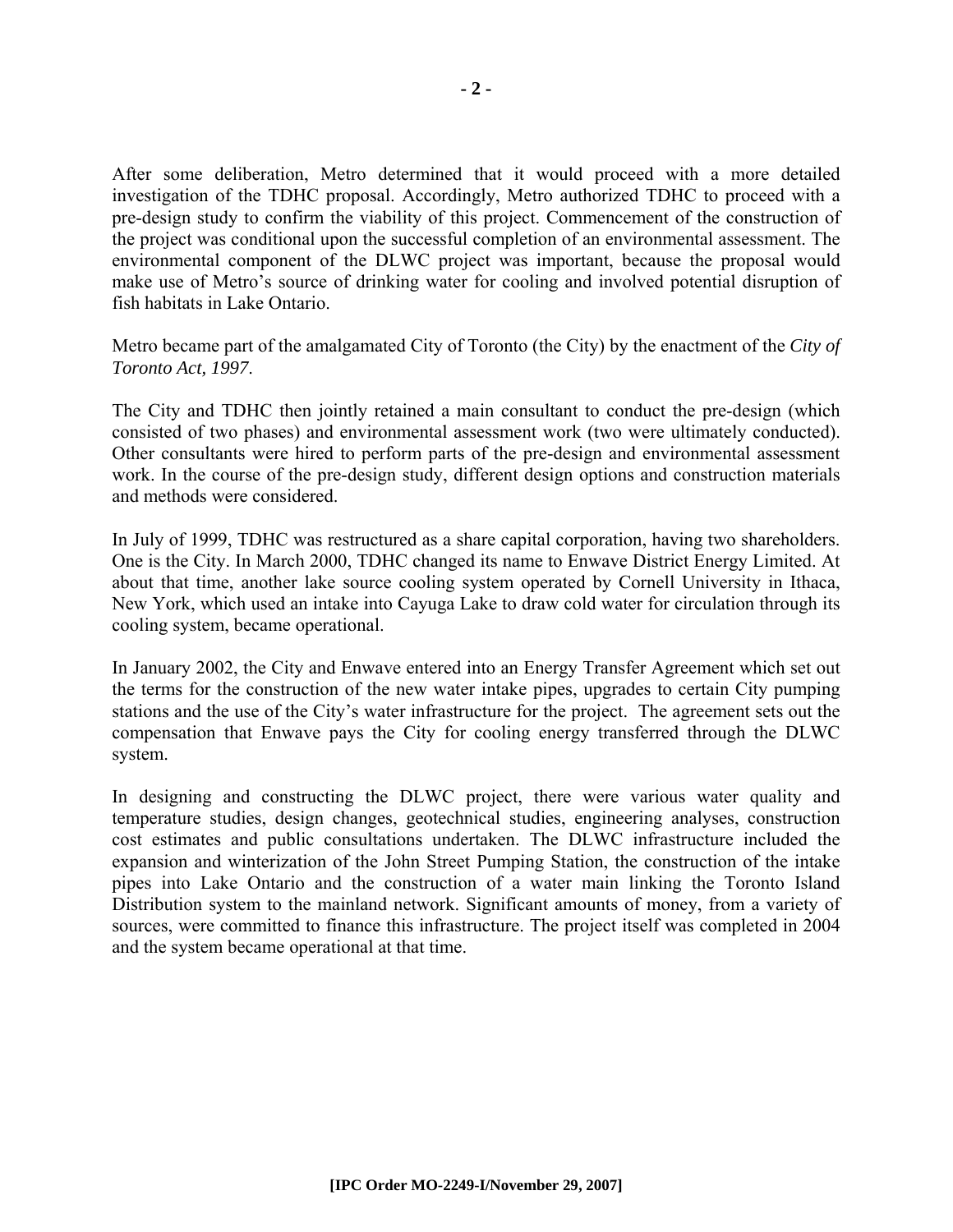#### **NATURE OF THE APPEAL**

The request at issue in this appeal is very broad in scope. Specifically, the City received a twopart request under the *Act*, for:

- (a) Any policy, procedure, or governing document relating to the City of Toronto's bidding process (i.e. requests for proposals) in force in 1988.
- (b) Documentation relating to the City of Toronto's plans to build a deep lake water cooling project in conjunction with Enwave including any correspondence, reports, drawings, agreements, plans, or other documentation exchanged between the City of Toronto and Enwave relating to such project between 1988 and the present date.

In the representations he provided to this office during the adjudication of the appeal, the requester identifies the following three reasons for making the request:

- environmental and safety concerns;
- concerns about how the DWLC project has been funded, and specifically how tax revenues have been allocated to the project; and
- whether the City was in a conflict of interest position when it awarded the DWLC project to Enwave, and whether it followed the proper rules and policies for tendering projects of this nature.

The City identified records responsive to the request and its initial decision letter advised that access was being granted to two environmental reports. The City also provided the requester with an index of records listing, the initial decision letter said, over 10,000 other responsive records. In addition, the City invited the requester to review the index and advise the City if access was sought to all the records; or if he would be identifying specific records that were sought. The City explained in the letter that after this was done, the City would determine which exemptions it might be claiming to deny access to some, or all, of the identified records. Under section 21 of the *Act*, the City then notified Enwave that an access request had been received and asked for its position on the release of records.

The requester (now the appellant) filed an appeal with this office indicating that the City had not replied to the access request within the requisite time frame under the *Act*. Under section 22(4) of the *Act*, failing to respond to a request for access to a record within the statutory time frame results in a "deemed refusal" to provide access, which gives rise to a right of appeal. Accordingly, this office opened file MA-020252-1, and sent a Notice of Inquiry to both the appellant and the City.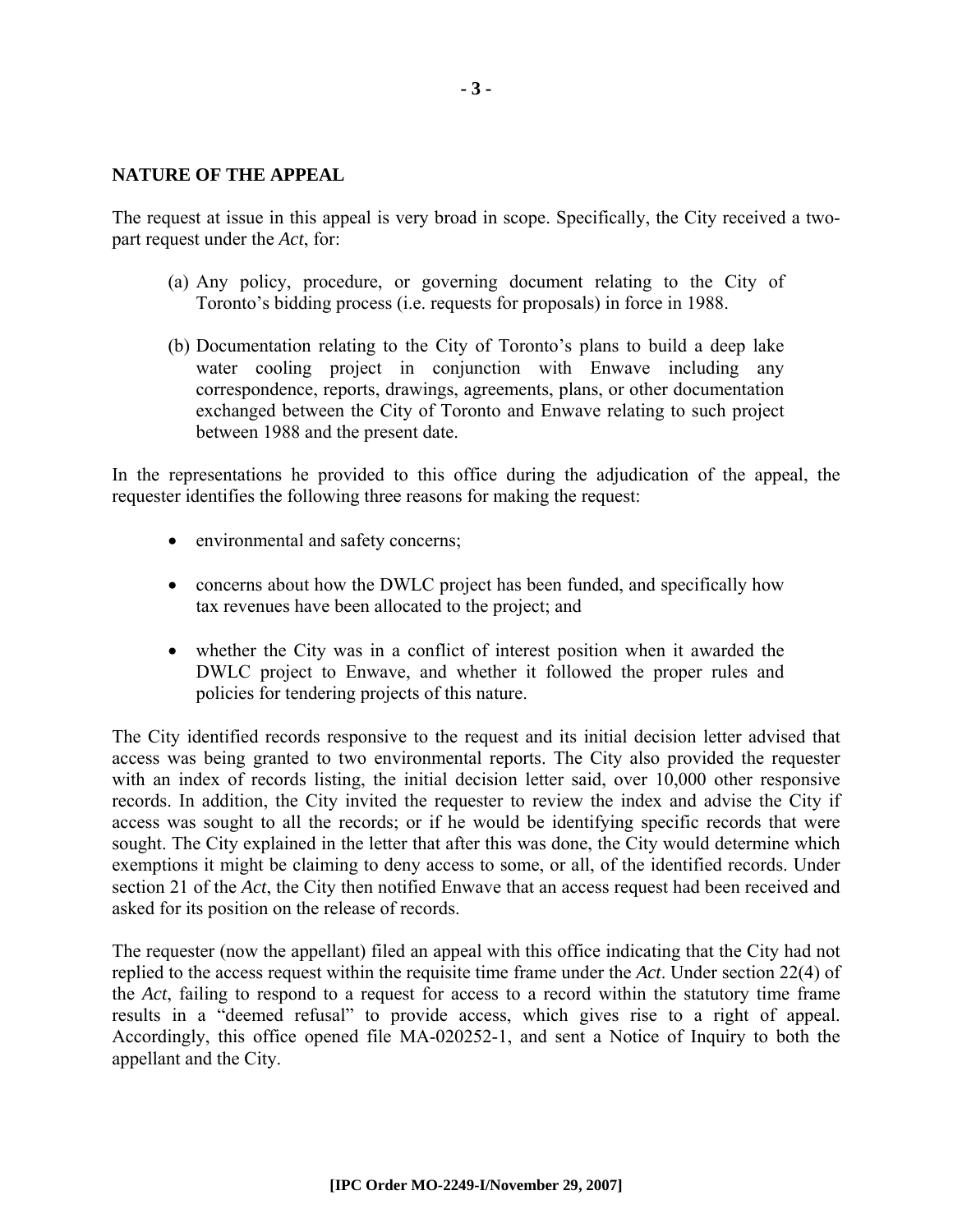The City issued its final decision letter. In the final decision letter, the City relied on the exemptions in sections 10 (third party information) and 11 (economic interests of an institution) of the *Act*, as the grounds for its decision to deny access. As a result of the City issuing a final decision letter, appeal file MA-020252-1 was closed.

In its final decision letter, the City refers globally to sections 10 and 11 as the relevant exemptions, and does not specifically identify the parts of section 10 and 11 it is relying upon. The letter does, however, use language that corresponds to the specific exemptions at sections 10(1)(a) and (c) and 11(a) and (g) of the *Act*.

The appellant then appealed the City's decision to deny access and the current appeal file (MA-020252-2) was opened.

During mediation of this appeal, the City advised that it was still in the process of determining which exemption it was claiming for each of the withheld records. It also advised that it was continuing to gather records responsive to the first part of the request. It stated that once it had compiled the records, a decision would be made regarding access to records responsive to that part of the request. The appellant maintained that he should be provided with access to all the withheld records and took issue with the sufficiency of the City's index of records.

Mediation did not resolve the appeal and the matter moved to the adjudication stage. The mediator's report identifies the exemptions at 10(1)(a) and (c) and 11(a) and (g) of the *Act* as the basis for the City's decision to deny access to the withheld records.

After the matter was moved to the adjudication stage, this office sent a Notice of Inquiry to the City and Enwave. In the Notice of Inquiry, representations were invited from the City and Enwave on the application of the exemptions at sections  $10(1)(a)$ , (b) and (c) and  $11(a)$ , (b), (c), (d), (e), (f), (g), (h) and (i) of the *Act*.

The Notice of Inquiry also contained the following order of former Assistant Commissioner Tom Mitchinson, regarding an index of records:

While the City has provided indices of the records at issue, it has not set out in detail which exemption applies to each of the records. I require the City to provide me with amended indices, which describe each individual responsive record, and to clearly identify which exemption claim is being applied to each record. In the event that the record contains third party information, the City should identify the third party whose interests are affected by the specific record. These indices should be provided to this office at the same time as the representations.

The City then sent a second index of records to this office. The City also identified a number of entities whose interests could be affected by disclosure. It explained that except where the third party is one of the two proponents of an alternative DLWC system, TDHC/Enwave is the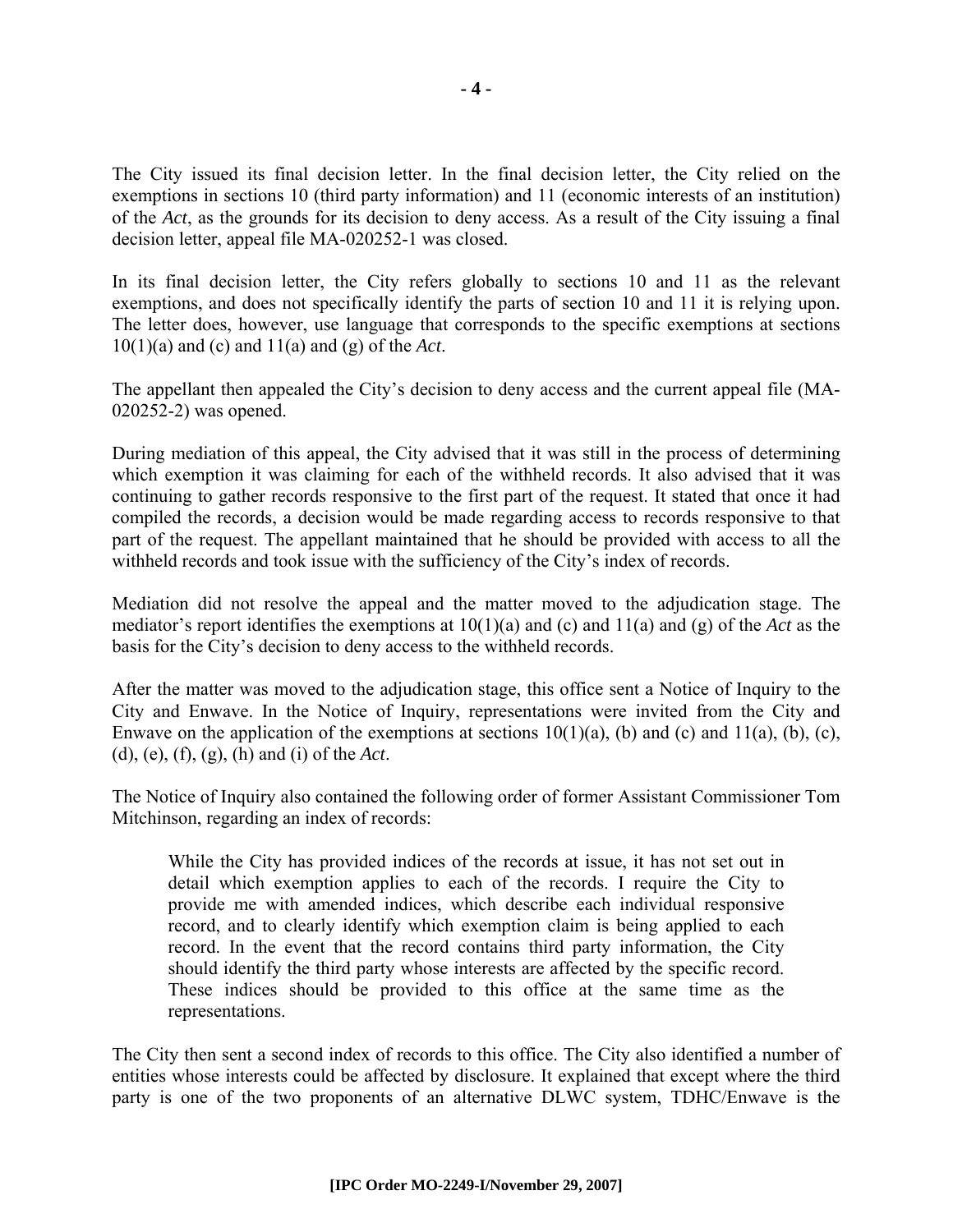affected third party where the section  $10(1)$  mandatory exemption is claimed. The City also identified five other third parties whose interests are affected by disclosure of a specific record, which it described as "Enwave's consultants".

A short time thereafter, the City provided its representations. These were accompanied by yet another version of its index of records. In its representations, the City advised that, after a further review, it was now prepared to disclose some of the records that it had withheld. However, the City's representations spoke only to the application of the mandatory exemptions at section  $10(1)(a)$  and (c) and the discretionary exemptions at section  $11(c)$  and (d). In addition, the City also advised that it was relying on the mandatory exemption at section 14(1) of the *Act* (personal privacy) to deny access to a number of the records that it asserted contained personal information. The City further asked that a portion of its representations not be shared with the appellant due to confidentiality concerns.

Enwave did not file any representations at this time. Instead, it took issue with the sufficiency of the City's index of records. Its position appeared to be that the issue of the sufficiency of the index had to be resolved before it could file its submissions.

Former Assistant Commissioner Mitchinson then sent a letter to the City stating that it had failed to comply with his earlier order regarding the preparation of an index of records. The letter directed the City's attention to *Practice Direction 1* of this office, which sets out how an index of records should be prepared. The City was given a fixed date to comply.

The City sent a further index of records to Enwave and this office. Although Enwave raised concerns about its sufficiency, former Assistant Commissioner Mitchinson determined that this latest index of records complied with his order, and allowed Enwave an extension of time to deliver its representations in response to the Notice of Inquiry. Enwave then provided its representations.

In its representations, Enwave raised the possible application of the discretionary exemptions at sections 8(1)(e) (endanger life or physical safety of a person), 8(1)(1) (facilitate the commission of an unlawful act) and 13 (disclosure could threaten the safety or health of an individual). These exemptions were not claimed by the City. In addition, Enwave asked that none of its representations be shared with the appellant, due to confidentiality concerns.

After receiving Enwave's representations, former Assistant Commissioner Mitchinson considered the confidentiality concerns of the City and Enwave. He determined that, in accordance with this office's practice direction on the sharing of representations, the majority of the representations of both parties ought to be shared with the appellant.

A Notice of Inquiry, along with the non-confidential portions of the representations of the City and Enwave, was then sent to the appellant. In the Notice of Inquiry the appellant was invited to address Enwave's raising of the discretionary exemptions at sections 8(1)(e), 8(1)(l) and 13 and to provide representations on the application of the mandatory exemptions at sections  $10(1)(a)$ ,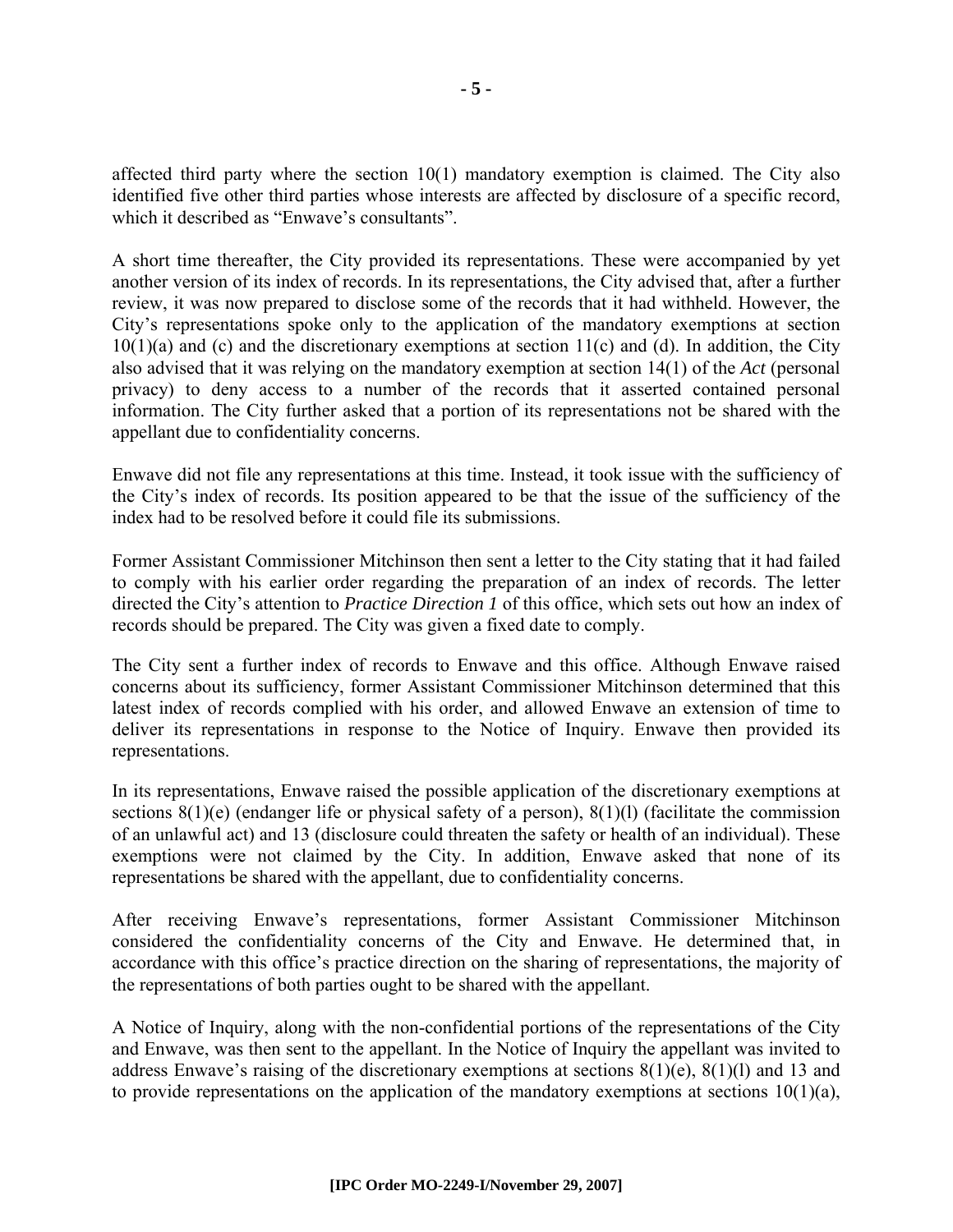(b), (c) and the discretionary exemptions at 11(c) and (d) of the *Act*. The appellant filed representations in response. In his representations, the appellant addressed the matters raised in the Notice of Inquiry and also claimed the application of the "public interest override" provision in section 16 of the *Act*. In addition, he stated:

- a) except for information relating to the expenditure of public funds, there is no desire to see Enwave's specific financial data relating to cost accounting methods, pricing practices, profit and loss data, overhead and operating costs. The appellant therefore would agree to have the specific references to such items deleted from the documents prior to disclosure;
- b) likewise, with respect to any documents containing personal information (i.e. addresses, telephone numbers, hourly wages and so on), the appellant has no desire to see such information and, once again, would be agreeable to having the specific references deleted from the documentation and, once again, would be agreeable to having the specific references deleted from the documentation prior to being disclosed.

The appellant also asserted that access should be granted by default because of the City's conduct, including the manner in which it addressed the request for information and the state of its index of documents. In my opinion, however, the City's actions in processing the request and the state of its index of documents were addressed in former Assistant Commissioner Mitchison's interim rulings. I will not revisit them here.

The appellant agreed to share all of his representations, except for a portion that might disclose his identity.

Former Assistant Commissioner Mitchinson determined that the representations of the appellant raised issues to which the City and Enwave should be given an opportunity to reply. Accordingly, he forwarded the relevant and non-confidential representations of the appellant, along with separate covering letters, to the City and Enwave inviting representations in reply. Both filed reply representations.

In its reply representations the City pointed out that all responsive records that were not destroyed in accordance with its records retention and destruction policy had been located and identified. In addition, the City confirmed that it did not claim the application of the section 8(1)(e) and (l) or 13 exemptions that Enwave raised. It advised that it had no comment in that regard other than to state that disclosing the City's plans and drawings would jeopardize the security of its water facilities. The City submits that it would then have to re-evaluate its current security measures and to take "costly steps" to ensure that new or additional protections were in place.

Shortly thereafter, the City forwarded to the appellant a copy of a portion of a 1988 User Manual for the Purchasing and Supply Department that it identified as being responsive to the first part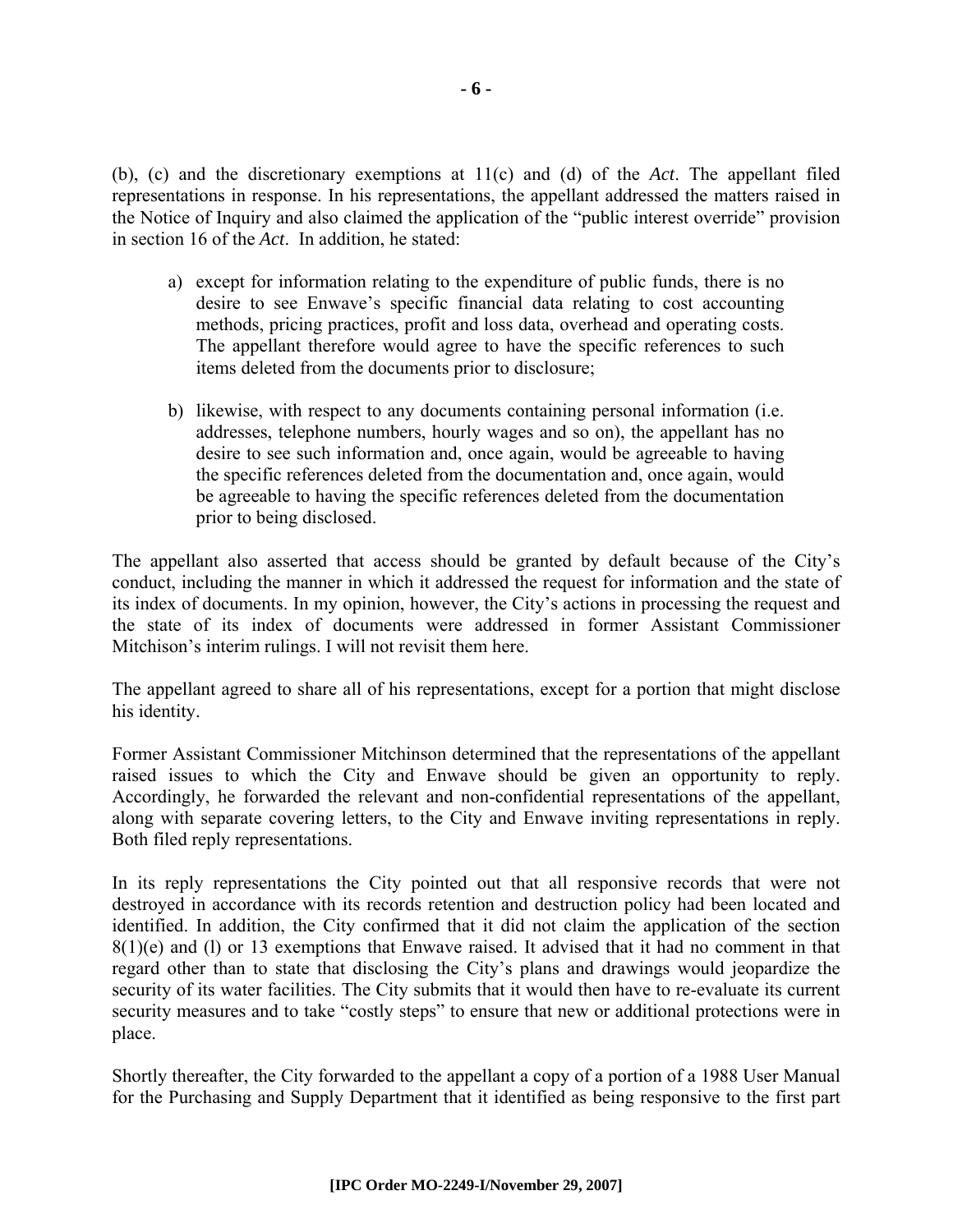of his request. The City waived any fee for the photocopying of the portion of manual. The City advised that, if desired, the appellant could attend to view the entire manual at the City's offices.

Then, in a further attempt to narrow the issues, this appeal was returned to mediation. At this second mediation the appellant confirmed that he was not seeking any information that qualified as "personal information" and fell under the exemption at section 14(1) of the *Act.* Accordingly, an effort was made to identify and remove this information from the responsive records. Perhaps because of the volume of records, however, it appears that some personal information in the records was missed. Therefore, before the City discloses a record in accordance with this order, it must ensure that it has identified and severed any personal information that is exempt under section 14(1). In the event that a dispute arises with respect to any severance of this nature, I remain seized of the matter to determine that issue.

Also at the second mediation, Enwave agreed to disclose to the appellant and the City a "list of records on which Enwave takes no position". Furthermore, the City agreed that certain records, as indicated by the notation "NEA" (meaning "no exemption applied") on its index, could be released to the appellant.

Some records for which the City claimed that no exemption applied, and upon which Enwave took no position, were released to the appellant. A further portion of the records was subsequently provided to the appellant. Thereafter, a revised index of records was created by the City setting out the records that the City believed remained at issue. Although it would have been helpful in adjudicating this appeal, the City did not provide this office with a copy of the records it disclosed to the appellant.

The appellant remained dissatisfied with the City's access decisions. After the appellant compared the newly revised index with the former index of records, and with the records that had been released, he forwarded a letter to this office indicating that:

- some documents listed in the revised index had already been produced;
- documents that had not been listed in the earlier index appeared in the revised index;
- notwithstanding Enwave indicating that it took no position on certain documents that had appeared in the earlier index, those documents were not provided to the appellant.

The appellant's letter enclosed a table that indicated which documents fell into the listed categories. In the letter, the appellant requested that the matter be returned to the adjudication stream.

Although mediation had resolved some of the issues remaining in the appeal it did not fully resolve it and the file was returned to the adjudication stream. After a detailed review of the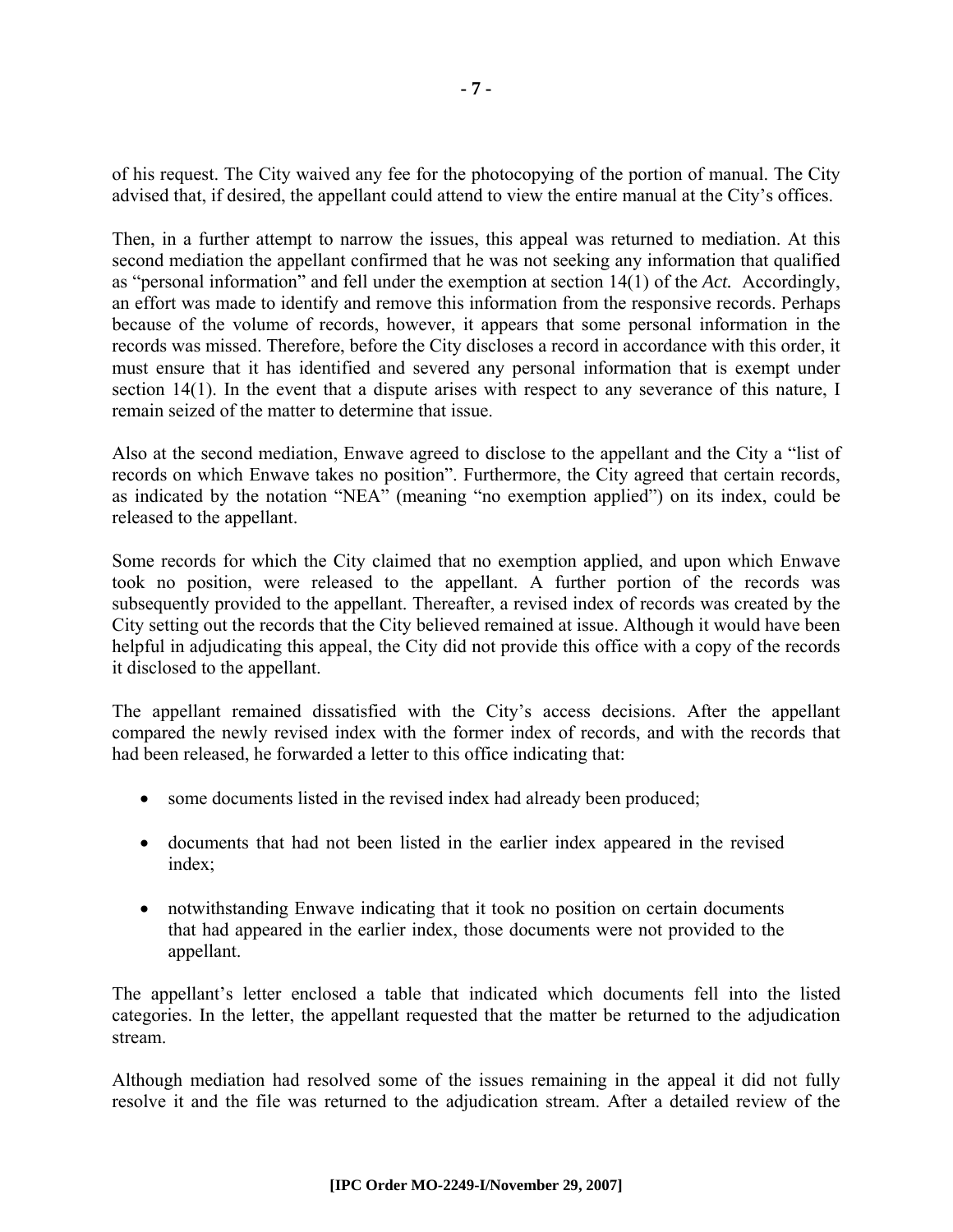records and the issues raised in this appeal, I decided to invite a number of third parties identified in the records to make submissions on the application of the mandatory exemptions at sections 10(1)(a) and (c) of the *Act*. Thirty two Notices of Inquiry were sent to these parties, only six of whom provided submissions in response to the Notices. One of the third parties consented to the release of the information relating to it; another third party only objected to the release of any of its unit pricing information, and yet another simply adopted Enwave's position on nondisclosure. The three remaining third parties that filed representations, including the principal shareholder of Enwave, objected to the release of any of their information.

In making my determinations in this appeal, I have considered both the confidential and nonconfidential representations of all of the parties and the contents of the records themselves.

### **RECORDS**

The records at issue consist, in part, of the City's Water and Waste Water Services working files and include handwritten notes, emails, fax cover sheets and correspondence, agendas, reports, memoranda, drawings, diagrams, notices, budgets, newsletters, webpages, progress certificates, invoices, cheques, logistical charts, geotechnical and marine surveys, temperature and water quality charts, pumpage charts, brochures, draft agreements, agreements and related documents.

In the decision that follows, I have occasionally divided records into certain categories. It should be noted however that not all the records at issue neatly fit into one category and sometimes contain different types of information. In making my determinations in this appeal, I have considered all the information in a particular record at issue. Furthermore, in making my determinations in this appeal, I have considered each individual record on its own, in relation to other records and also in relation to the DLWC project as a whole.

One of the challenges presented in the adjudication of this appeal was the amount of information at issue, which was found in the more than 10,000 records the City identified as responsive to the two-part request.

The index of records attached to this order is 64 pages. For the most part, the description of a record in the index follows the City's description in the indices it provided to Enwave and the appellant. I have set out on the accompanying index the exemption(s) that the City claimed is/are applicable, the position that Enwave takes regarding the record and my determinations.

On the index:

- I have used "NEA" to indicate where the City has applied no exemption.
- I have used "OBJ" when Enwave objects to disclosure of a record and "TNP" where Enwave takes no position. I have not set out the positions of the other third parties on disclosure but considered them in making my determinations in this appeal. If I am not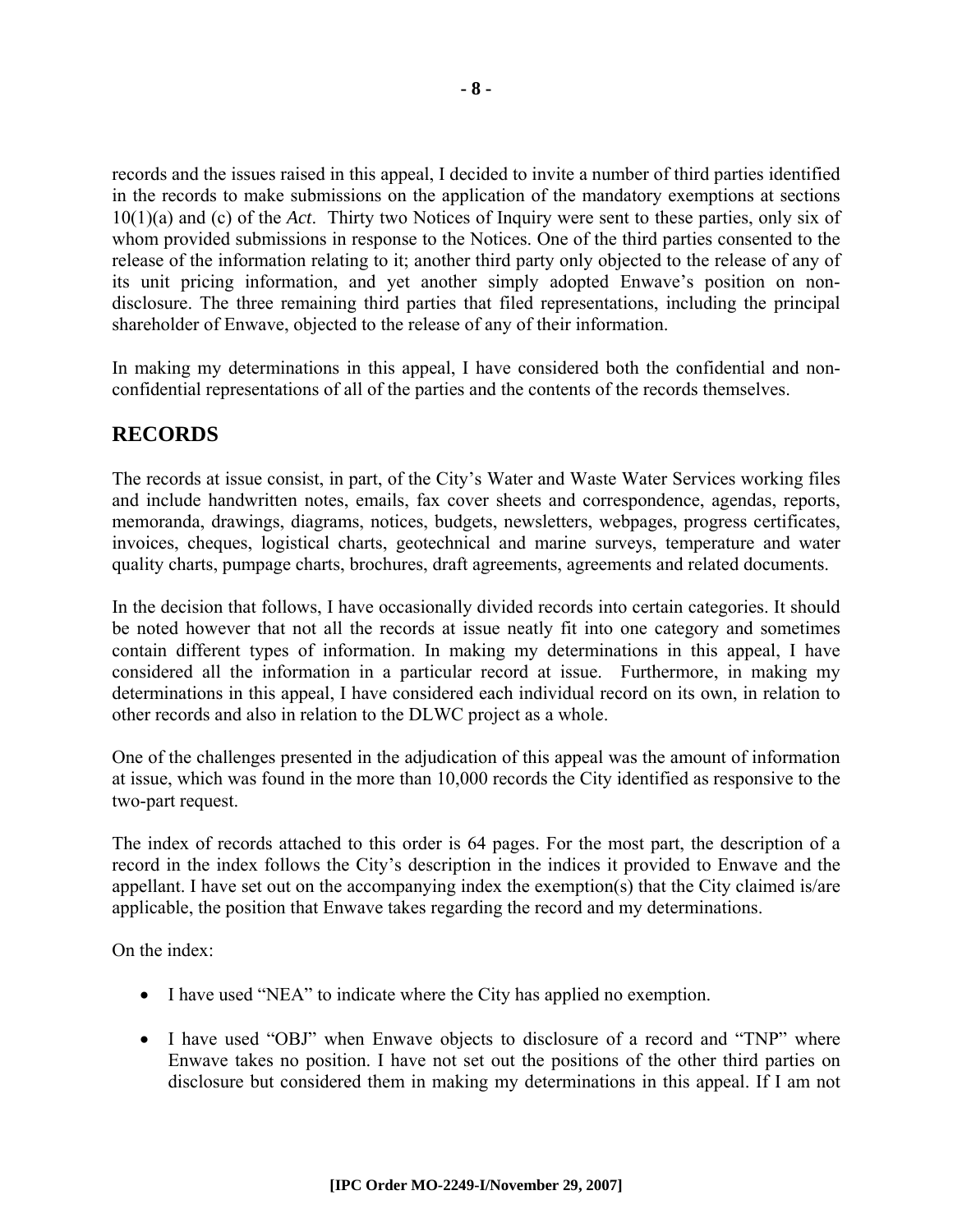sure of the positions of Enwave and/or the City, I have left it blank and treated it as if there was an objection to disclosure of the record.

- In an effort to remove records that were disclosed to the appellant in the course of mediation, or that the appellant is no longer pursuing, I have compared the City's second to last index with its final index and carefully reviewed the appellant's letter dated September 15, 2004. If a record in the City's second to last index is not listed on the final index and the appellant makes no comments about it, I have presumed that it has been disclosed to the appellant. Those records have been noted as "PD" on the index.
- Where the appellant has indicated that he has received a record that still appears on the City's final index, I have also noted that record as "PD".
- Where a record contains personal information, but appears on the City's final index, I have identified that record as "PI".
- Where a record has been listed on the City's second to last index and could not be located by me amongst the records that the City provided, I have indicated that the City must provide a new decision letter regarding the record.

My disposition with respect to any record that may contain exempt personal information is set out above. I will not be adjudicating upon any of the records I have identified as being "PD". Where I have adjudicated upon a record and determined that it should be disclosed, I have used the letter "D". Where I have determined that a record should be withheld, I use the letters "WH".

#### **RAISING OF EXEMPTIONS BY AN AFFECTED PARTY**

The *Act* contains both mandatory and discretionary exemptions. A mandatory exemption indicates that a head "shall" refuse to disclose a record if the record qualifies for exemption under that particular section. A discretionary exemption uses the permissive "may". In other words, the legislature expressly contemplates that the head of the institution is given the discretion to claim, or not claim, these exemptions. In this case, the affected party seeks to rely on several exemptions not claimed by the City, namely parts of sections 8 and 13. The City chose to only rely on parts of section 10 and 11.

Section 8 of the *Act* contains what are referred to as "law enforcement exemptions". Three of those discretionary exemptions read:

- (1) A head may refuse to disclose a record if the disclosure could reasonably be expected to,
	- (e) endanger the life or physical safety of a law enforcement officer or any other person;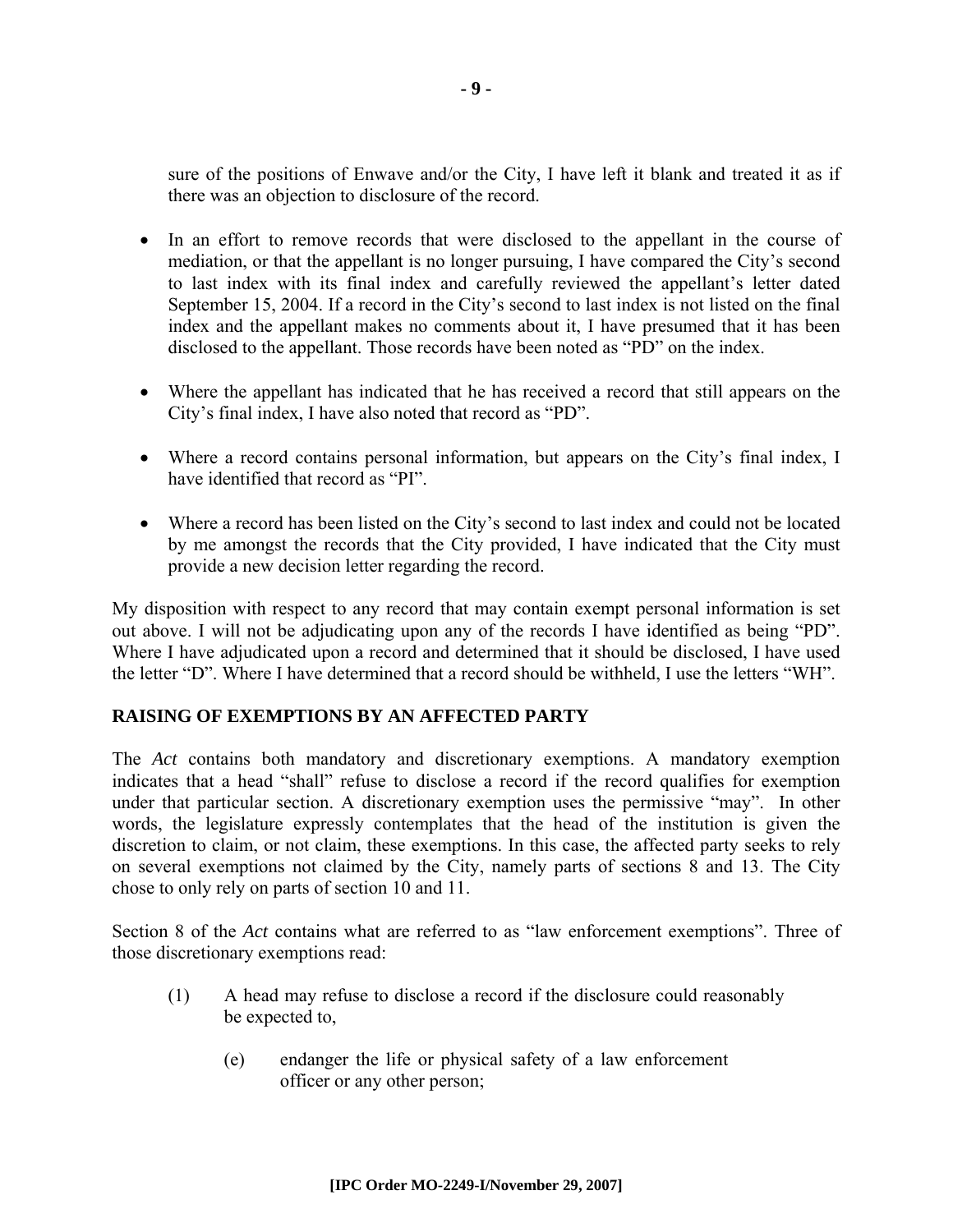- (i) endanger the security of a building or the security of a vehicle carrying items, or of a system or procedure established for the protection of items, for which protection is reasonably required; or
- (l) facilitate the commission of an unlawful act or hamper the control of crime.

Section 10(1) is a mandatory exemption that relates to information supplied by a third party. Section 10(1) reads, in part:

- (1) A head shall refuse to disclose a record that reveals a trade secret or scientific, technical, commercial, financial or labour relations information, supplied in confidence implicitly or explicitly, if the disclosure could reasonably be expected to,
	- (a) prejudice significantly the competitive position or interfere significantly with the contractual or other negotiations of a person, group of persons, or organization;
	- (b) result in similar information no longer being supplied to the institution where it is in the public interest that similar information continue to be so supplied; or
	- (c) result in undue loss or gain to any person, group, committee or financial institution or agency.

Section 11 of the *Act* contains discretionary exemptions that relate, for the most part, to the protection of economic interests of an institution. Sections 11(a), (c), (d) and (g) provide:

A head may refuse to disclose a record that contains,

- (a) trade secrets or financial, commercial, scientific or technical information that belongs to an institution and has monetary value or potential monetary value;
- (c) information whose disclosure could reasonably be expected to prejudice the economic interests of an institution or the competitive position of an institution;
- (d) information whose disclosure could reasonably be expected to be injurious to the financial interests of an institution;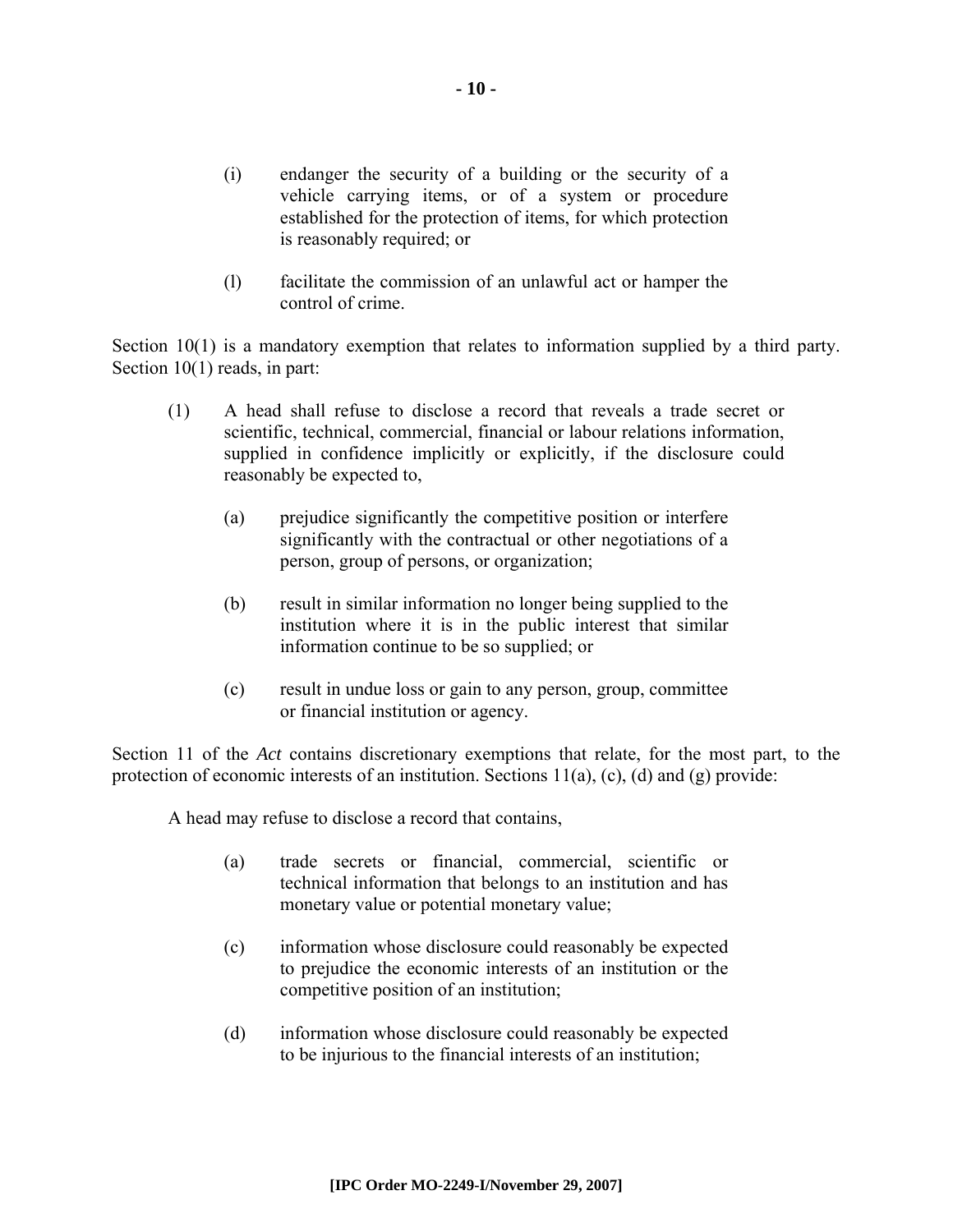(g) information including the proposed plans, policies or projects of an institution if the disclosure could reasonably be expected to result in premature disclosure of a pending policy decision or undue financial benefit or loss to a person.

Section 13 of the *Act* is a discretionary exemption that pertains to health and safety. It provides that:

A head may refuse to disclose a record whose disclosure could reasonably be expected to seriously threaten the safety or health of an individual.

In its initial representations, the City argued that the potential disclosure of technical information, maps, charts and drawings relating to the City's water filtration plant and pumping and distribution infrastructure could endanger the security of these facilities. This was especially so in light of the events of September 11, 2001.

Instead of invoking the application of the exemptions in section 8 and 13, however, the City considered the issue from a section 11 perspective. The City submitted that if such records were disclosed it would be forced to re-evaluate its current security provisions and would be required to take costly steps to ensure the additional and necessary physical protection of its plant and pumping infrastructures. The City submits that this could reasonably be expected to prejudice its economic interests or its competitive position, or be injurious to its financial interests within the meaning of sections 11(c) and/or (d) of the *Act*.

Enwave took a different tack. In its representations, Enwave set out its concerns surrounding safety and law enforcement and asserted that, in all the circumstances, the exemptions in sections 8(1)(e) and (l) and 13 of the *Act* should apply to the information in some of the records. In summary, Enwave's position is that public disclosure of these records could compromise the safety and security of Toronto's water supply, facilitate the commission of criminal acts and threaten the health and safety of members of the public.

The appellant's position is that given the procedural history of the matter, the statutory rules and the appeal framework, Enwave should only be permitted to raise or address the application of the exemptions set out in the City's original decision letter and the mediator's report.

As discussed above, in its reply representations, the City confirmed that it did not apply either of sections 8(1) or 13 to the records at issue. The City offered no comments other than to reiterate that, given the current world situation, the security of its water filtration infrastructure is of paramount concern. The City states that disclosure of plans and drawings would force it to reevaluate its current security measures and to take costly steps to ensure that new or additional protections were in place. The City submits that denying access to the withheld records pursuant to sections 10(1) and 11 of the *Act* was appropriate in the circumstances of the appeal.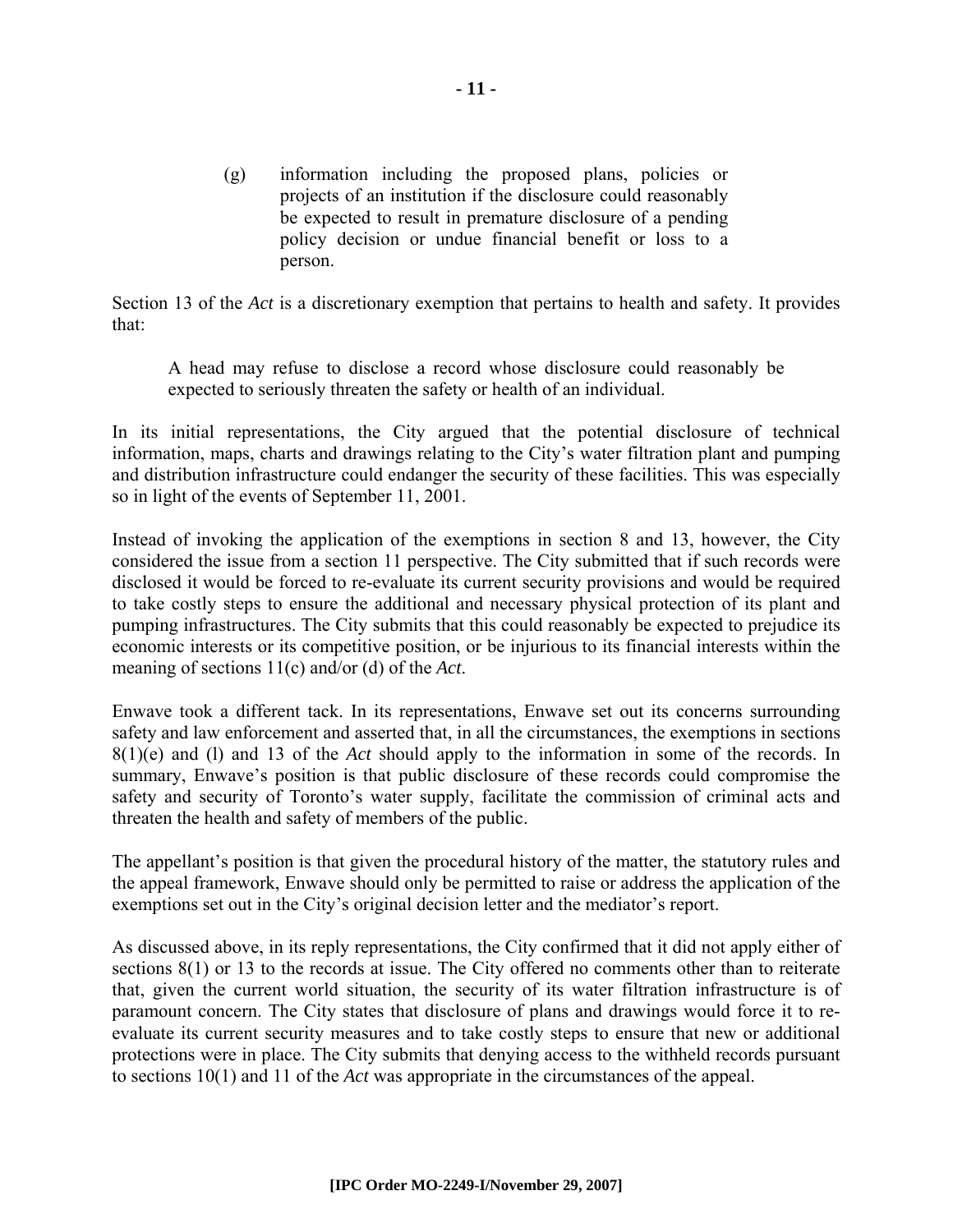In its reply, Enwave submits that:

- it is appropriate and fair to consider the exemptions even though they were not raised by the City;
- it has a statutory right under the *Act* to have all its representations considered;
- alternatively, in conducting an inquiry under the *Act*, the Commissioner has the discretionary power to consider all of its representations;
- there is no prejudice to the appellant; and
- the exemptions it seeks to raise relate to the protection of the public.

In support of its position Enwave relies on Orders M-419 and P-1362.

#### *Analysis and Findings*

In Order PO-1705, former Assistant Commissioner Mitchinson dealt with an affected party raising the possible application of discretionary exemptions in the context of the *Freedom of Information and Protection of Privacy Act* (*FIPPA*), the provincial equivalent of the *Act*. He wrote:

During mediation, the third party raised the application of the sections 13(1) and 18(1) [the provincial equivalent to section 11 of the *Act*] discretionary exemption claims for those records or partial records Hydro decided to disclose to the requester. The third party also claimed that Hydro had improperly considered, or neglected to consider, these discretionary exemptions in making its access decision.

This raises the issue of whether the third party should be permitted to raise discretionary exemptions not claimed by the institution. This issue has been considered in a number of previous orders of this Office. The leading case is Order P-1137, where former Adjudicator Anita Fineberg made the following comments:

The *Act* includes a number of discretionary exemptions within sections 13 to 22 [of *FIPPA*, the equivalent of sections 6 to 16 of the *Act*] which provide the head of an institution with the discretion to refuse to disclose a record to which one of these exemptions would apply. These exemptions are designed to protect various interests of the institution in question. If the head feels that, despite the application of an exemption, a record should be disclosed, he or she may do so. In these circumstances, it would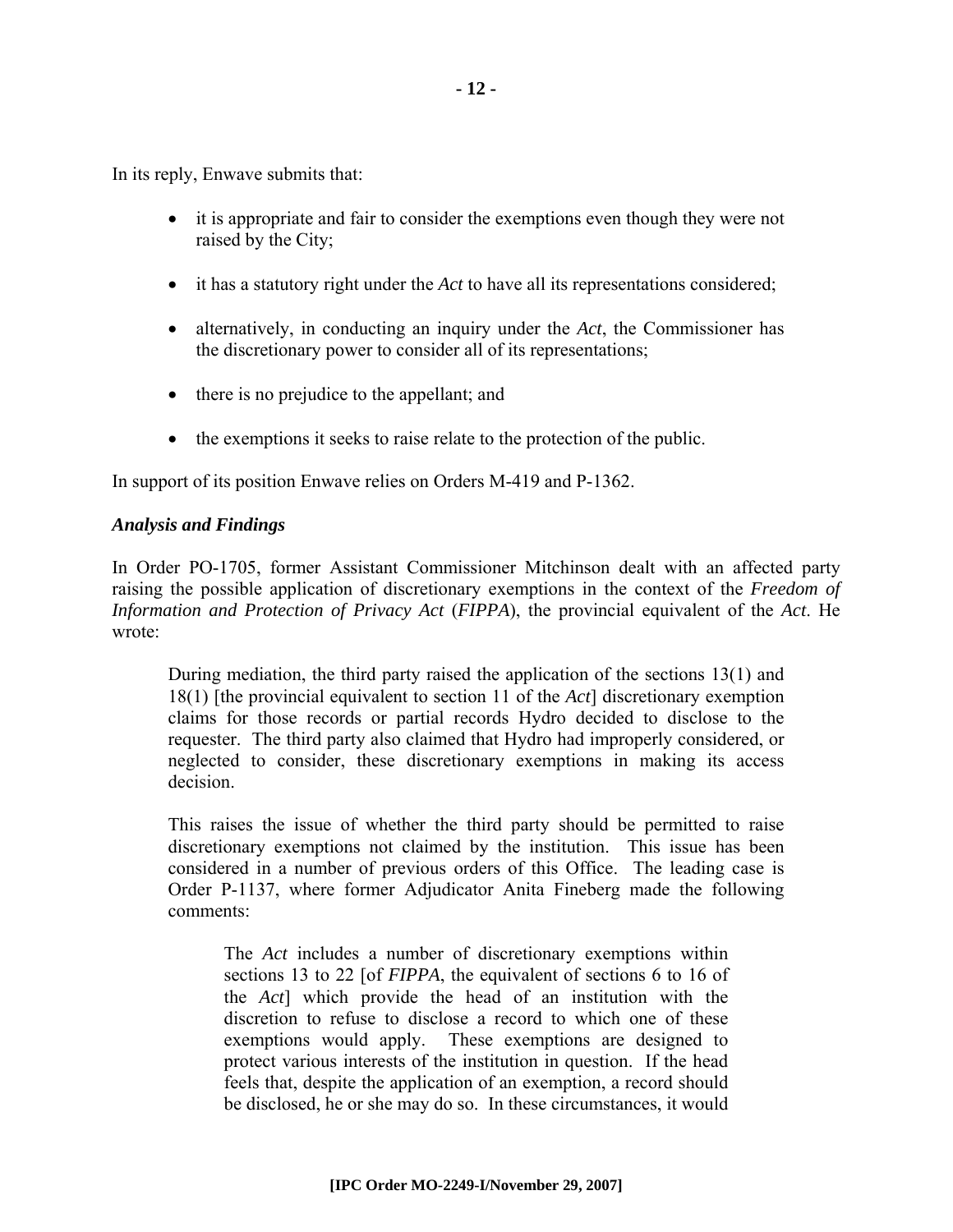only be in the most unusual of situations that the matter would come to the attention of the Commissioner's office since the record would have been released.

The *Act* also recognizes that government institutions may have custody of information, the disclosure of which would affect other interests. Such information may be personal information or third party information. The mandatory exemptions in sections 21(1) [the equivalent of section 14(1) of the *Act*] and 17(1) [the equivalent of section 10(1) of the *Act*] of the *Act* respectively are designed to protect these other interests. Because the Office of the Information and Privacy Commissioner has an inherent obligation to ensure the integrity of Ontario's access and privacy scheme, the Commissioner's office, either of its own accord, or at the request of a party to an appeal, will raise and consider the issue of the application of these mandatory exemptions. This is to ensure that the interests of individuals and third parties are considered in the context of a request for government information.

Because the purpose of the discretionary exemptions is to protect institutional interests, it would only be in the most unusual of cases that an affected person could raise the application of an exemption which has not been claimed by the head of an institution. Depending on the type of information at issue, the interests of such an affected person would usually only be considered in the context of the mandatory exemptions in section 17 or 21(1) of the *Act*.

I agree with these conclusions and adopt them for the purposes of this appeal.

On several occasions, the issue of raising the discretionary exemptions in sections 8(1) or 13 was put to the City which indicated each time that it is only relying on the mandatory exemption in section 10(1) and the discretionary exemptions in section 11 of the *Act*. As the City has done, I find that the concerns raised by Enwave with respect to the safety and security of the infrastructure can, if necessary, be addressed in the section 11 analysis.

Enwave's concerns about its "informational assets" and its commercial interests are considered under my analysis of the section  $10(1)$  mandatory exemption, which has been identified as the appropriate exemption for this purpose. [*Boeing Co. v. Ontario (Ministry of Economic Development and Trade)*, [2005] O.J. No. 2851 (Div. Ct.)]. My disposition with respect to section 14(1) personal privacy mandatory exemption is set out in my discussion about the nature of the appeal, above.

With respect to the additional discretionary exemptions on which Enwave seeks to rely, I am not satisfied that this qualifies as the "most unusual of cases [where] an affected person could raise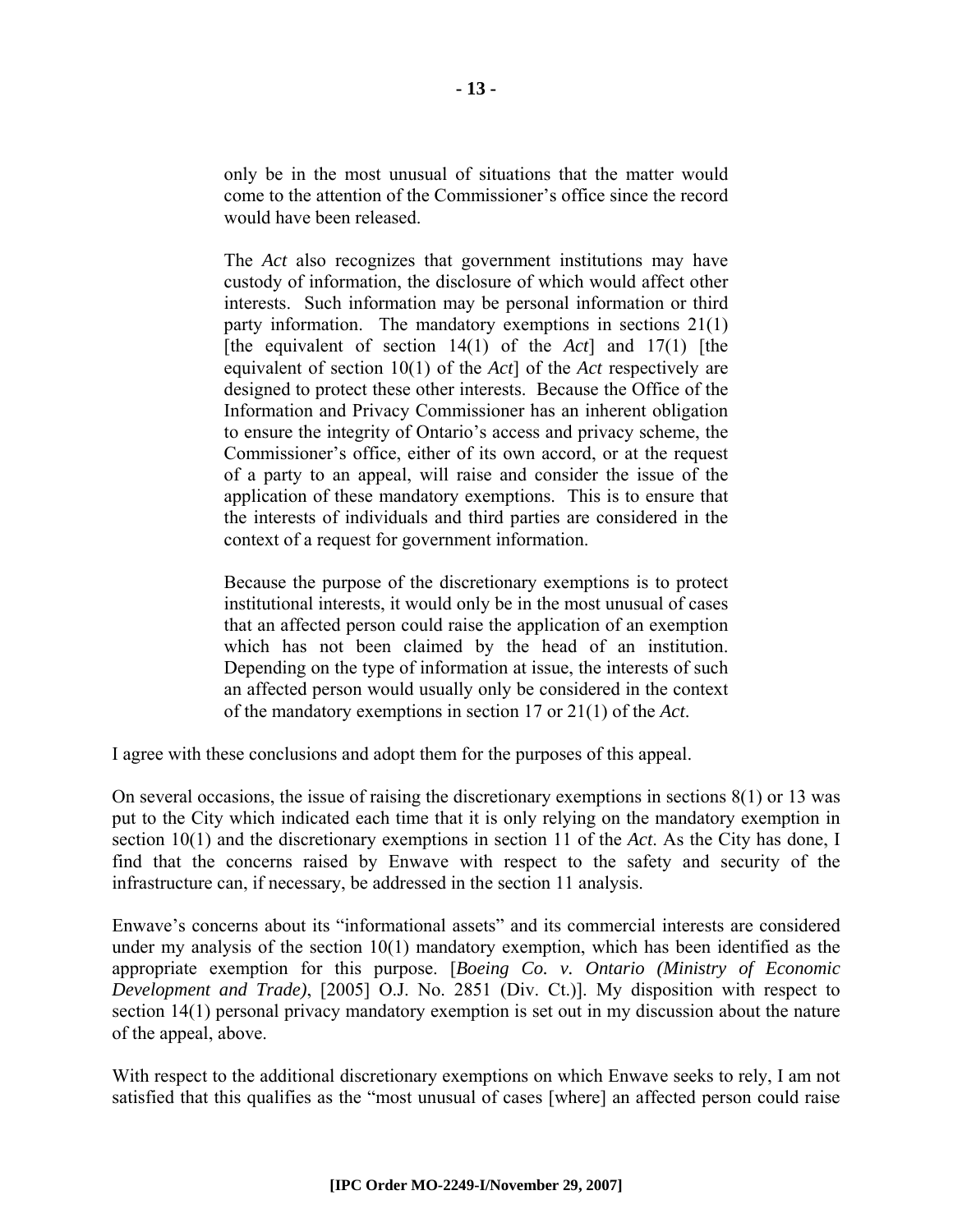the application of an exemption which has not been claimed by the head of an institution." Discretionary exemptions all indicate that the head "may refuse to disclose…." In other words, as discussed earlier, the legislature expressly contemplates that the head of the institution is given the discretion to claim, or not claim, these exemptions. In this case, the City has exercised its discretion against claiming these additional discretionary exemptions, and there is no evidence that it considered improper or irrelevant factors in doing so. In my view, for the reasons set out above, including my determination that the safety and security of the City infrastructure can be addressed in the section 11 analysis, Enwave has not provided sufficient evidence in this case to support a finding that compelling circumstances exist that would justify the extraordinary approach of permitting an affected party to claim a discretionary exemption when the head has elected not to do so.

In all the circumstances, therefore, I will not consider the application of the section  $8(1)(e)$  and (l) and 13 discretionary exemptions raised by Enwave.

#### **LATE RAISING OF DISCRETIONARY EXEMPTIONS BY AN INSTITUTION**

A related issue is the appellant's objection to the City relying on the discretionary exemptions at sections 11(c) and (d) of the *Act*, when its original decision letter and the mediator's report referred only to sections 11(a) and (g). I observe that while the City's original decision letter quoted the language of sections  $11(a)$  and (g), there is no reference to those sections in its representations. However, the City's representations do include extensive submissions on the application of sections 11(c) and (d).

The City responds by stating that it did not raise additional exemptions, but rather clarified the exemptions it believed were more appropriate, given the developments in the DLWC project from the time the City received the request. The City asserts that the clarification has caused no delay; nor has the appellant been prejudiced. The City points out that the appellant was given a full opportunity to comment on the City's representations regarding the application of the sections 11(c) and (d) discretionary exemptions.

#### *Analysis and Findings*

Section 11.01 of this office's *Code of Procedure* provides:

In an appeal from an access decision, excluding an appeal arising from a deemed refusal, an institution may make a new discretionary exemption claim only within 35 days after the institution is notified of the appeal. A new discretionary exemption claim made within this period shall be contained in a new written decision sent to the parties and the IPC. If the appeal proceeds to the Adjudication stage, the Adjudicator may decide not to consider a new discretionary exemption claim made after the 35-day period.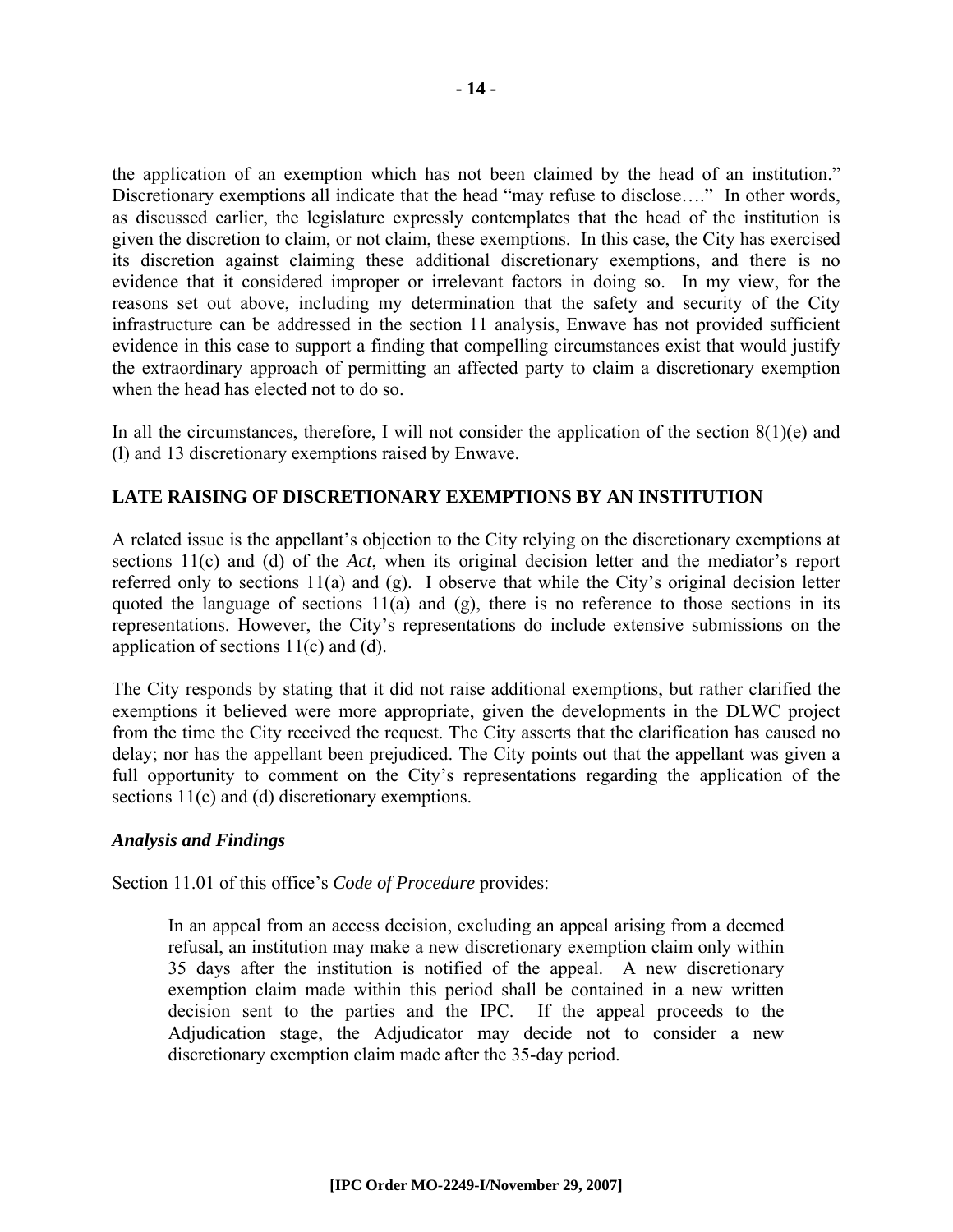The purpose of this office's 35-day policy is to provide institutions with a window of opportunity to raise new discretionary exemptions, but only at a stage in the appeal where the integrity of the process would not be compromised and the interests of the requester would not be prejudiced. The 35-day policy is not inflexible, and the specific circumstances of each appeal must be considered in deciding whether to allow discretionary exemption claims made after the 35-day period (Orders P-658, PO-2113). The 35-day policy was upheld by the Divisional Court in *Ontario (Ministry of Consumer and Commercial Relations) v. Fineberg* (21 December 1995), Toronto Doc. 110/95, leave to appeal refused [1996] O.J. No. 1838 (C.A.).

In Order PO-2113, Adjudicator Donald Hale set out the following principles that have been established in previous orders with respect to the appropriateness of an institution claiming additional discretionary exemptions, after the expiration of the time period prescribed in the Confirmation of Appeal:

In Order P-658, former Adjudicator Anita Fineberg explained why the prompt identification of discretionary exemptions is necessary in order to maintain the integrity of the appeals process. She indicated that, unless the scope of the exemptions being claimed is known at an early stage in the proceedings, it will not be possible to effectively seek a mediated settlement of the appeal under section 51 of the *Act*. She also pointed out that, where a new discretionary exemption is raised after the Notice of Inquiry is issued, this could require a renotification of the parties in order to provide them with an opportunity to submit representations on the applicability of the newly claimed exemption, thereby delaying the appeal. Finally, she pointed out that in many cases the value of information sought by appellants diminishes with time and, in these situations, appellants are particularly prejudiced by delays arising from the late raising of new exemptions.

The objective of the 35-day policy established by this Office is to provide government organizations with a window of opportunity to raise new discretionary exemptions, but to restrict this opportunity to a stage in the appeal where the integrity of the process would not be compromised or the interests of the appellant prejudiced. The 35-day policy is not inflexible. The specific circumstances of each appeal must be considered individually in determining whether discretionary exemptions can be raised after the 35-day period.

In its decision letter, the City referred globally to section 11 as an applicable exemption. However, it did not particularize the subsections of section 11 it relied upon. The decision letter does, however, use language that corresponds to the specific exemptions at sections  $11(a)$  and  $(g)$ of the *Act*. As noted above, the mediator's report indicates that the issue of denial of access remains in dispute and identifies the exemptions at 11(a) and (g) of the *Act* as being at issue in the appeal.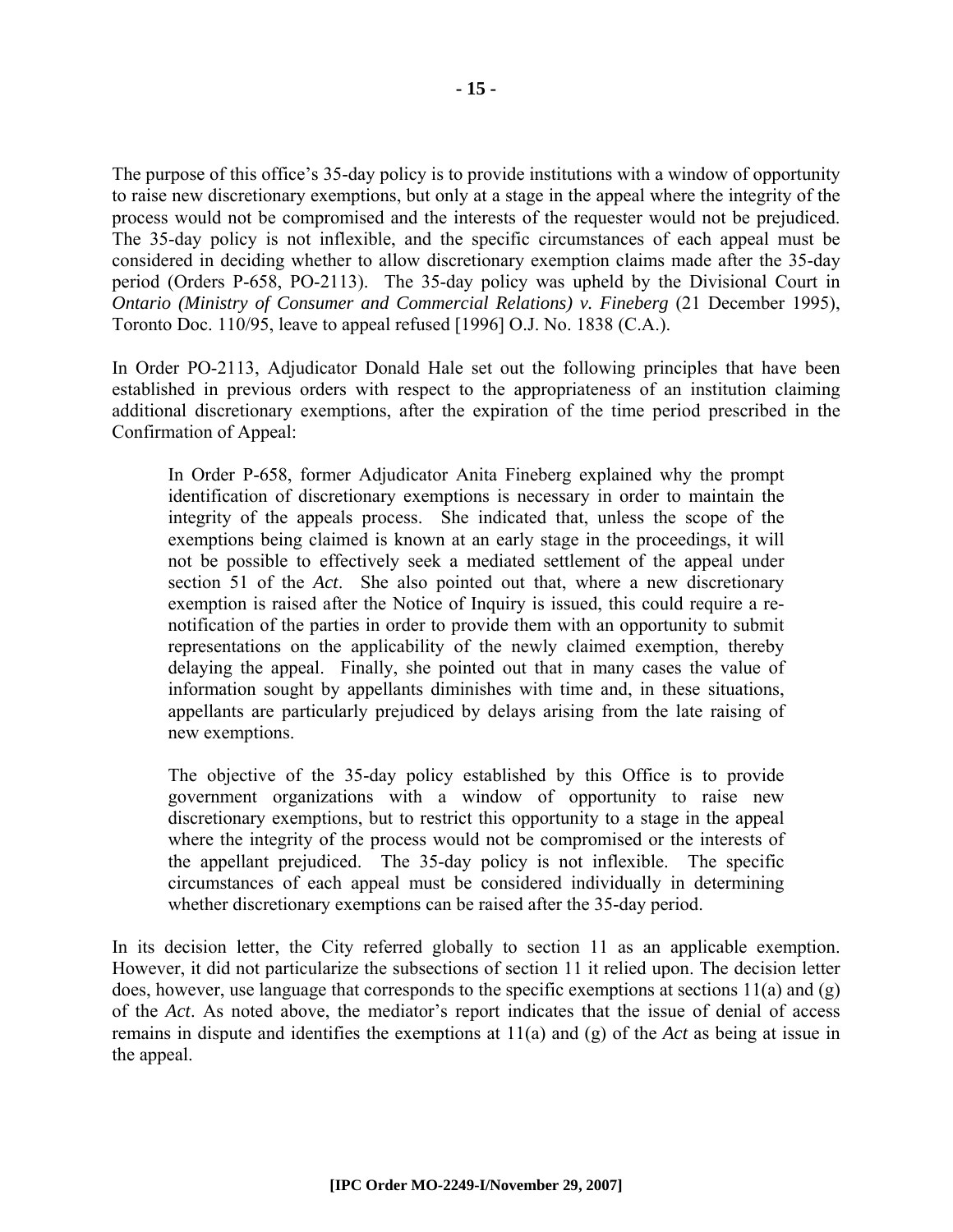In light of the language used in its decision letter, I do not give great credence to the City's argument that the letter invoked the application of all of section 11, including sections 11(c) and (d). However, even if it was established that the City raised the section 11(c) and (d) discretionary exemptions outside the 35-day time limit, I have concluded that the City ought to be allowed to rely upon them in the circumstances of this appeal, for the reasons that follow.

Unlike many other cases that considered the late raising of discretionary exemptions by an institution, this appeal involves a considerable volume of records, which would make it more difficult to identify, with particularity, the parts of section 11 that apply. Although somewhat inelegant, the City's process has resulted in the application of the parts of section 11 that are typically claimed in appeals of this nature. By proceeding in this fashion, the City has actually focused the issues. Finally, because the appellant had ample time and opportunity to respond, I find that any prejudice to him is not significant. I will, therefore, allow the City to rely on the section 11(c) and (d) discretionary exemptions.

#### **ENWAVE AS A SEPARATE PARTY**

The appellant alleges that Enwave is not an entity that is separate from the City. As a result, the appellant argues that the City cannot rely on the application of exemptions that relate to a request for access to information of a third party, i.e. the section 10(1) mandatory exemption. I do not agree.

Enwave's predecessor corporation TDHC was established as a corporate entity by statute. Its successor, Enwave is, and remains, a corporate entity although its shares are held by the City and another shareholder. TDHC was a separate contracting party to the cost sharing agreement dated December 7, 1998. Enwave was a separate contracting party in the Energy Transfer Agreement. Furthermore, the volume of documentation and the negotiation processes that the City and Enwave engaged in during the genesis of the DLWC project, through its pre-design and design stage, the Energy Transfer Agreement, up to and including the completion of the project, in my view, supports a finding that the City and Enwave are separate entities.

Although both TDHC and its successor Enwave had close business ties with the City, and the City is one of only two shareholders of Enwave, based upon the representations in this appeal and my review of the records, and in all the circumstances, I do not view TDHC and its successor Enwave as having a relationship to such a close degree with the City that the third party information provisions in section 10(1) of the *Act*, should not apply.

#### **SCOPE OF THE REQUEST**

Section 17 of the *Act* imposes certain obligations on requesters and institutions when submitting and responding to requests for access to records. This section states, in part: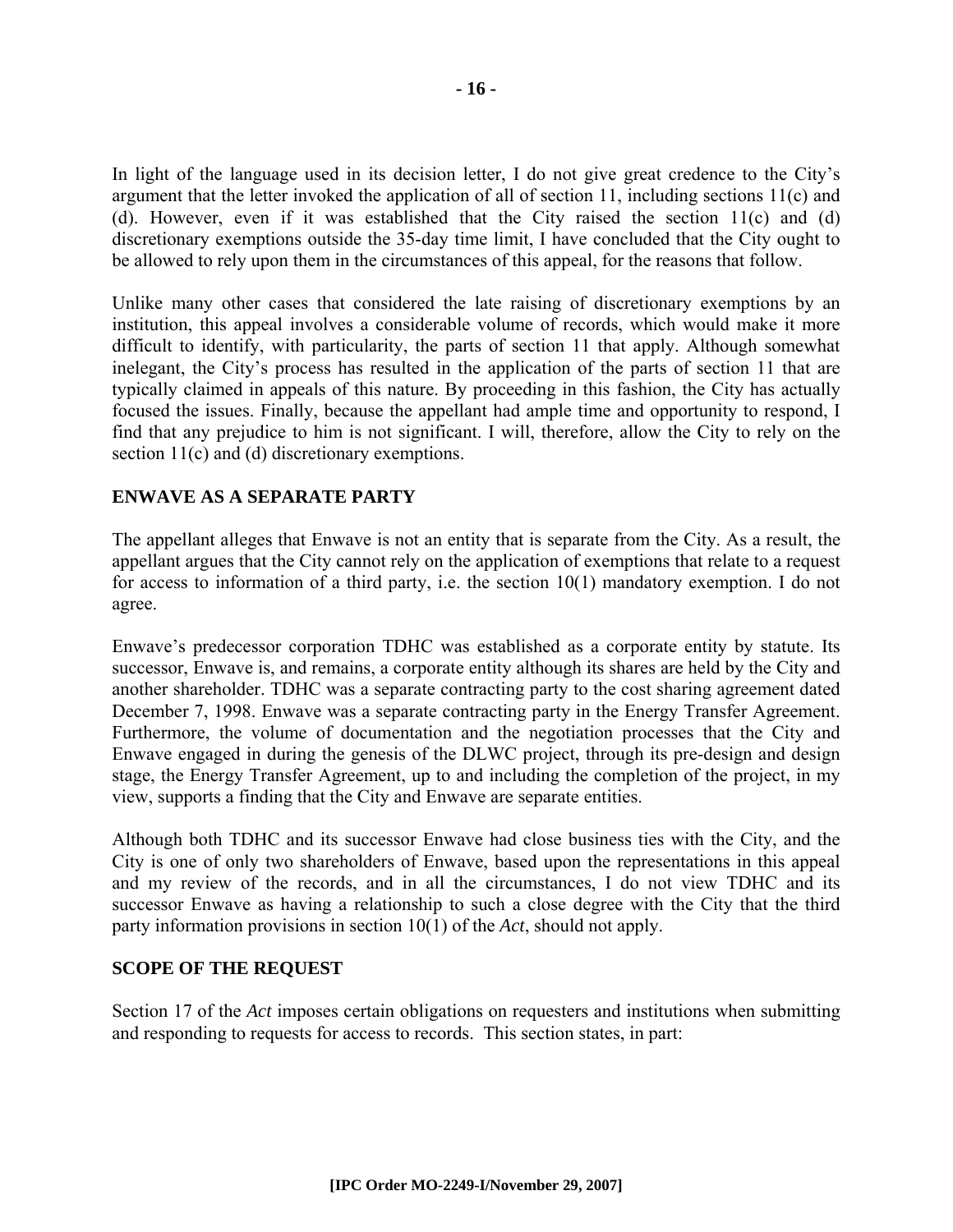- (1) A person seeking access to a record shall,
	- (a) make a request in writing to the institution that the person believes has custody or control of the record;
	- (b) provide sufficient detail to enable an experienced employee of the institution, upon a reasonable effort, to identify the record; and

. . . . .

(2) If the request does not sufficiently describe the record sought, the institution shall inform the applicant of the defect and shall offer assistance in reformulating the request so as to comply with subsection (1).

Institutions should adopt a liberal interpretation of a request, in order to best serve the purpose and spirit of the *Act*. Generally, ambiguity in the request should be resolved in the requester's favour [Orders P-134, P-880].

As set out above, the appellant narrowed the scope of the request by removing information that meets the definition of "personal information" and is exempt under section  $14(1)$ , from the scope of the appeal. The appellant further narrowed the request by indicating that, except for information relating to the expenditure of public funds, he was not seeking access to Enwave's specific financial data relating to cost accounting methods, pricing practices, profit and loss data, overhead and operating costs.

Enwave sought to narrow the scope of the request even further. It took the position that certain records that predate the amalgamation of the City under the *City of Toronto Act, 1997* also did not fall within the scope of the request, which asks for "documentation relating to the City of Toronto's plans to build a deep lake water cooling project in conjunction with Enwave." Enwave submits that these records relate to the Municipality of Metropolitan Toronto, not the post amalgamation City of Toronto. The appellant's position is that this is a technical argument that should not be accepted. The appellant submits that in accordance with sections 4 and 5 of the former *City of Toronto Act, 1997* [that act was recently replaced by the *City of Toronto Act, 2006*] the City stands in the place of the former Municipality of Metropolitan Toronto and the City has all the rights and obligations of the former Municipality of Metropolitan Toronto. The appellant further submits that the City identified records that predated amalgamation as responsive to the request and that there would be no prejudice to proceeding as if the request covered these records. The appellant submits that to proceed otherwise would be a waste of resources as he would simply resubmit his request and Enwave and the City would make the same submissions that were made in this appeal.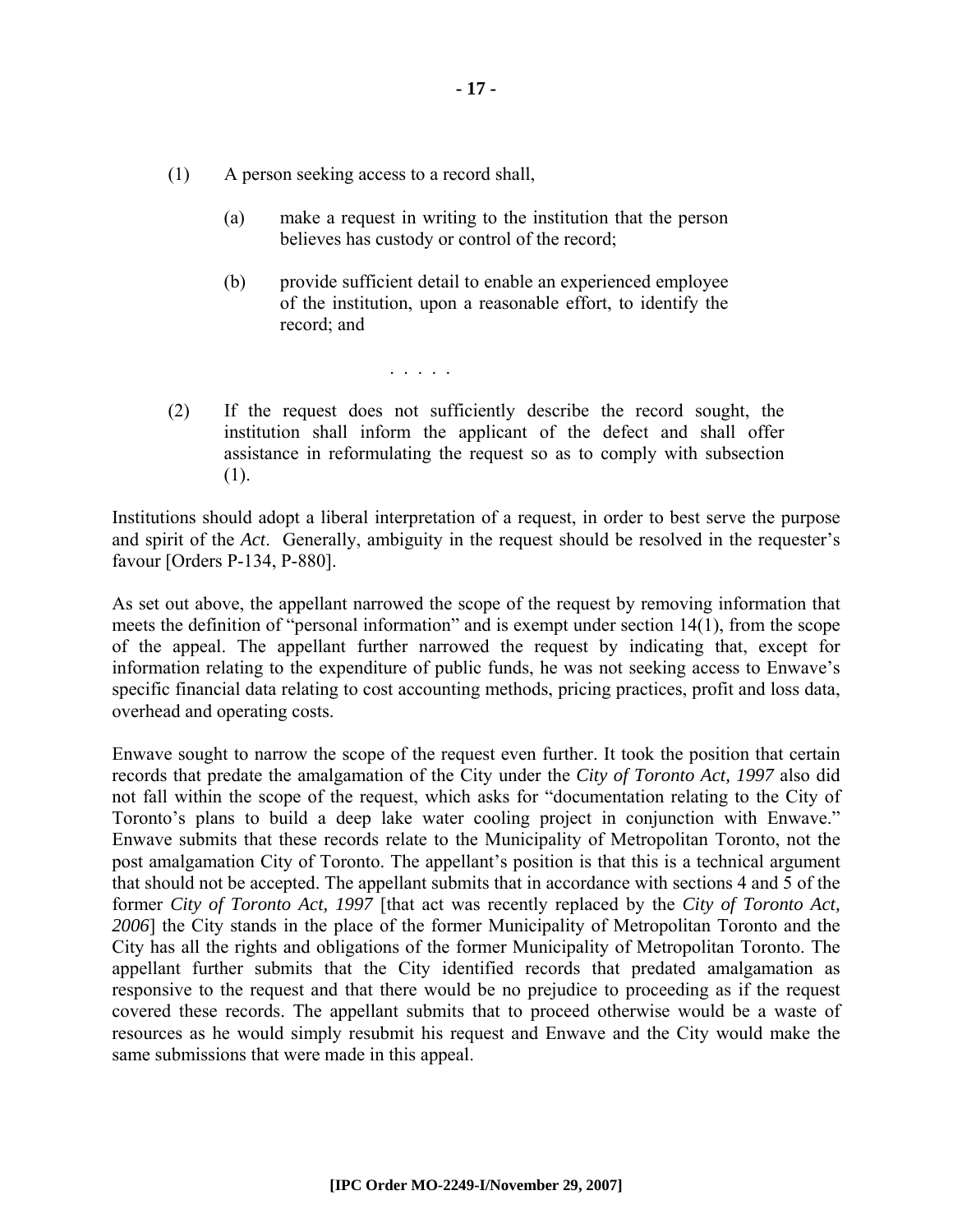#### *Analysis and Findings*

I agree with the arguments regarding the scope of the appeal put forward by the appellant. In my view interpreting the request in the manner suggested by Enwave would unduly limit its scope and I interpret the term "the City of Toronto", as used in the request, as including the former municipality. Any other approach would be unduly technical. As well, I note that the City identified responsive records that predate amalgamation and full submissions were made upon them by all the parties. There is no prejudice to any of the parties in addressing them in this appeal. If for some reason the scope of the appeal is in doubt, I interpret it to include responsive records that predate the amalgamation of the City.

#### **SEARCH FOR RESPONSIVE RECORDS**

Where an appellant claims that additional records exist beyond those identified by the institution, the issue to be decided is whether the institution has conducted a reasonable search for records within its custody or control [Orders P-85, P-221, PO-1954-I]. Although an appellant will rarely be in a position to indicate precisely which records the institution has not identified, the requester still must provide a reasonable basis for concluding that such records exist. The *Act* does not require the institution to prove with absolute certainty that further records do not exist. However, the institution must provide sufficient evidence to show that it has made a reasonable effort to identify and locate responsive records within its custody or control [Order P-624].

A reasonable search is one in which an experienced employee expending reasonable effort conducts a search to identify any records that are reasonably related to the request (see Order M-909).

#### *Representations of the Appellant*

The appellant states that when his representations were filed he had still not been provided with any records responsive to the first part of the request. Furthermore, in his view, there should be more responsive records that fall within the time period from 1988 to 1994. In support of this submission the appellant points out the statement in the City's own representations that "a number of studies [relating to DLWC] were conducted in 1992 and 1993." In addition, the appellant submits that a request for proposal dated March 31, 1988, relating to the feasibility of an earlier DLWC concept, invited bidders to contact a City representative for details of previous studies and preliminary costing of the concept. He submits that this supports a conclusion that additional records exist for the earlier time period. The appellant asserts, meanwhile, that none of these previous studies or preliminary costing documents is identified by the City in its index of records. Finally, the appellant asserts that the excerpts from the User Manual for the Purchasing and Supply Department, which the City identified as responsive to the first part of the request, do not expressly address the bidding process or requests for proposal. The appellant's position is that this record is not responsive to the first part of his request.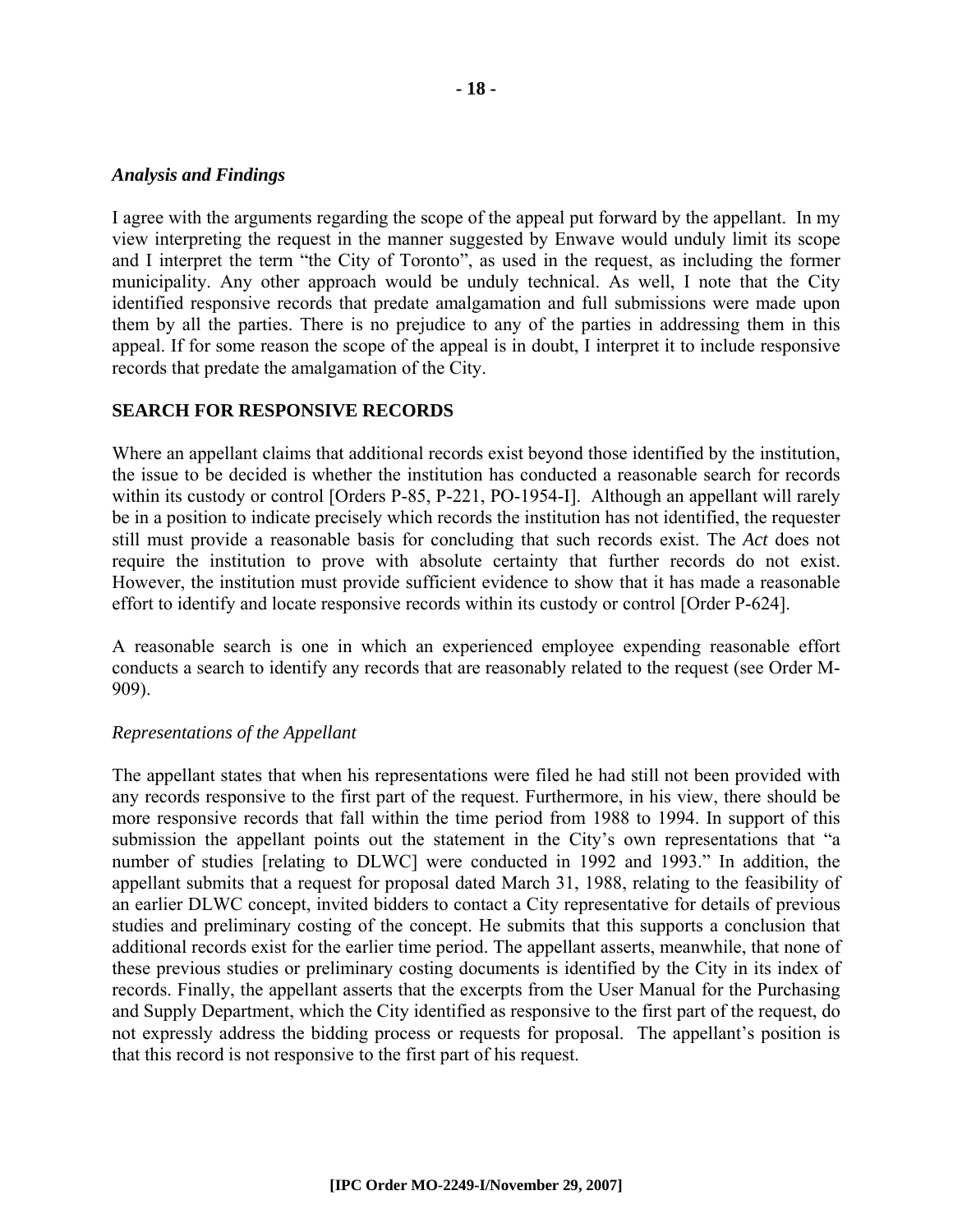#### *Representations of the City*

In its initial representations, the City identified the 1988 User Manual as being responsive to the first part of the request. The City invited the appellant to review the entire manual at its offices. The City also offered to copy the entire manual for a fee if the appellant wished.

In its reply representations, the City recounted its records retention and destruction policy as well as the City by-laws that governed the retention of documentation relating to earlier DLWC activities. The City submits that as no other DLWC project reached fruition, it is likely that most records were destroyed as soon as any proposal was completed, or when the department head believed that the documentation was no longer useful. The City further explains that during the course of this appeal it again contacted a number of departments for documentation.

The City states that the Manager, Operational Support, Toronto Water Supply confirmed that all records relating to the DLWC project, including some that were previously held in the City Archives, had been identified as responsive to the request and were included in the index of records. The City therefore concludes that it has located all responsive records that remain in existence.

#### *Analysis and Findings*

The City has consistently identified the 1988 User Manual as being responsive to the first part of the appellant's request. I am not satisfied that the appellant has provided sufficient evidence or submissions to refute that contention, and I agree with the City that it is responsive. I find that the City has made a reasonable effort to identify and locate records responsive to the first part of the request that are within its custody or control.

In light of the sheer volume of records that were identified, coupled with the City's explanation of its efforts to locate the documents and my being advised of the City's records retention and destruction policy, it would seem at first glance that the City conducted a reasonable search for records responsive to the second part of the appellant's request. And that would have been my conclusion had it not been the case that one critical document is missing from the indices and the mountain of paper the City provided to this office, namely, the three way cost sharing agreement dated December 7, 1998 between the City, TDHC and the main consultant with respect to the pre-design and environmental assessment of the DLWC project. This agreement is referred to in Enwave's representations and portions of it are reproduced. Drafts of the agreement are included in the responsive records provided by the City. Curiously, however, a complete unsevered final version was not produced by the City as a responsive record.

I cannot accept that a reasonable search was conducted when this most crucial document was not located and identified. I will therefore order the City to conduct a further search for documentation relating to the three way cost sharing agreement dated December 7, 1998 between the City, TDHC and the main consultant with respect to the pre-design and environmental assessment of the DLWC project, including a complete unsevered final version of the agreement.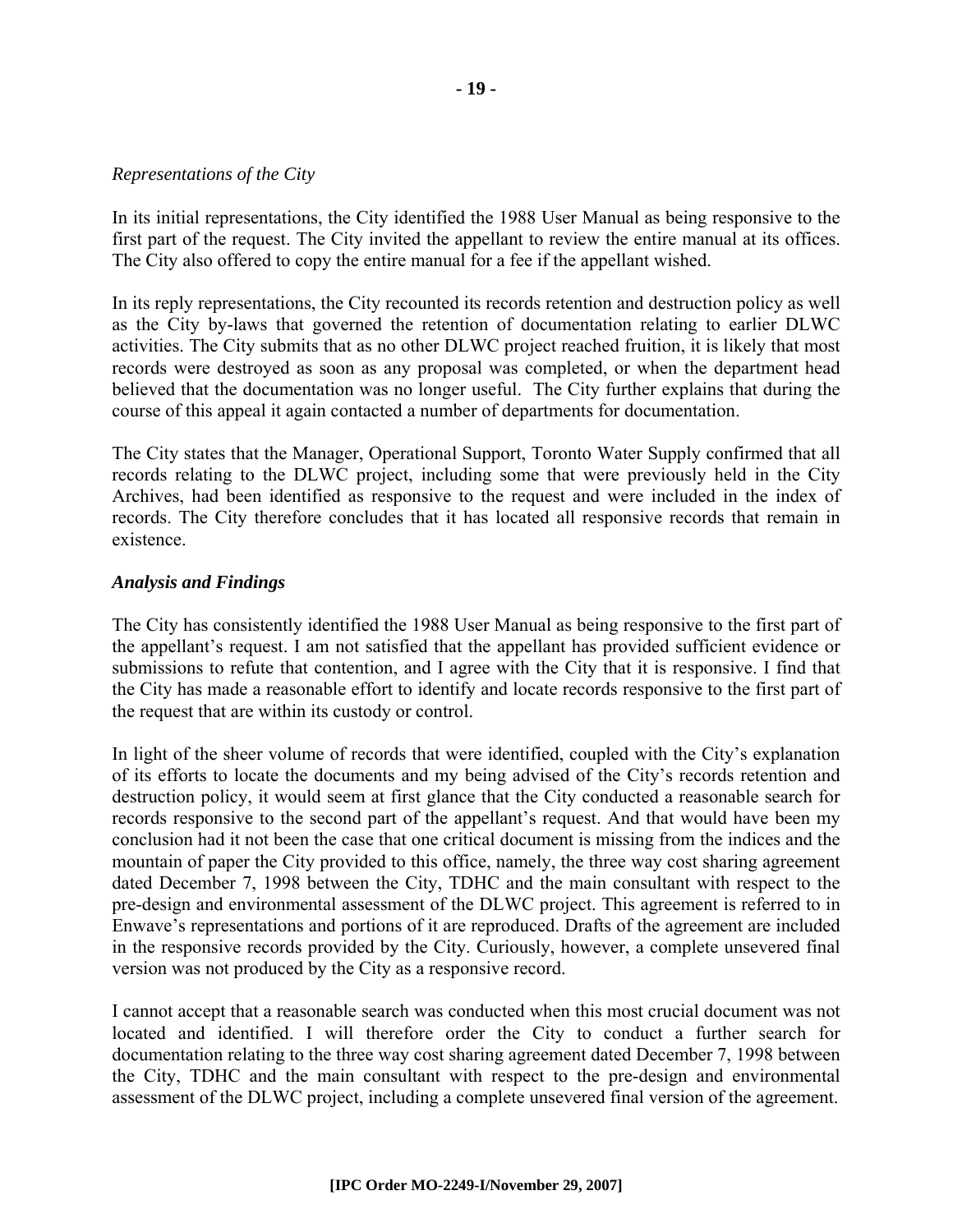#### **THIRD PARTY INFORMATION**

Both the City and Enwave rely on exemptions that address the potential for economic or competitive harm. Section 10(1)(a) and (c) of the *Act* focuses on the harm to businesses or other organizations that provide information to institutions. Sections 11(c) and (d) refer to the harm to the economic or financial interests of the institution. A similar process of analysis often takes place when considering the application of sections  $10(1)(a)$  and  $(c)$  and  $11(c)$  and  $(d)$ . The exemptions function in a similar fashion, but are intended to protect the interests of different parties, *i.e*., private sector business entities and public sector institutions, respectively.

Sections 10(1)(a) and (c) of the *Act* read:

A head shall refuse to disclose a record that reveals a trade secret or scientific, technical, commercial, financial or labour relations information, supplied in confidence implicitly or explicitly, if the disclosure could reasonably be expected to,

- (a) prejudice significantly the competitive position or interfere significantly with the contractual or other negotiations of a person, group of persons, or organization; or
- (c) result in undue loss or gain to any person, group, committee financial institution or agency.

Section 10(1) is designed to protect the confidential "informational assets" of businesses or other organizations that provide information to government institutions [*Boeing Co. v. Ontario (Ministry of Economic Development and Trade)*, [2005] O.J. No. 2851 (Div. Ct.)]. Although one of the central purposes of the *Act* is to shed light on the operations of government, section 10(1) serves to limit disclosure of confidential information of third parties that could be exploited by a competitor in the marketplace [Orders PO-1805, PO-2018, PO-2184, PO-2371, PO-2384, MO-1706].

For section 10(1) to apply, the City and/or Enwave and/or a third party must satisfy each part of the following three-part test:

- 1. the record must reveal information that is a trade secret or scientific, technical, commercial, financial or labour relations information; and
- 2. the information must have been supplied to the institution in confidence, either implicitly or explicitly; and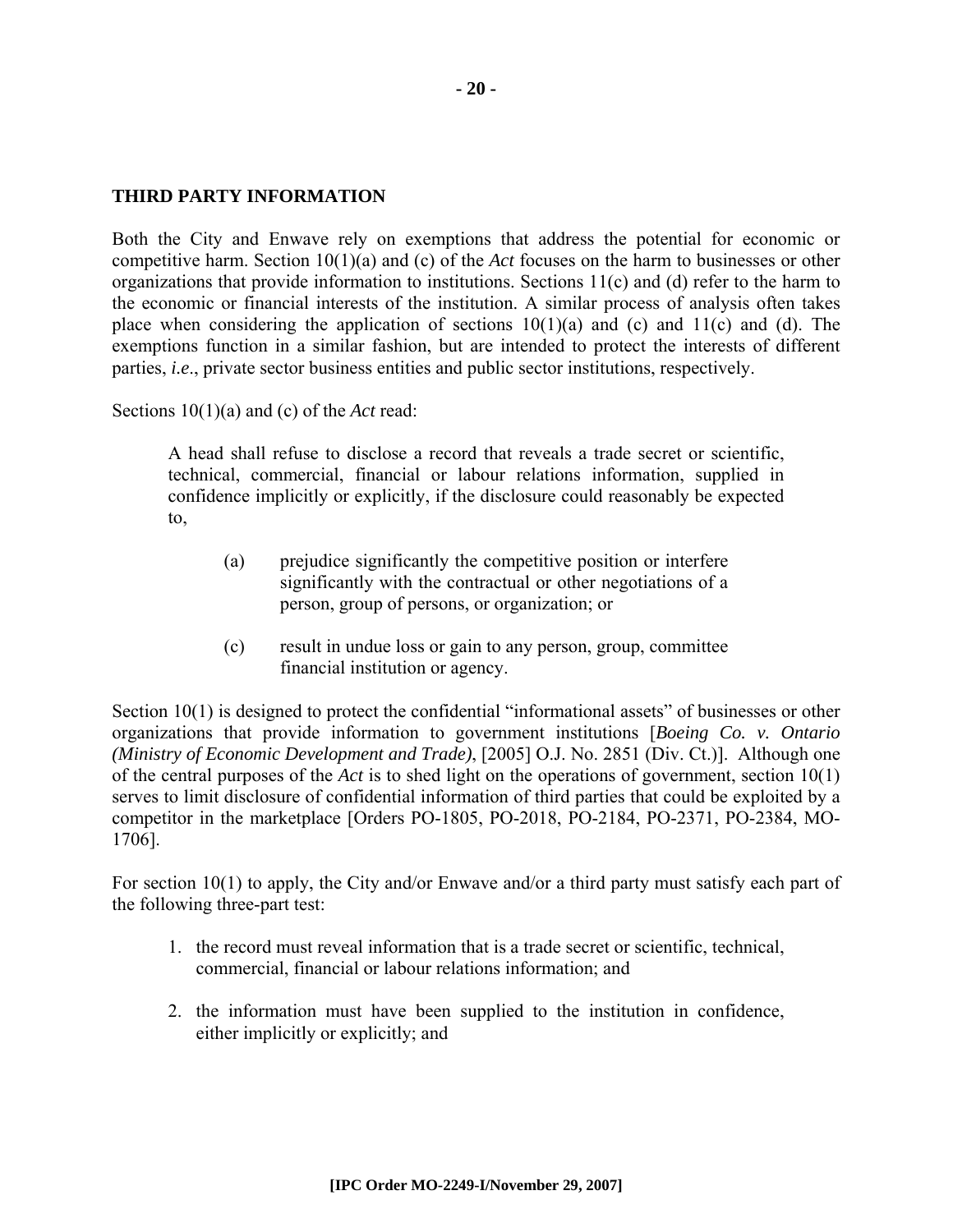3. the prospect of disclosure of the record must give rise to a reasonable expectation that one of the harms specified in paragraph (a) and/or (c) of section 10(1) will occur.

#### **Part 1: Type of Information**

Previous orders have defined "trade secret", "scientific information", "technical information", "commercial information" and "financial information" as follows:

*Trade secret* means information including but not limited to a formula, pattern, compilation, programme, method, technique, or process or information contained or embodied in a product, device or mechanism which

- (i) is, or may be used in a trade or business,
- (ii) is not generally known in that trade or business,
- (iii) has economic value from not being generally known, and
- (iv) is the subject of efforts that are reasonable under the circumstances to maintain its secrecy [Order PO-2010].

*Scientific information* is information belonging to an organized field of knowledge in the natural, biological or social sciences, or mathematics. In addition, for information to be characterized as scientific, it must relate to the observation and testing of a specific hypothesis or conclusion and be undertaken by an expert in the field [Order PO-2010].

*Technical information* is information belonging to an organized field of knowledge that would fall under the general categories of applied sciences or mechanical arts. Examples of these fields include architecture, engineering or electronics. While it is difficult to define technical information in a precise fashion, it will usually involve information prepared by a professional in the field and describe the construction, operation or maintenance of a structure, process, equipment or thing [Order PO-2010].

*Commercial information* is information that relates solely to the buying, selling or exchange of merchandise or services. This term can apply to both profit-making enterprises and non-profit organizations, and has equal application to both large and small enterprises [Order PO-2010]. The fact that a record might have monetary value or potential monetary value does not necessarily mean that the record itself contains commercial information [P-1621].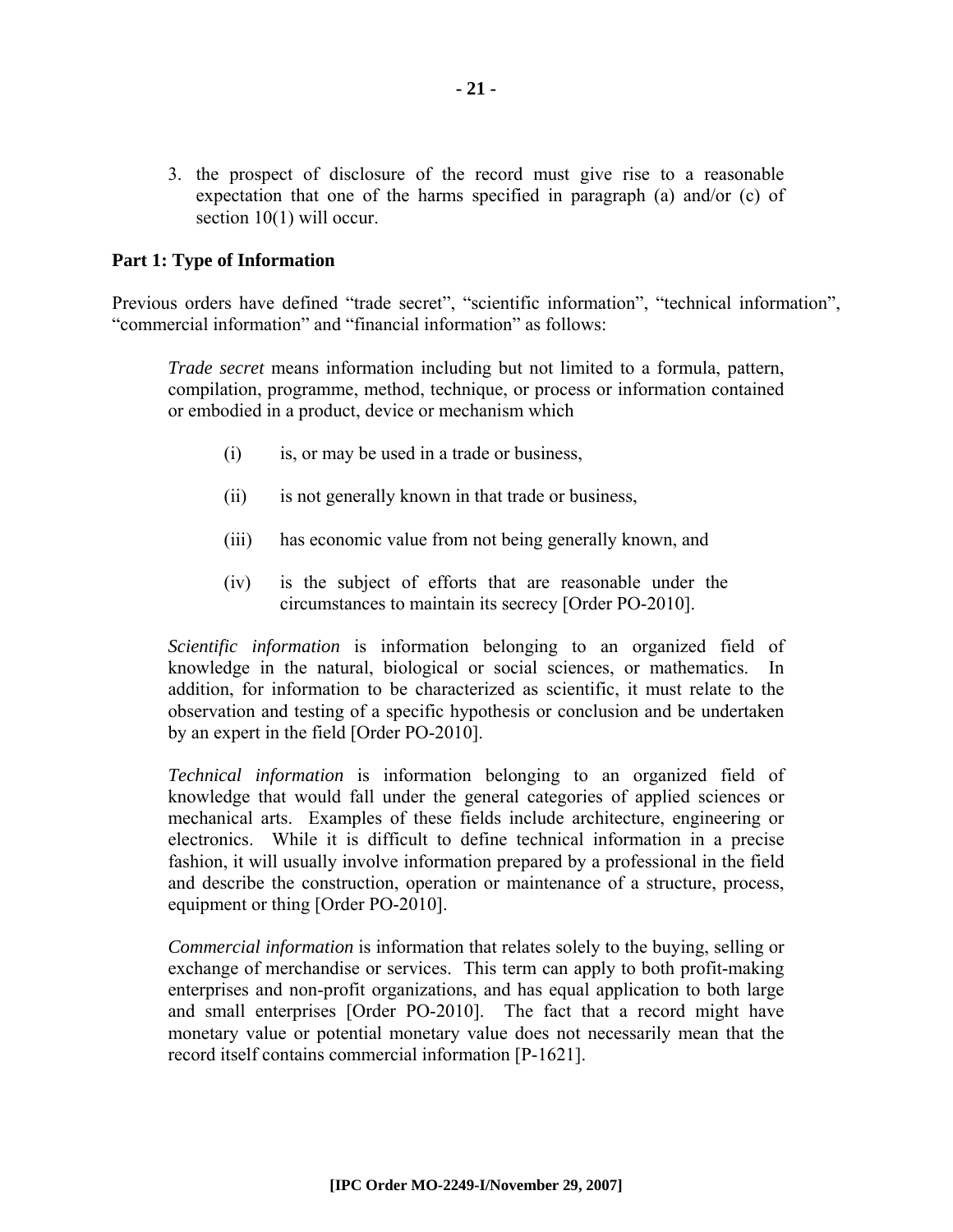*Financial information* refers to information relating to money and its use or distribution and must contain or refer to specific data. Examples of this type of information include cost accounting methods, pricing practices, profit and loss data, overhead and operating costs [Order PO-2010].

#### *Representations of the City*

The City submits that a number of records contain "technical" and "scientific" information as well as "commercial" and "financial" information. The City submits that certain records contain the proprietary information of Enwave and/or of the consultants they have engaged in relation to the development of the DLWC. In addition, the City submits that there are several records containing the proprietary information of other organizations. I will treat these claims as an assertion that the records contain information that meets the definition of a "trade secret". The City submits that the technical and engineering reports and assessments, work proposals, maps and charts, pre-design studies, invoices, purchase orders, scope of work reports, water pressure and stress tests, water intake alternatives and sampling memoranda fall within the scope of section  $10(1)$ .

In its submissions in support of the application of the sections  $11(c)$  and (d) exemptions, the City submits that the information contained in the records provides the foundation and strategies for the development of the DWLC delivery system, for determining its selling price and for the capital investment required for the present project, as well as for any future undertakings using this technology.

#### *Representations of Enwave*

Enwave states that it has spent several years and a considerable amount of money on research, engineering and scientific design drawings, plans and specifications for the DLWC project. Enwave argues that information generated during the pre-design and environmental assessment of the DLWC project is proprietary to the City and Enwave. It asserts that much of this work product consists of trade secrets and technical, scientific and commercial information that would be unique and not known to its competitors in the cooling industry.

In support of its position, Enwave relies on clauses 4(d), (e), and (f) of the December 7, 1998 agreement between the City, TDHC and the main consultant. These clauses from the agreement were disclosed to the appellant in the course of the exchange of representations. Those contractual provisions read:

(d) All original written material including programs, card decks, tapes, disks, listings and other documentation created and prepared for Toronto and TDHC pursuant to this Agreement and paid for via the fees for services as contemplated by the Agreement shall, together with the copyright therein, belong exclusively to Toronto and TDHC and upon completion or other termination of this Agreement a copy of each shall be delivered to the [Commissioner of Works and Emergency Services] and TDHC.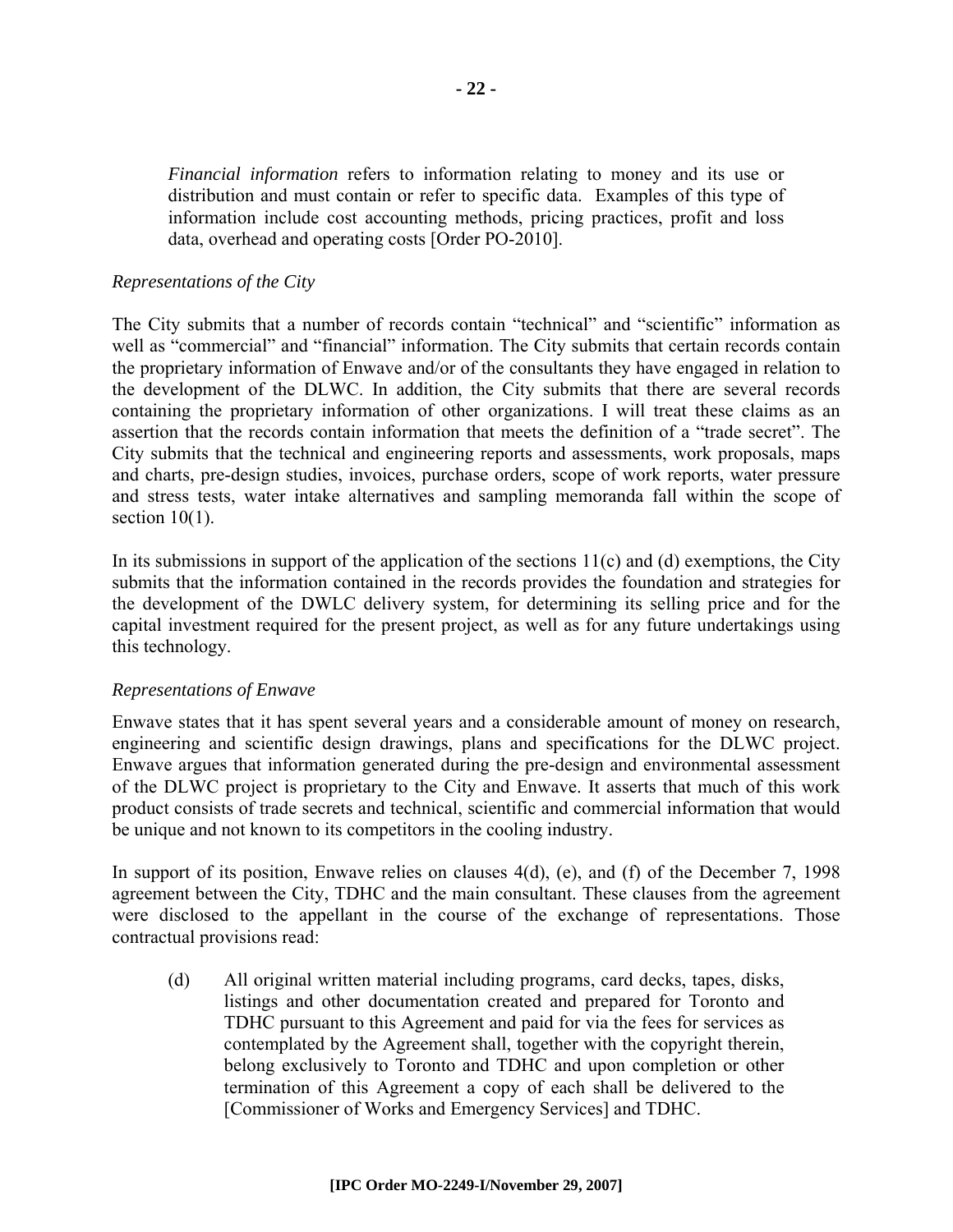- (e) All proprietary rights in, connected with or arising out of, the ideas, concepts, know-how, or techniques relating to computer data or programming developed during the course of this Agreement and related to the Services by the consultant, and paid for via the fees for the services as contemplated by the Agreement including its employees, agents and subcontractors, or by the Consultant and employees of Toronto and TDHC jointly shall be the exclusive property of Toronto and TDHC, and shall be treated as trade secrets to which Toronto and TDHC alone are entitled, with the concomitant duty of confidentiality and non-disclosure.
- (f) The consultant shall have no right to, and shall not disclose or use any material or other matter which is the property of Toronto and TDHC, or in which Toronto and TDHC has proprietary rights, pursuant to this Agreement including subsections (a), (c) and (d) of this section and acknowledges that such materials or other matter and the information contained therein are the property of Toronto and TDHC having been secretly developed for their sole use. Any documents, data or other information obtained from Toronto or prepared by the Consultant shall be disclosed only to those of the Consultant's employees, agents or subconsultants who have a "need to know" for purposes of assisting the Consultant in the performance of the services. The Consultant shall refrain from disclosing or in any way making known such documents, data or information to other parties or to the public without the Commissioner's and TDHC prior written consent, unless required to do so by law.

Enwave refers to clause  $4(g)$  of the same agreement in support of its position that it had a reasonably held expectation of confidentiality. That provision reads:

Any reports or other documentation delivered to Toronto by the Consultant or TDHC shall become the property of Toronto and may be subject to disclosure under the terms of the Municipal Freedom of Information and Protection of Privacy Act (the "Act"). Although Toronto can in no way be responsible for the interpretation of any of the provisions of the Act, if TDHC believes that any part of the reports or other documentation delivered to Toronto reveals any trade secret, intellectual property right, or any scientific, Technical, Commercial, financial or other similar information belonging to TDHC and TDHC wishes Toronto to attempt to preserve the confidentiality of the trade secret, intellectual property right or information, the trade secret, intellectual property right or information must be clearly and specifically designated as confidential. Toronto shall provide notice to TDHC that a request for disclosure has been made and shall give TDHC the opportunity to prevent disclosure in accordance with the terms of the "Act". In the event that TDHC prevents disclosure, TDHC will be required to indemnify and save harmless Toronto from and against all losses,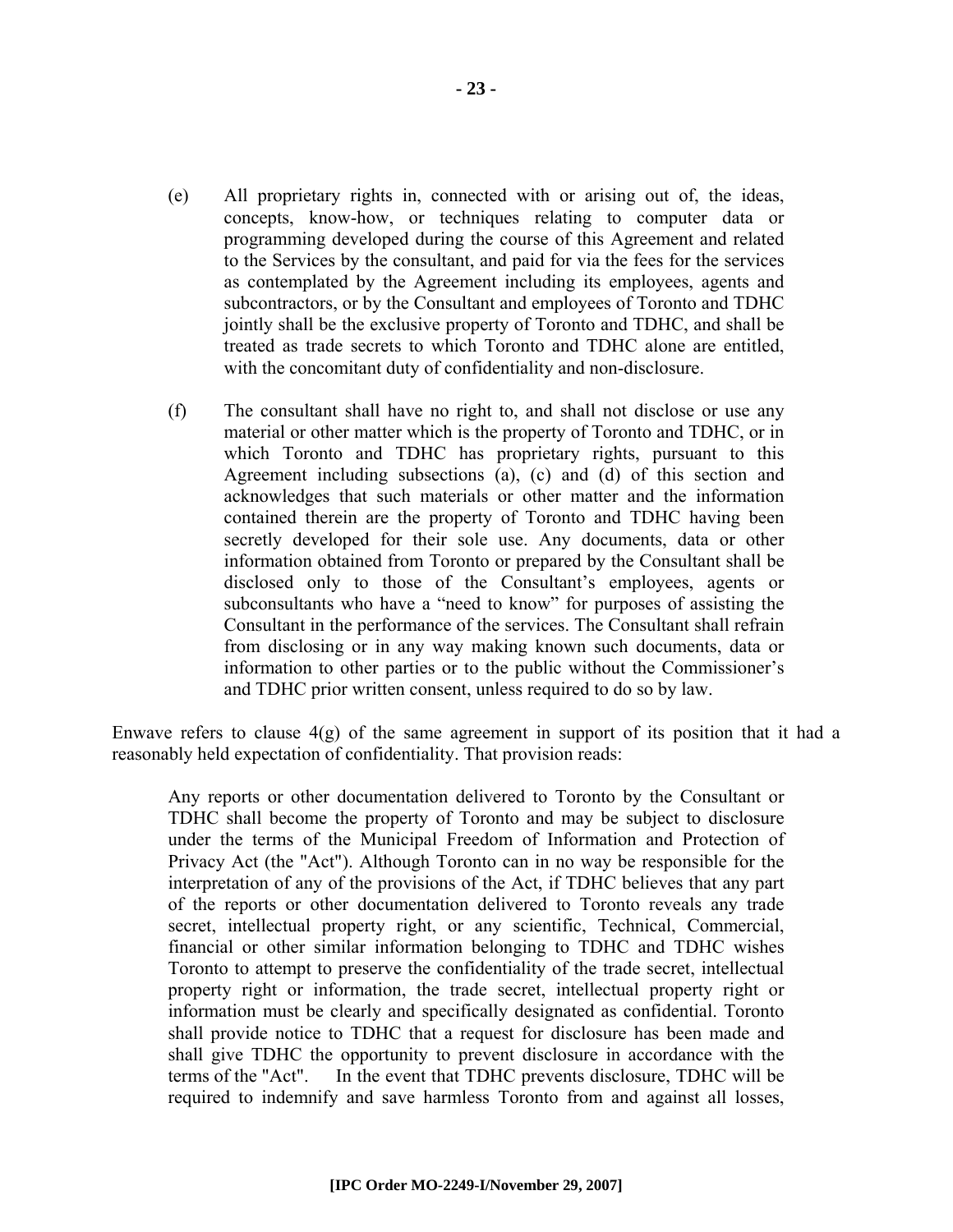liability, costs, charges, claims, damages, expenses or liens that may arise as a consequence of TDHC exercising their right to prevent disclosure.

In its representations addressing its position that information was supplied "in confidence" (addressed in more detail below), Enwave refers to a confidentiality clause it says is contained in all the agreements with its consultants. Enwave also submits that in order to minimize the risk of disclosure of any details about the DLWC project, the involvement in the planning and development was strictly limited to a small team of employees. Furthermore, it says that persons working on the project are advised that they must maintain the confidentiality of the project details.

Enwave further submits that the release of the initial TDHC proposal, and the records comparing it to another competitive proposal, would disclose financial and technical information as well as trade secrets. This, Enwave submits, includes project feasibility and a "blueprint" for the TDHC proposal. Enwave submits that by extension this would provide a "blueprint" for the entire DLWC project itself. Enwave submits that this represents its expensive "learning curve."

Enwave also relies on Orders P-974 and P-1347 in support of its position that certain records contain "scientific" and "technical information." It also argues that Order P-41 stands for the proposition that a research study investigating the economic feasibility of developing a particular commercial operation is "commercial information."

#### *The Representations of the Third Parties*

The existence of a confidentiality clause in their contracts with Enwave was confirmed by two of the third parties who provided representations. One of the third parties who objected to disclosure submitted that:

Our contract [with Enwave] had a very restrictive confidentiality clause that was mutually binding and survives the completion of the contract. This project involved work with a high degree of risk and therefore the contract and relationships between the parties was different than most contracts. All parties shared information relating to costs, productions, methods, labour relations, design and other proprietary information that would not normally be revealed.

Another objecting third party submitted that when it provides engineering and design calculations and drawings to a client, the client does not own the drawings or engineering process. It further submitted that it explicitly specifies to its clients that proprietary information techniques, methodologies and drawings that may be provided are to be held in strict confidence.

Although one of the third parties did not object to the disclosure of their information, they adopted the position of Enwave, stating: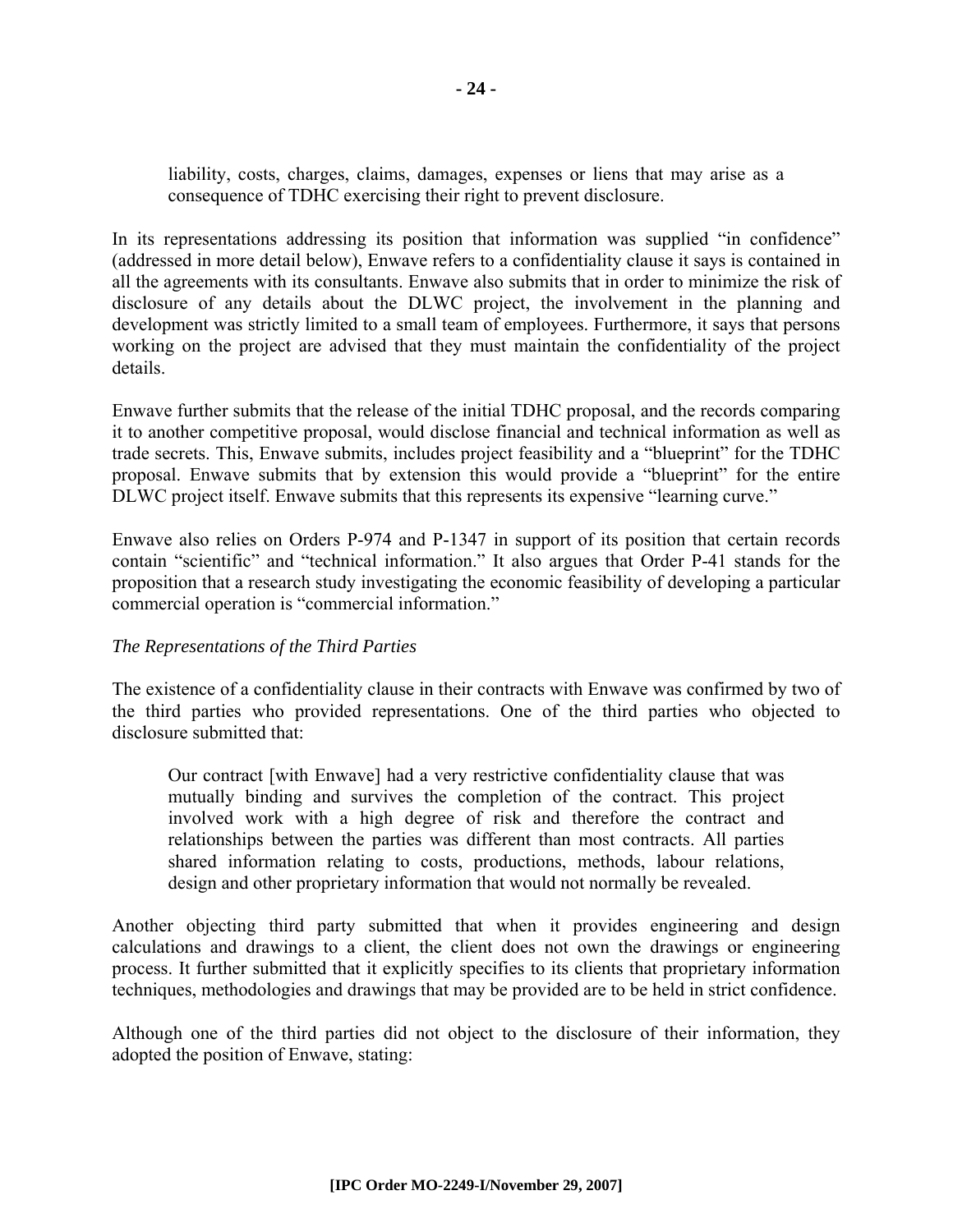From [this affected party's] perspective we do not require protection of trade secrets nor suffer any potential loss from disclosure, however we did use information provided by Enwave that we are aware that they consider to be proprietary and confidential. Accordingly we support Enwave's position, and by association, that of the City of Toronto, to protect any records they deem necessary to protect.

The other main shareholder in Enwave (also a third party who filed representations) asserts that its two page agreement with the City regarding the DLWC project (a record at issue in the appeal) contains commercial and financial information. It submits that the terms of its shareholding agreement with the City demonstrate that the information in the record was supplied in confidence.

The two remaining third parties that filed representations took a different position. One of them had no objection to any of its information being made public. The other only objected to the release of any of its unit price information.

#### *Representations of the Appellant*

In addition to his other arguments set out in more detail below, the appellant submits that by not clearly itemizing those records that it alleges contains "proprietary information of Enwave", the City has failed to establish the application of section  $10(1)$ . The appellant also submits that Enwave has taken no position over some of the documents that the City alleges are subject to the section 10(1) exemption. This, the appellant says, should mean these records ought to be disclosed by default. Finally, the appellant submits that since only Enwave was contacted in connection to the request, records that relate to other entities should also be disclosed by default.

#### *Analysis and Findings*

At the request stage of the appeal, the City did not canvass other entities, such as contractors or suppliers, about their position regarding disclosure, as is mandated by section 21(1) of the *Act*. Section 10(1) is a mandatory exemption. The City's failure to notify third parties that may be affected by disclosure does not result in disclosure by default. In the course of adjudicating this appeal I asked for representations from 32 third parties and received submissions from six of them.

#### *Records that Relate to the DLWC Project but do not Contain Section 10(1) Information*

Having reviewed the records at issue, I find that, some of them, while related to the project, do not contain information that is sufficiently related to "the buying, selling or exchange of merchandise or services" or "relating to money and its use or distribution" to qualify as "financial" or "commercial" information for the purposes of section 10(1), nor contain information that would otherwise fall within another aspect of the section 10(1) definition. Examples of this type of record include some of handwritten notes, emails, meeting agenda or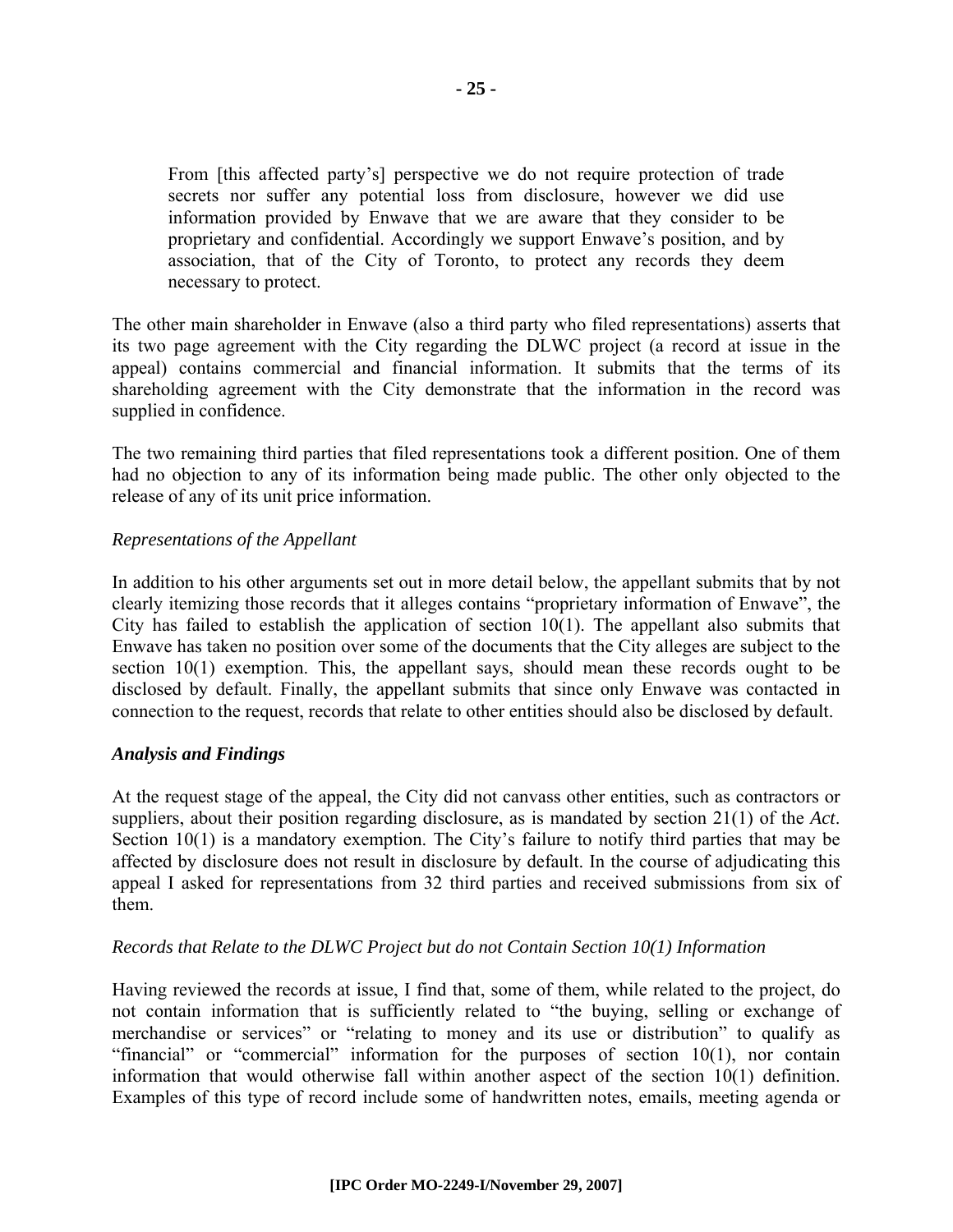internal communications, templates or standard reference lists that the City identified as responsive to the request, which lack any detail or reveal only matters of a purely administrative nature. This information is not exempt under section 10(1)(a) or (c). I will address the issue of whether disclosure of this type of information could reasonably be expected to cause the harms contemplated by sections 11(c) and/or (d), below.

#### *Records Containing Information that Qualifies as a Trade Secret*

I do find, however, that some of the records at issue contain detailed and consolidated information representing an acquired body of knowledge, experience and skill relating to the development of certain novel techniques, methods and processes unique to the construction of parts of the DLWC project, which is part of the project "learning curve." In this sense the information qualifies as a "trade secret."

In Order P-561 former Assistant Commissioner Glasberg discussed the meaning of "trade secret" in relation to the construction of the Rogers Centre (formerly SkyDome). Enwave relies on the conclusion of the former Assistant Commissioner in support of its argument that information in the records is part of Enwave's valuable "learning curve" and should not be disclosed. After reproducing the definition of "trade secret" described above, the former Assistant Commissioner wrote:

The records which fall into Groups 1, 5 and 6 contain the results of quality control testing undertaken on the components of the roof structure. In some cases, drawings and sketches also accompany these reports which describe certain repair work carried out once the testing had been completed. Collectively, these records also document a number of unique construction processes and techniques which were developed during the course of the project. The Group 7 records relate to the development of a testing process for the roof seals. This testing protocol was devised specifically for this construction project. Finally, the Group 4B records consist of inspection reports undertaken at the construction site at an early stage in the project which document the completion of certain elements of this structure.

In my view, the disclosure of the information contained in the five record groupings would reveal a series of novel construction and testing techniques developed during the construction of the SkyDome structure.

A number of court decisions have held that, where Party X has used his or her skill and knowledge base to produce a result which another party could only obtain independently through the investment of comparable time and effort, the courts will protect the proprietary interests of Party X in the information relating to the development of the product. That result will be achieved through the application of principles of fairness to prevent other parties from making use of the information to the detriment of Party X. (See in this regard *Lac Minerals v. International Corona Resources Ltd.* (1989), 61 D.L.R. (4th) 14 (S.C.C.);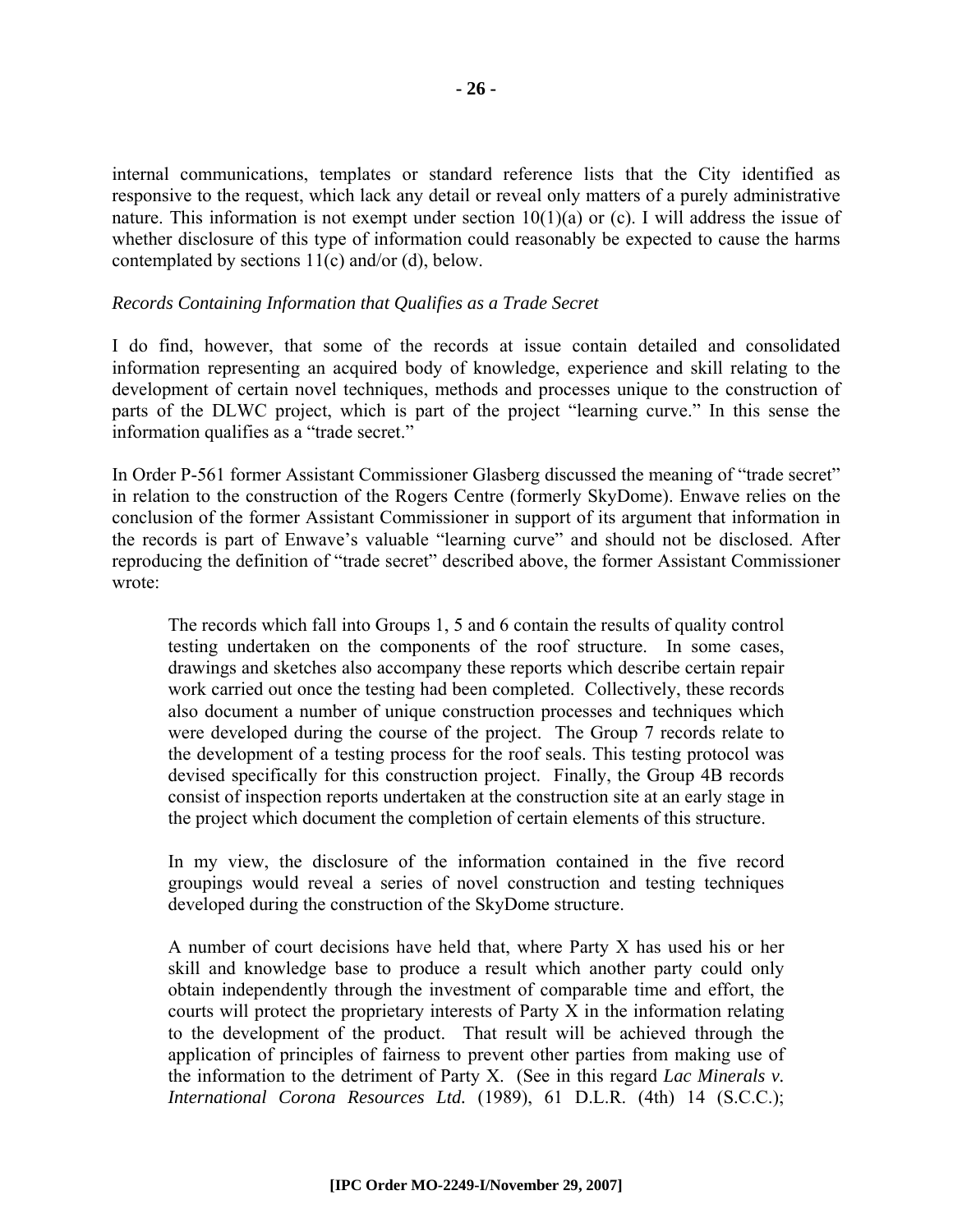#### *Pharand Ski Corp. v. The Queen in right of Alberta* (1991), 80 Alta. R.L. (2d) 216 (Q.B.).

I have carefully reviewed the information contained in Groups 1, 4B, 5, 6 and 7. I find that this information represents an acquired body of knowledge, experience and skill relating to the development of certain techniques, methods and processes unique to the construction of the SkyDome structure. I further find that this knowledge base, which may be described as a learning curve, confers proprietary rights on its owners.

It will now be necessary for me to determine whether this learning curve constitutes a trade secret according to the definition which appears on page 5 of this order. In my view, this learning curve embodies elements of a method, compilation or process which are contained in a device, product or mechanism. On this basis, I find that the first aspect of the definition of a trade secret has been met. I further conclude that the information which collectively makes up this learning curve may be used in the architectural, engineering or construction trades and is not generally known in these trades. On this basis, the next two components of the test have been established.

For information to be categorized as a trade secret, it must also have economic value from not being generally known. In my view, the information contained in the five record groupings would, if disclosed, provide competitors with a knowledge base which the builders of SkyDome took many years to develop. I further conclude that this information could be used by such competitors to the detriment of the original construction group. For this reason, I find that the information contained in the five record groupings has economic value from not being generally known.

Finally, in order to qualify as a trade secret, the information in question must be subject to efforts which are reasonable in the circumstances to maintain its secrecy. This is the fifth and last component of the definition. Based on my review of the records, it appears that the relevant reports were circulated amongst a construction management group which consisted of the architects, the engineers, the general contractor, the sub-contractors, the fabricators and the quality control inspectors. I would also point out that only one report, which is a Group 6 record, contains an express provision which states that the terms of the document are to be kept confidential.

The courts have held that, in the absence of express provisions relating to confidentiality, an implicit expectation of confidentiality may nonetheless be implied from the relationship between the parties. In addition, the law may impose a duty of confidence based on the reasonable expectations of the parties in a particular business relationship. In this respect, the Supreme Court of Canada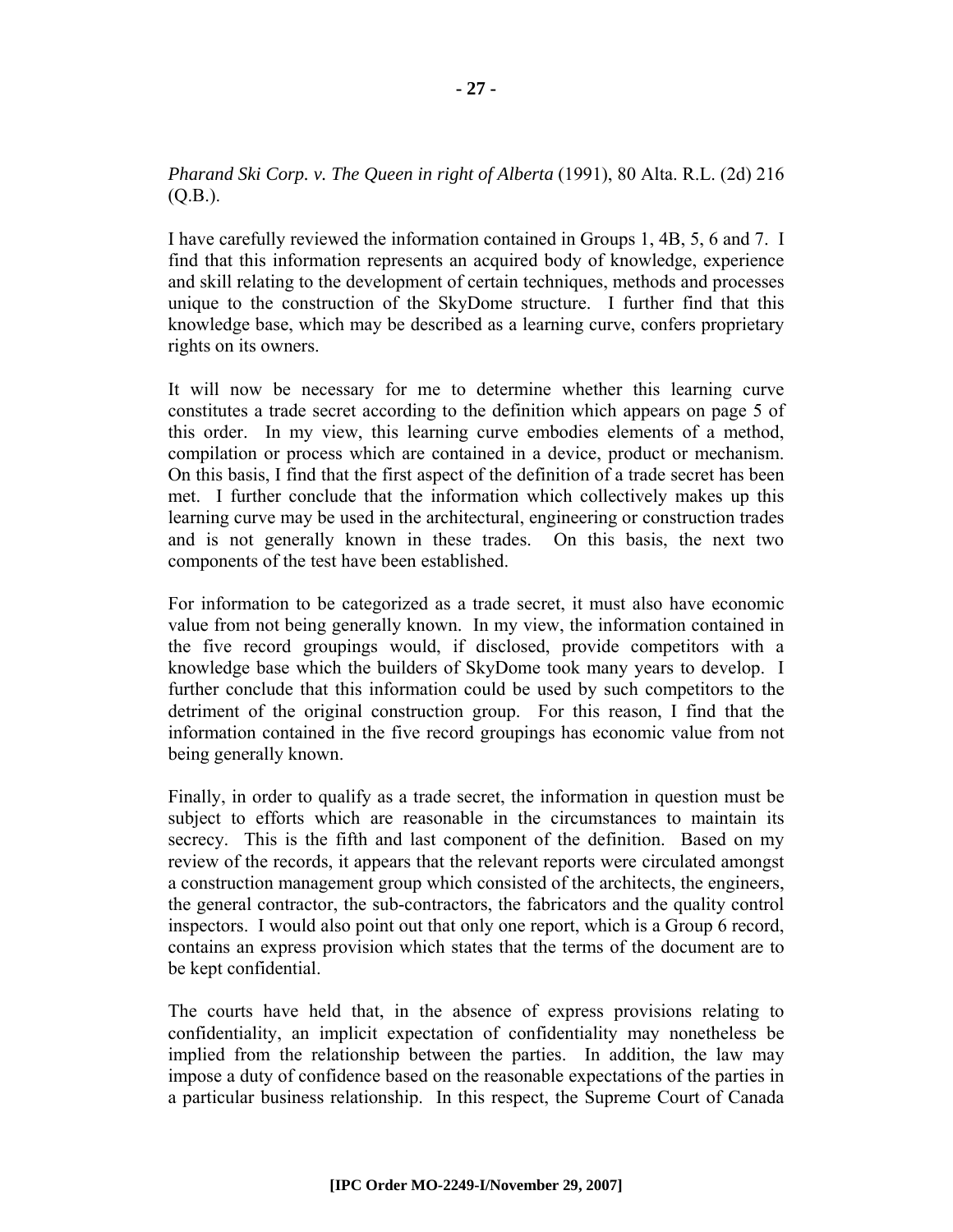decision of *Lac Minerals v. International Corona Resources Ltd.*, to which I have referred earlier, has approved the principle enunciated in the case of *Coco v. A.N. Clark (Engineers) Ltd.*, [1969], R.P.C. 41 that an obligation of confidence will be placed on the recipient of information:

... where information of commercial or industrial value is given on a business-like basis and with some avowed common object in mind, such as a joint venture or the manufacture of articles by one party for the other.

As indicated previously, the information at issue was circulated to a number of members of the construction group. The question is whether this distribution of the reports suggests that the efforts taken to maintain the secrecy of the proprietary information were sufficient. In order to address this issue, it is important to recognize that the construction of a structure as complex as SkyDome requires the interplay of many construction professions and trades. In this respect, it is unrealistic to assume that a single firm, which has acquired or otherwise developed specific proprietary information, could complete a major construction project without sharing this information with other participants.

In my view, the fact that information of this nature comes into the possession of a number of firms involved in a construction project does not affect its confidential character, provided that the information was (1) imparted to the other participants in confidence and (2) has not become the subject of general knowledge in the trade. In addition, in the circumstances of this case, and based on an analogy to patent law, I find that the proprietary information in question can be owned jointly by a number of parties.

In addressing the subject of confidentiality, the appellant points out that, pursuant to an arrangement with the previous head of SkyDome, she met with the President of one of the companies involved in this appeal to discuss the results of tests undertaken on the roof structure. The appellant indicates that she filed her current access request shortly after this meeting took place. In my view, the fact that such a meeting took place does not, in and of itself, demonstrate that the parties have waived any inherent confidentiality rights which they retain in the records.

In their representations, a number of the affected persons have maintained that, in the construction trade, information such as that contained in the records is inherently confidential. One party states, in this respect, that:

The information supplied was implicitly in confidence. It is implicit in the construction of a major evolutionary construction project that construction aspects including inspection and testing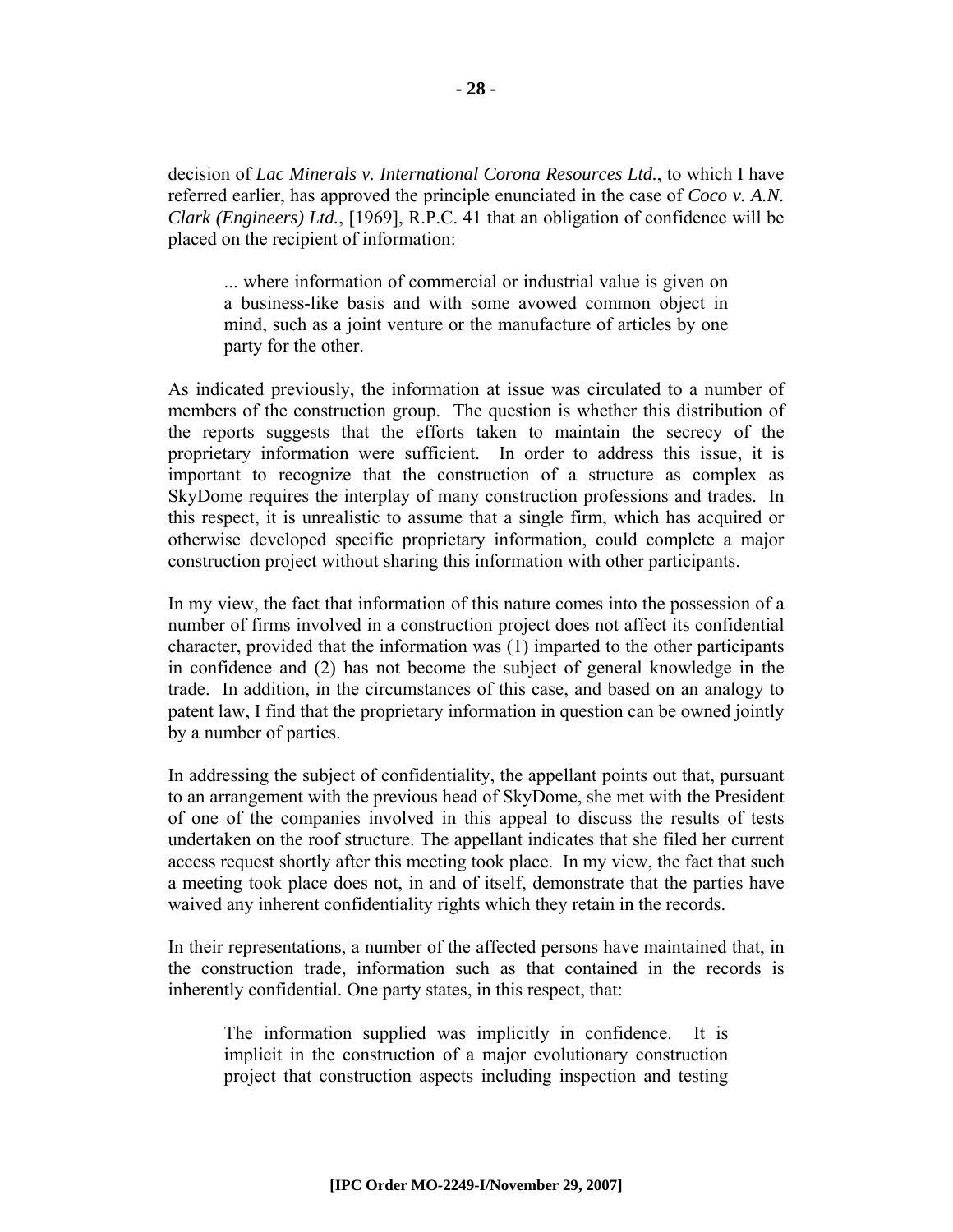[of the] parts of the roof would be held in confidence by all relevant parties involved.

SkyDome, for its part, states that all of the records "... were supplied to the institution in the utmost confidence and were never intended to be made public".

Based on the evidence before me, I am satisfied that both SkyDome and the affected persons took efforts which were reasonable in the circumstances to maintain the secrecy of the information contained in Records 1, 4B, 5, 6 and 7.

On this basis, I find that each element of the five part test to define a trade secret has been made out and, therefore, that the first element of the section 17(1) [the provincial equivalent of section 10(1)] test has been established.

In considering the arguments of the City, Enwave and the affected parties regarding the nature of the information in the records and the novelty of the DLWC project, I have kept in mind that while utilizing the local water infrastructure is novel, the concept of using a body of water as a heat sink is not unique. For example, in the year 2000 Cornell University in Ithaca, New York, began operating its Lake Source Cooling System. The Cornell project uses Cayuga Lake as a heat sink to operate the central chilled water system for its campus and to provide cooling to the Ithaca school district.

Furthermore, in Order P-561 Assistant Commissioner Glasberg did not rule that all of the records relating to the construction of the entire SkyDome project were part of the learning curve. Rather, he determined that some components of the project fell into that category. In my view, the general concept of the DLWC project, without further detail, would not qualify as a trade secret. Where, however, a record consolidates discrete types of detailed information into a template for the project, and otherwise satisfies the requirements of a trade secret as set out in Order PO-2010, I accept that the information in those records could fall into the "learning curve" category of a trade secret. While at first glance some records would appear to meet the test, this is not always the case.

For example, at paragraph 64 of the initial affidavit that Enwave filed, the affiant explains the difference between the Phase 1 Engineering Background Report dated May 1998 and the Phase 11 Report prepared in 2000, as follows:

The Phase I Report was prepared as a companion to the report of the Environmental Assessment of the [DLWC project]. It contains conceptual information about integrating City water infrastructure into the DLWC [project], and had to be prepared in order to meet the requirements of the *Environmental Assessment Act*, R.S.O. 1990, c. E.18. The more detailed Phase II Report, kept separate from the Phase I Report, was only prepared and completed once the Environmental Assessment was approved so that all information contained in the Phase II Report would always remain confidential between the parties.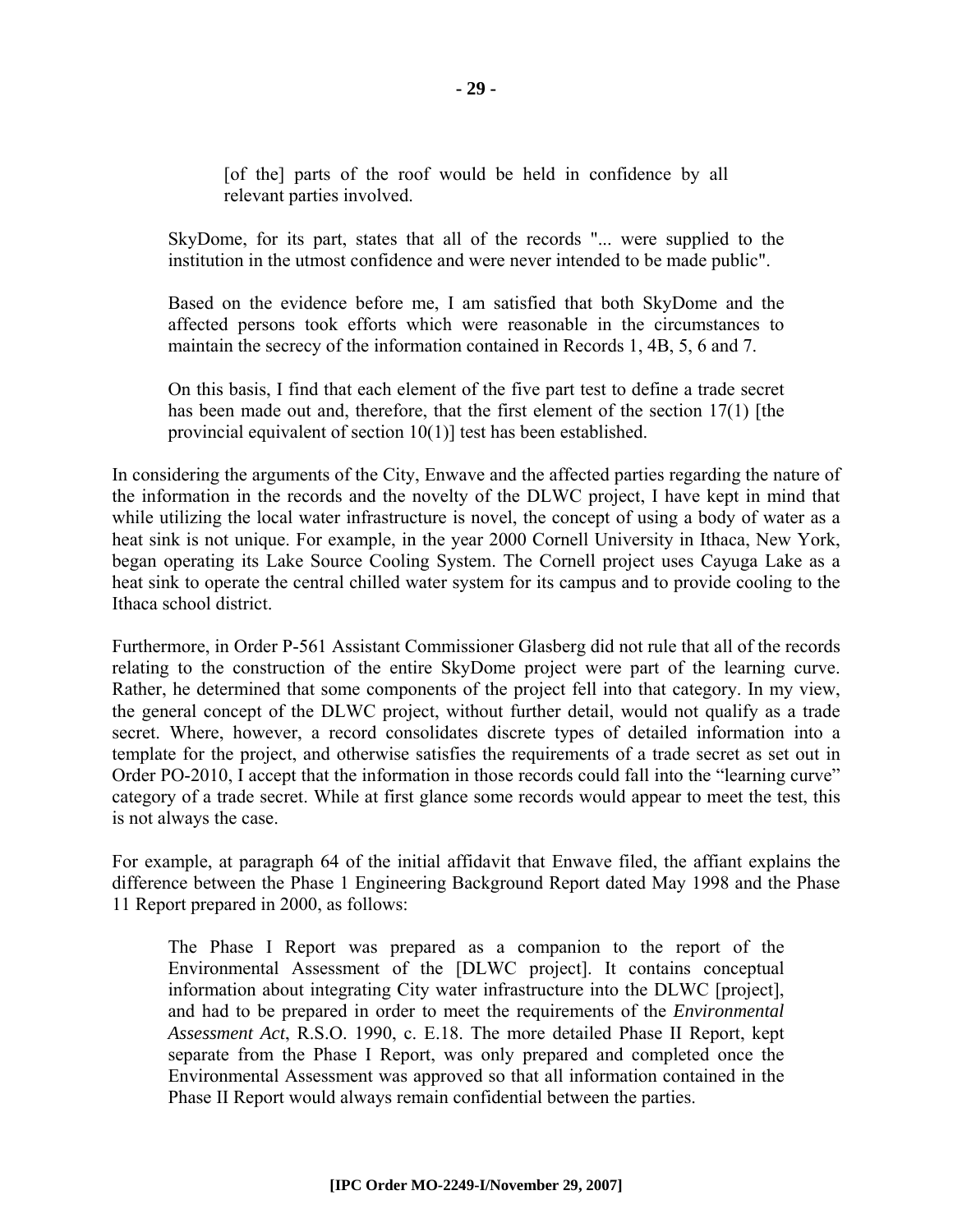In a supplementary affidavit the affiant confirms that the Phase 1 Engineering Background Report dated May 1998 was made publicly available.

Therefore, while the Phase I Engineering Background Report contains a great deal of technical and design information, the affiant acknowledges that it was prepared in order to meet the requirements of the *Environmental Assessment Act* and made publicly available. In this way, the Report and the contents did not maintain the level of confidentiality required to meet the standard of a Trade Secret. Nor, for that matter, could it be argued that disclosure of all or part the Phase 1 Report would cause any of the section 10 or 11 harms alleged. The DLWC Preliminary Draft Report dated July 24, 1997 is, in essence, an earlier version of the Phase I Engineering Background Report. Its contents were essentially revealed when the Phase I Engineering Background Report was made publicly available. I therefore make the same finding with respect to the DLWC Preliminary Draft Report dated July 24, 1997.

I do find, however, that other records do meet the threshold of being a Trade Secret. In this category, therefore, I include the following records:

- TDHC Chill Plant Control Sequence dated October 18, 1995
- A third party Geophysical Investigation Draft Report dated December 1998
- Toronto Memorandum dated May 21, 1999
- A third party Temperature Report dated February 23, 2000
- Draft Pre-Engineering Report (unannotated and annotated versions) dated August 2000 Volume 1 (and sections contributed to it),
- Draft Pre-Engineering Report (annotated) dated September 2000 Volume 1 (and sections contributed to it)
- DLWC Pre-Engineering Report Option 3 Modifications (unnannotated and annotated versions) dated September 29, 2000
- Third party Raw Water Pump Station Modifications, including drawings
- Third party Draft Surge Analysis Reports
- Certain records pertaining to intake options
- Third party report on gasketing dated February 16, 2001

I make the same finding about a number of Critical Path Analyses that contain sufficient detail and consolidated information to qualify as part of the "learning curve", certain documentation relating to the assessment and review of construction proposals and suggested methods, some project meeting notes, emails and some records relating to the above-noted items.

Finally, in my view, the balance of the records contain information that qualifies as scientific, technical, commercial or financial under section 10(1) of the *Act*.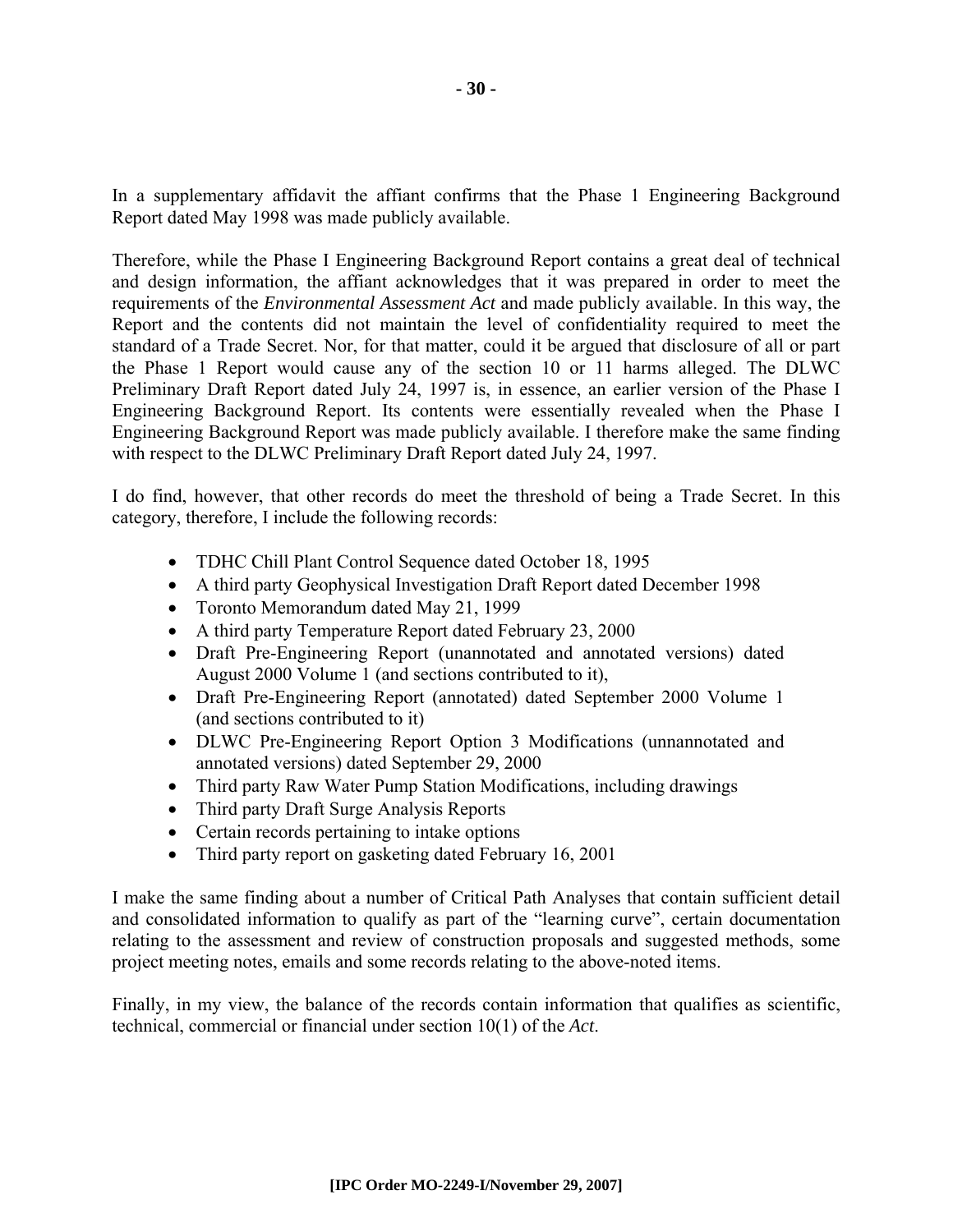#### **Part 2: supplied in confidence**

In order to satisfy part 2 of the section 10(1) test, the City and/or Enwave and/or an affected party must establish that the information was "supplied" to the City "in confidence", either implicitly or explicitly.

#### *Supplied*

The requirement that information be supplied to an institution reflects the purpose in section 10(1) of protecting the informational assets of third parties [Order MO-1706]. Information may qualify as "supplied" if it was directly supplied to an institution by a third party, or where its disclosure would reveal or permit the drawing of accurate inferences with respect to information supplied by a third party [Orders PO-2020, PO-2043].

The contents of a contract involving an institution and a third party will not normally qualify as having been "supplied" for the purpose of section 10(1). The provisions of a contract, in general, have been treated as mutually generated, rather than "supplied" by a third party, even where the contract substantially reflects terms proposed by a third party and where the contract is preceded by little or no negotiation [Orders PO-2018, MO-1706, PO-2371]. Except in unusual circumstances, agreed upon essential terms of a contract are considered to be the product of a negotiation process and therefore are not considered to be "supplied" [Orders MO-1706, PO-2371 and PO-2384].

This approach has recently been upheld by the Divisional Court in *Boeing v. Ontario (Ministry of Economic Development and Trade)* [2005] O.J. No. 2851 (Reasons on costs at [2005] O.J. No. 4153) (Div. Ct.); motion for leave to appeal dismissed, Doc. M32858 (C.A.).

Orders MO-1706 and PO-2371 discuss several situations in which the usual conclusion that the terms of a negotiated contract were not "supplied" would not apply, which may be described as the "inferred disclosure" and "immutability" exceptions. The "inferred disclosure" exception applies where "disclosure of the information in a contract would permit accurate inferences to be made with respect to underlying *non-negotiated* confidential information supplied by the affected party to the institution." The "immutability" exception applies to information that is immutable or not susceptible of change, such as the operating philosophy of a business, or a sample of its products.

#### *City Reports or Analyses that Predate the DLWC Concept*

Some records described in the City's index are in the nature of reports or analyses conducted by the City itself. Hence, it could not be said that this information was supplied by Enwave, or any of the contractors hired by Enwave and/or the City in creating the DLWC project. I conclude that this type of record does not meet the "supplied" component of the part 2 test.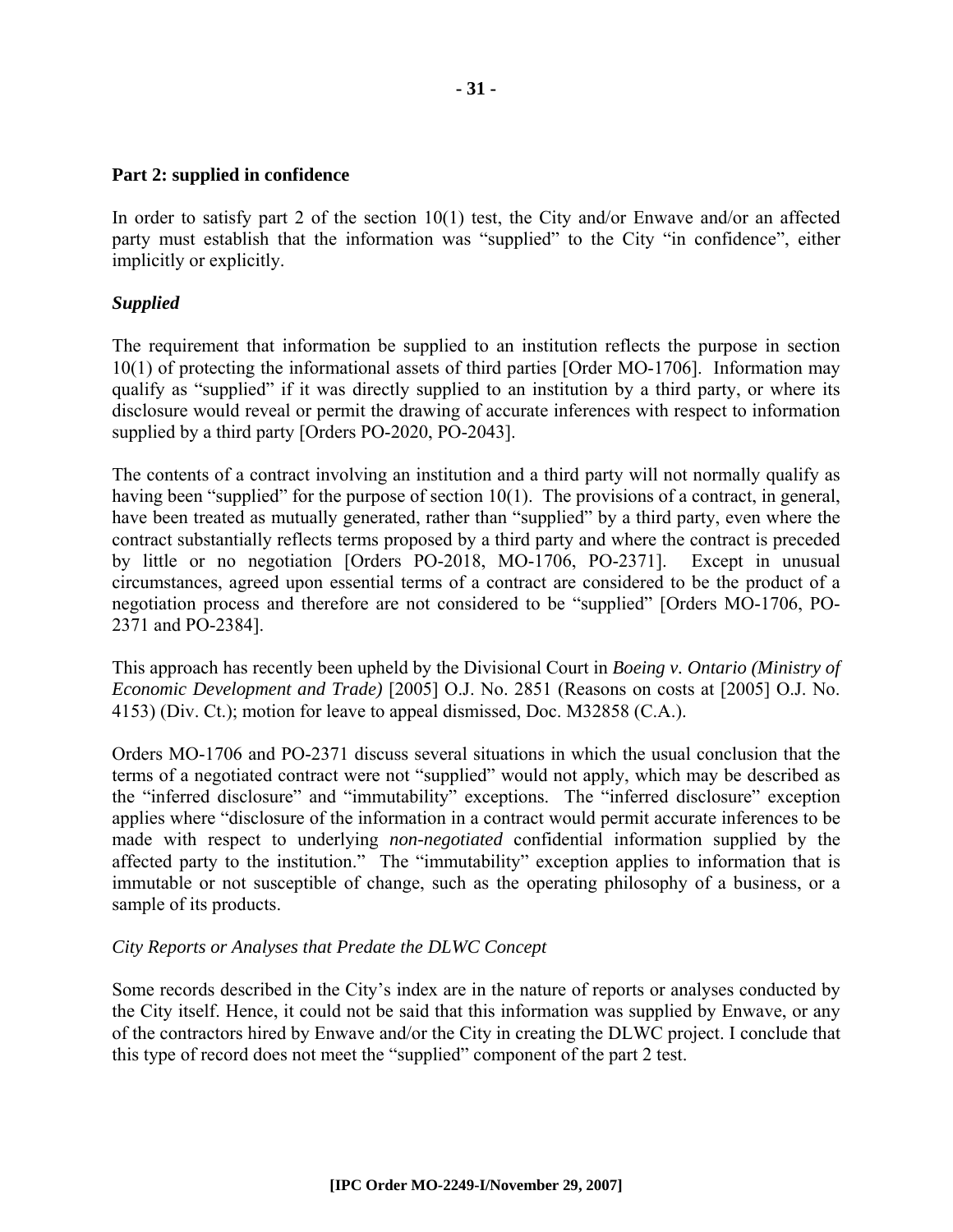#### *The Three-Way Agreement dated December 7, 1998 between the City, TDHC and the Main Consultant*

In my opinion, the information in the unsigned versions and/or drafts of the three-way agreement dated December 7, 1998 between the City, TDHC and the main consultant also do not meet the "supplied" threshold. As indicated in a letter dated October 29, 1998, the City prepared a first draft of the three-way agreement. Furthermore, a memorandum from a City solicitor indicates that a subsequent amendment to the three-way agreement was also initiated by the City. The City sent correspondence setting out changes to the drafts. Furthermore, in my view, information in these records simply represent agreed upon essential terms of the agreement, which I consider to be the product of a negotiation process. Therefore, in my view, the information in these records does not meet the definition of "supplied" for the purposes of this part of the part 2 test. I am therefore not satisfied that the information in these records was supplied by a third party, as required by section 10(1). I deal with whether disclosing the information could reasonably be expected to cause the harms contemplated by sections 11(c) and/or (d), below.

#### *Two Page Agreement between the City and Enwave's Other Shareholder*

As discussed above, the other shareholder of Enwave objected to the disclosure of an agreement it made with the City. While the representations filed by Enwave's other shareholder discusses the issue of confidentiality in great detail, the "supplied" aspect of the test is not addressed. In my view, the information in the two page agreement simply represents agreed upon essential terms, which I consider to be the product of a negotiation process. Therefore, in my view, the information in the two page agreement does not meet the definition of "supplied" for the purposes of this part of the part 2 test. I will deal with whether disclosing the information could reasonably be expected to cause the harms contemplated by sections 11(c) and/or (d), below.

#### *The January 2002 Energy Transfer Agreement*

One of the main records at issue in this appeal is the January 2002 Energy Transfer Agreement (ETA) entered into between the City and Enwave. The City's index lists many drafts of this agreement that were reworked in various exchanges. This suggests that the drafts represent many stages of the "give" and "take" of the negotiation process between the City and Enwave. The drafts also contain a number of clauses which could be viewed as "standard" or boilerplate clauses. In addition, I have not been provided with sufficient evidence to make a determination as to the original source of any specific contract term that appears in the various drafts to support a finding that any of this information was "supplied" to the City. Furthermore, a summary of the substance of many of the terms of the ETA appear to be found in Clause No. 10 of Report No. 12 of the Environment and Public Space Committee adopted at a City meeting held on September 24 and 25, 1997. Therefore, in my opinion, except perhaps for the length of the intake pipe which enters Lake Ontario (which was subsequently disclosed in the course of the revision to the Class B Environmental Assessment – and in accordance with the second part of this test was therefore not supplied in confidence) and the site plan that was attached as a schedule to the agreement (dealt with in the section  $11(c)$  and (d) discussion below), the ETA contains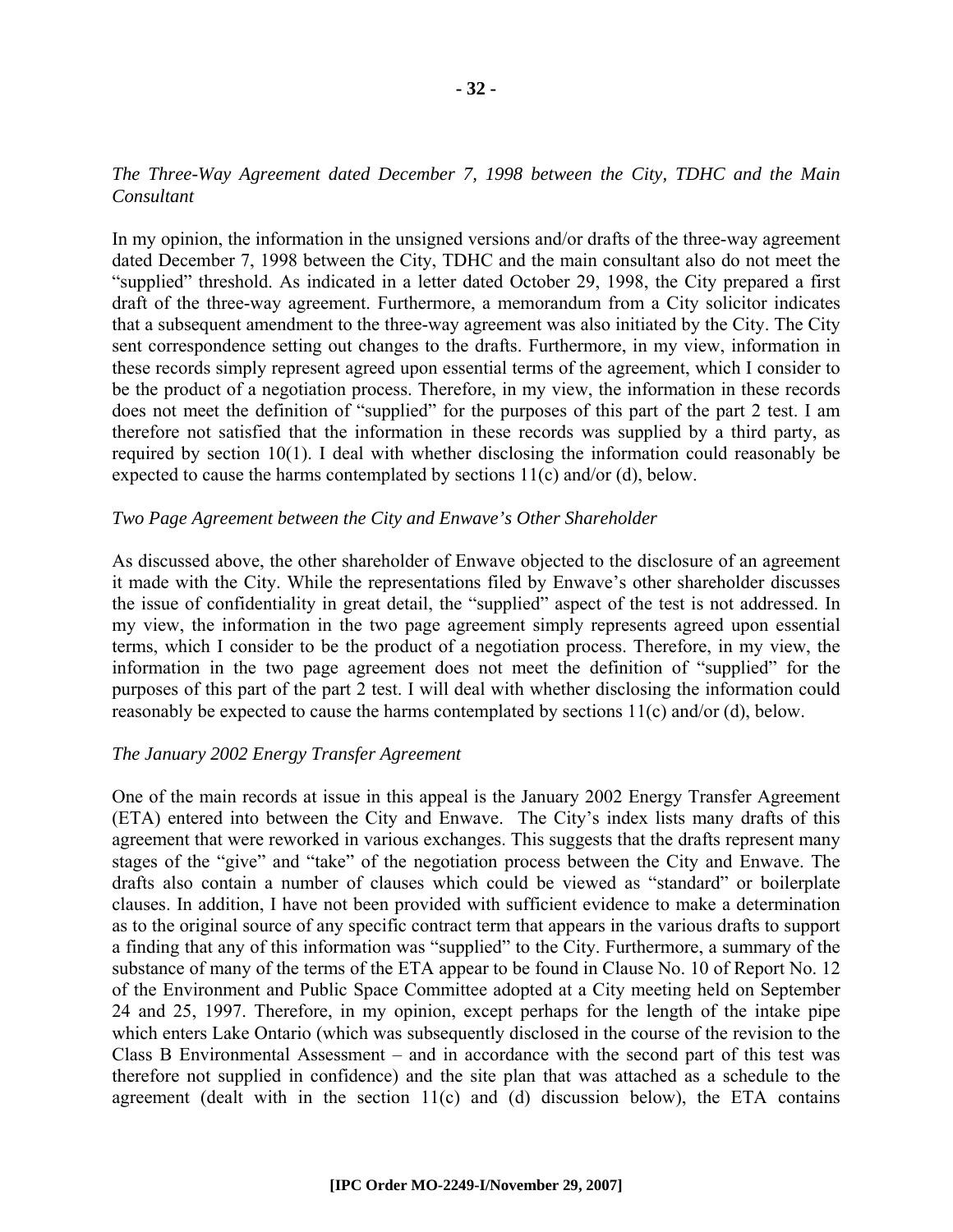information that simply represents agreed upon essential terms of the agreement, which I consider to be the product of a negotiation process. Therefore, in my view, the information in the ETA (other than the site plan which I deal with below) does not meet the definition of "supplied" for the purposes of this part of the part 2 test. I will also deal with whether disclosing the information could reasonably be expected to cause the harms contemplated by sections 11(c) and/or (d), below.

#### *Agreement with Named Contractor dated May 1, 2002.*

I have not been provided with evidence that any of the terms of the agreement with a named contractor dated May 1, 2002, was supplied by any entity other than the City. Furthermore, in my view, the information in this agreement represents agreed upon essential terms of the agreement, which I consider to be the product of a negotiation process. As a result, I do not find that the information in this agreement was "supplied" within the meaning of section 10(1) of the *Act*. I will also deal with whether disclosing the information could reasonably be expected to cause the harms contemplated by sections 11(c) and/or (d), below.

#### *Records related to the Agreements Discussed Above*

My findings above also apply to the various records related to the agreements, including correspondence, memoranda and emails. I deal with whether disclosing this information could reasonably be expected to cause the harms contemplated by sections 11(c) and/or (d), below.

#### *In Confidence*

In order to satisfy the "in confidence" component of part 2, the parties resisting disclosure, must establish that the supplier had a reasonable expectation of confidentiality, implicit or explicit, at the time the information was provided. This expectation must have an objective basis [Order PO-2043].

In determining whether an expectation of confidentiality is based on reasonable and objective grounds, it is necessary to consider all the circumstances of the case, including whether the information was:

- communicated to the City on the basis that it was confidential and that it was to be kept confidential;
- treated consistently in a manner that indicates a concern for its protection from disclosure by the affected party prior to being communicated to the City;
- not otherwise disclosed or available from sources to which the public has access;
- prepared for a purpose that would not entail disclosure [PO-2043].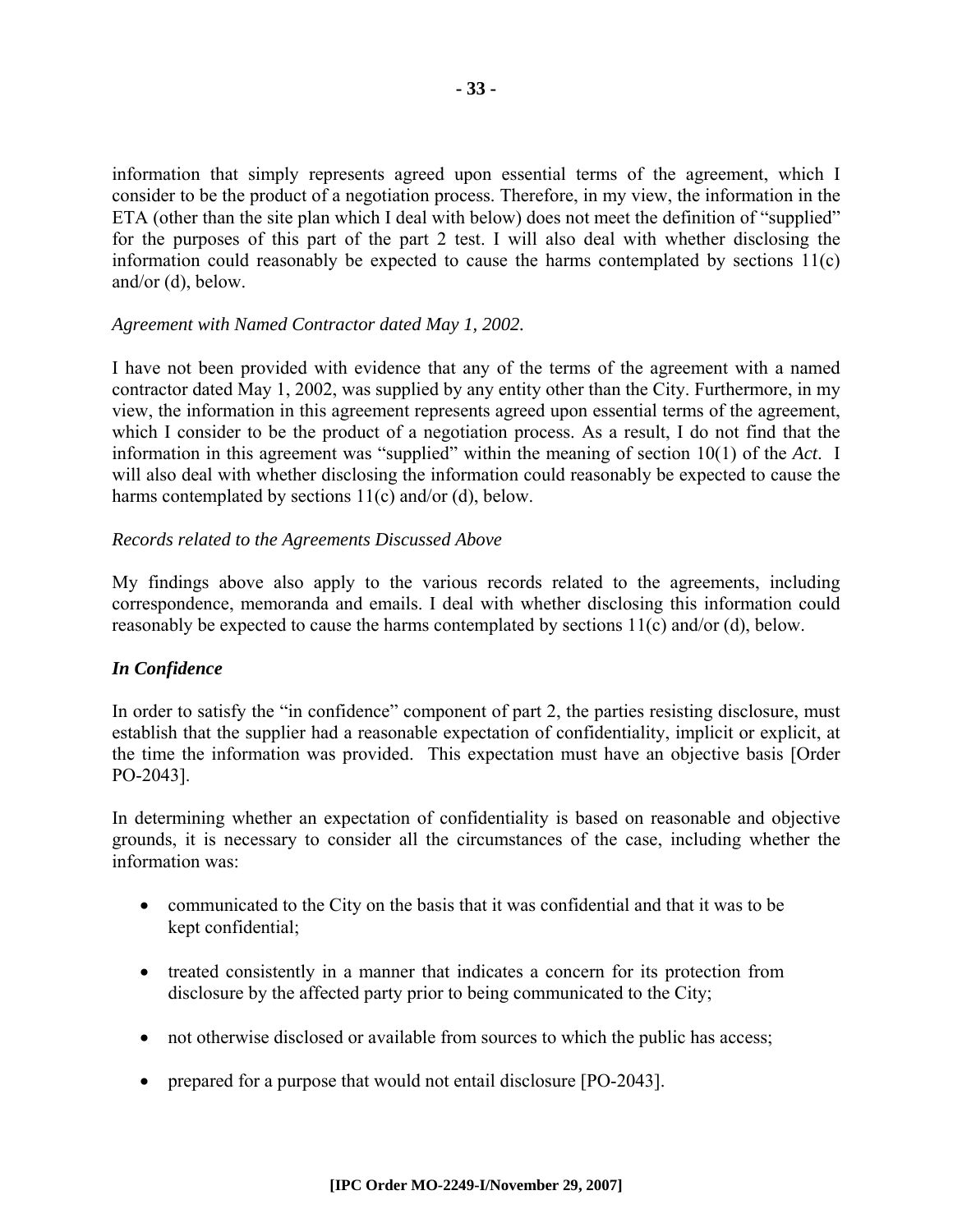In Order P-561 former Assistant Commissioner Irwin Glasberg explained how an implicit expectation of confidentiality can arise. As reproduced above, he wrote:

The courts have held that, in the absence of express provisions relating to confidentiality, an implicit expectation of confidentiality may nonetheless be implied from the relationship between the parties. In addition, the law may impose a duty of confidence based on the reasonable expectations of the parties in a particular business relationship. In this respect, the Supreme Court of Canada decision of *Lac Minerals v. International Corona Resources Ltd. ,* to which I have referred earlier, has approved the principle enunciated in the case of *Coco v. A.N. Clark (Engineers) Ltd.*, [1969], R.P.C. 41 that an obligation of confidence will be placed on the recipient of information:

... where information of commercial or industrial value is given on a business-like basis and with some avowed common object in mind, such as a joint venture or the manufacture of articles by one party for the other.

#### *Representations of the City and Enwave*

Enwave refers to the above-noted clauses of the three-way agreement dated December 7, 1998 between the City, TDHC and the main consultant in support of its position that there was an expectation of confidentiality. In their representations, the City and Enwave also point out that section 7.23 of the ETA provides that, subject to the *Act*:

...the parties agree, unless otherwise required by law, to keep the terms and conditions of this Agreement, all related agreements and the scope and contents of the [pre-engineering] Report (including all engineering and financial data contained therein) (collectively, the "Confidential Information"), confidential and will not disclose any such Confidential Information to any person other than the parties' investors, lenders, partners and professional advisors; provided, however, they may disclose the terms and conditions of this Agreement to such persons only to the extent necessary in connection with this Agreement and the matters contemplated hereby or where such disclosure is necessary in order to obtain the agreement of those persons who are required to execute this documents necessary to consummate the transactions contemplated hereby. Except as may be otherwise required by law, prior to disclosing any Confidential Information in accordance with this section, the disclosing party must first obtain from the permitted recipient an undertaking in writing, for the benefit of the parties hereto, providing that the permitted recipient agrees to maintain the confidentiality of such Confidential Information.

The City submits that this confidentiality provision extended to all of the information that Enwave or its various consultants provided. The City further submits that only its staff requiring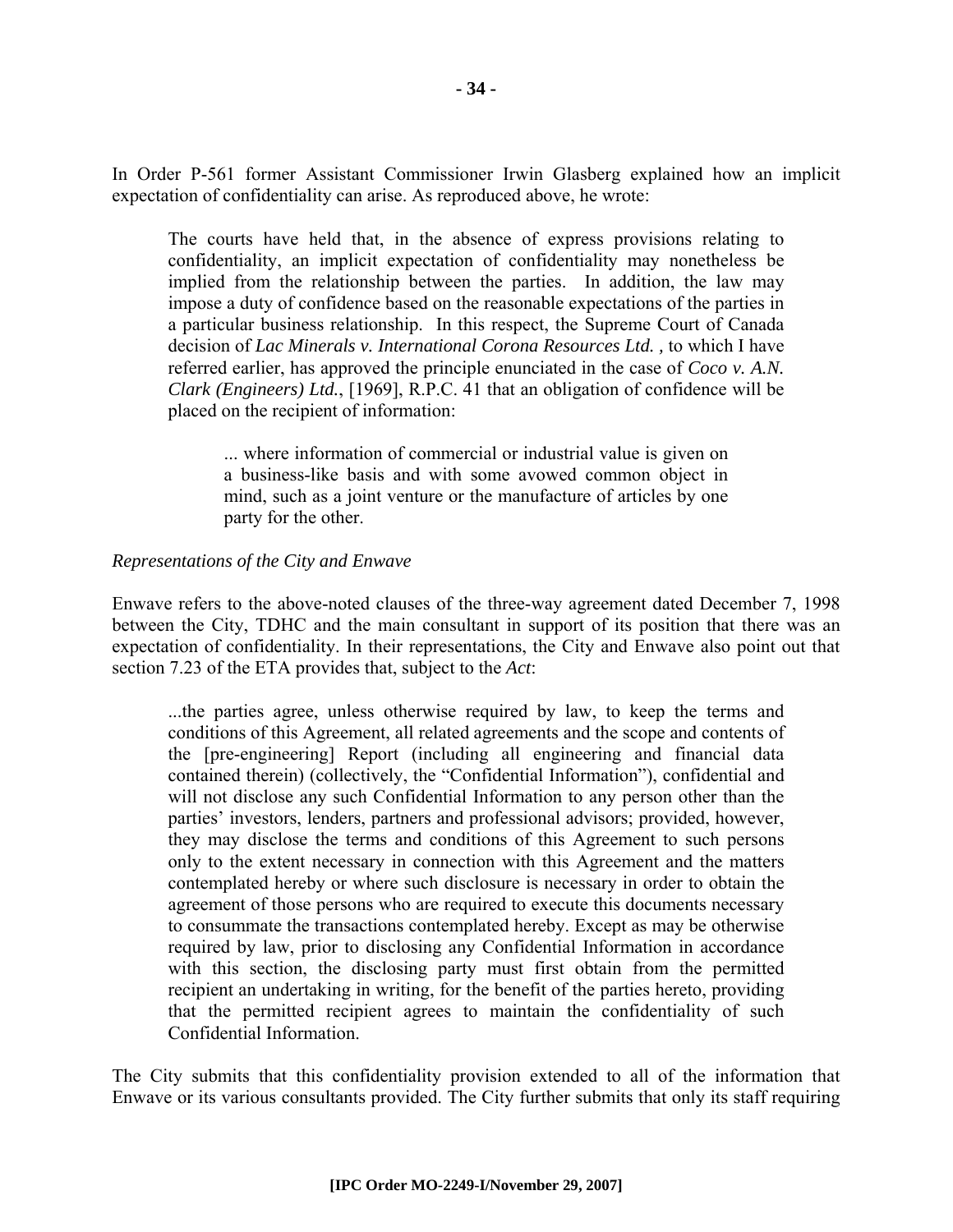knowledge of this information have access to it. The City also states that since another project was then being contemplated, the information contained in the records will continue to be treated in full confidence. The City asserts that confidentiality was never waived. The City also states that the proposals that were supplied by entities other than Enwave regarding earlier versions of the DLWC project have also always been treated in confidence.

Enwave submits that, because of the unique nature of the DLWC project and the financial investment it has made, it has consistently taken steps to implicitly and explicitly ensure the confidentiality of its research, development, costing and design data.

In support of its claim that the information in the records was explicitly to be held in confidence, Enwave refers to a confidentiality clause it says is contained in all the agreements with its consultants. This was confirmed in the representations filed by two of the third parties. Enwave also submits that in order to minimize the risk of disclosure of any details about the DLWC project, the involvement in the planning and development was strictly limited to a small team of employees. Furthermore, it says that persons working on the project are advised that they must maintain the confidentiality of the project details.

Relying on the reasoning in Order P-561, Enwave submits that there was also an implicit understanding that certain information relating to the DLWC project was confidential. Enwave submits that this flows out of the nature of the particular record or the expectation of confidentiality that arises from the business relationship between TDHC/Enwave and the City, or both.

#### *Representations of the Appellant*

The appellant takes issue with the assertion that any of the information in any of the records was supplied in confidence either explicitly or implicitly.

With respect to the information in earlier DLWC proposals provided by entities other than Enwave, the appellant submits that there is no evidence that the City received any of this information "in confidence".

The appellant submits generally that inadequate steps were taken to maintain the confidentiality of any of the information at issue and that there is enough information about the DLWC project in the public domain to enable a sophisticated competitor to design a competing system. In support of this last submission the appellant refers to an article in the Canadian Consulting Engineering Magazine dated December 2001, press reports from 1998, and excerpts from Enwave's website, all of which the appellant included with his representations.

#### *Reply Representations of Enwave*

To counter the appellant's last submission, Enwave asserts in reply that only general descriptions of the DLWC project concept have been publicly disseminated.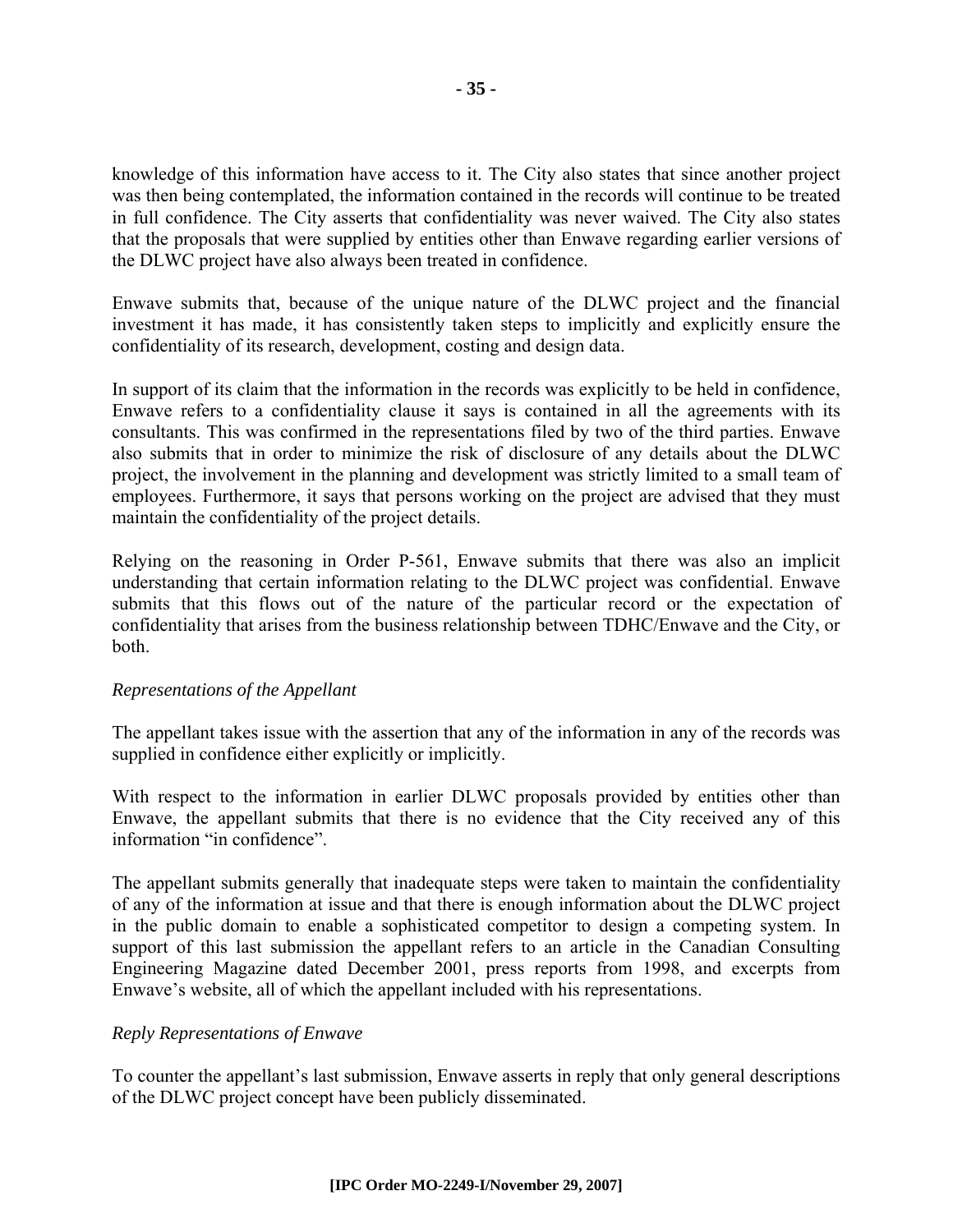Enwave refers to a quote from Robert Dean's book, *The Law of Trade Secrets* (Toronto: Carswell Company Ltd., 1998) at page 114, to support its position that the release of some design elements does not result in a waiver of confidentiality. He wrote:

Where only the features of a device or plan are published (or available to the public) rather than the whole plan of the completed device which would allow immediate replication, that information would not be in the public domain.

#### *Analysis and Findings*

In making my determinations on the issue of whether information was supplied with an explicit or implicit expectation of confidentiality, I have carefully considered the appellant's submission that other key information about the methodology and the design and construction of the DLWC project are in the public domain. I do not agree with this submission. Based on my review of the records and the other evidence before me, including the materials he provided, the information that is in the public domain regarding the project is not nearly as specific or detailed as that which I have found or determine below, to be part of the project "learning curve".

I have noted above the express statements of confidentiality that are contained in some of the agreements at issue. In addition to the boilerplate confidentiality notices that often appear on facsimile cover pages or contained under an email signature line, some records contain what I view to be explicit indications of confidentiality. For example:

- In the proposal of the main consultant dated February 1998, there is a notation that it considers the information in the proposal to be confidential and does not consent to the release of the information, except to persons within the City's employ.
- Notations of confidentiality appear in a letter from TDHC to its solicitors dated February 17, 1999 and on a document entitled "City Water Pumps Estimated Energy Cost" attached to the letter. A copy of the letter and attachment appears to have been provided to the City.
- A notation of confidentiality also appears in a letter from TDHC to the City dated February 19, 1999 with the "City Water Pumps Estimated Energy Cost" and a portion of the June 1998 pre-design report attached and also marked as confidential.
- On internal City draft memoranda dated September 20, 1999 and November 16, 1999 there is an indication that the fee and supporting calculations in the record is to remain confidential.
- Finally, a letter from the City to Enwave dated October 22, 2001, is also marked confidential.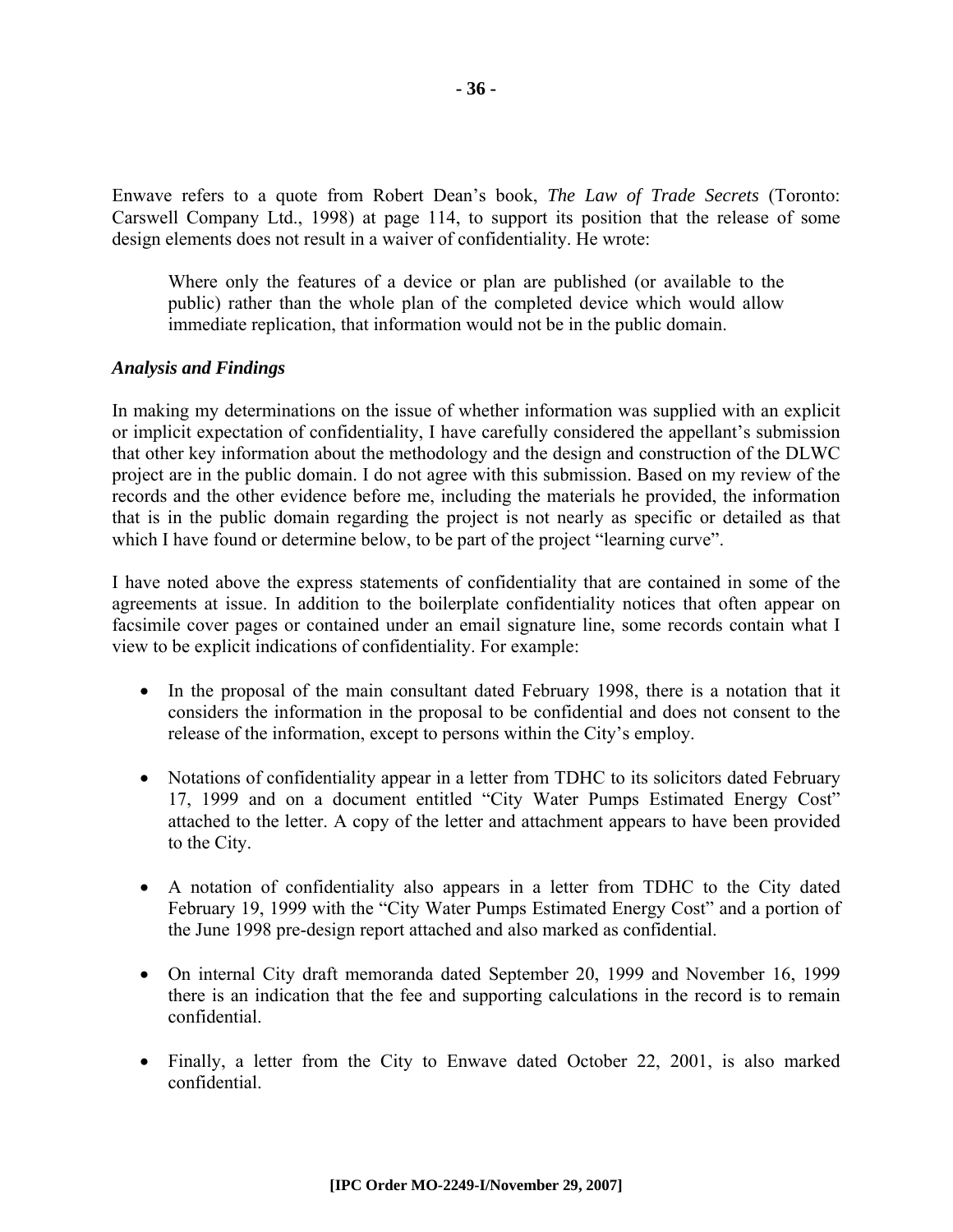I accept that the information in these records was supplied with an explicit expectation of confidence, and that the expectation was reasonable, in the circumstances. Furthermore, I find that communications and exchanges leading up to the proposal from the main consultant dated February 1998, or relating to it that contains confidential information originating with the main consultant, or would reveal the substance of that information, would be covered by that expectation of confidentiality.

In my view, however, the failure to make any notation on other records in accordance with clause 4(g) of the three-way agreement dated December 7, 1998, demonstrates the absence of explicit steps to treat the information in those records consistently in a manner that indicates a concern for its protection from disclosure, prior to being communicated to the City. Therefore, while I accept that the wording of the express indication in clause  $4(g)$  of the three-way agreement could apply prospectively, there is nothing in it to suggest that prior information is covered. Therefore, except for the type of information relating to the "learning curve", which can be subject to an implicit expectation of confidence due to its nature, or other information that I find to have been otherwise supplied with an implicit expectation of confidentiality, I do not accept that this type of provision has a broad retroactive effect, as suggested by the City.

I will now discuss the information that I do not find to have been supplied with an explicit or implicit expectation of confidentiality.

#### *Records Containing Information Downloaded from Websites*

The City's index of records has also identified information that was downloaded from publicly available websites. I am not satisfied that these records would qualify for exemption under sections  $10(1)(a)$  and (c), because they do not meet the confidentiality requirement in these exemptions. I will consider whether disclosing this could reasonably be expected to cause the harms contemplated by sections 11(c) and/or (d), below.

#### *Early Unsuccessful DLWC Proposals*

Enwave asserted that the earlier unsuccessful DLWC proposals were submitted in confidence. Yet, in a letter from one of the earlier proponents dated March 27, 1988 (Box 3, file 1 page 31) there is a statement that the proponent "had some concerns with respect to confidentiality since the proposals were available to the public and we were questioned by the City's consultants about the novel concept at a public meeting." Furthermore, there is no indication on the copy of the proposal that it was provided in confidence. Based on the stated expectation of the proponent, I would not have expected there to be one.

Similarly, the second earlier proposal also has no notation of confidence nor is there any evidence that it was supplied with any expectation of confidence. I note that this proposal is discussed in various promotional type materials prepared in support of the proposal. These records were also withheld.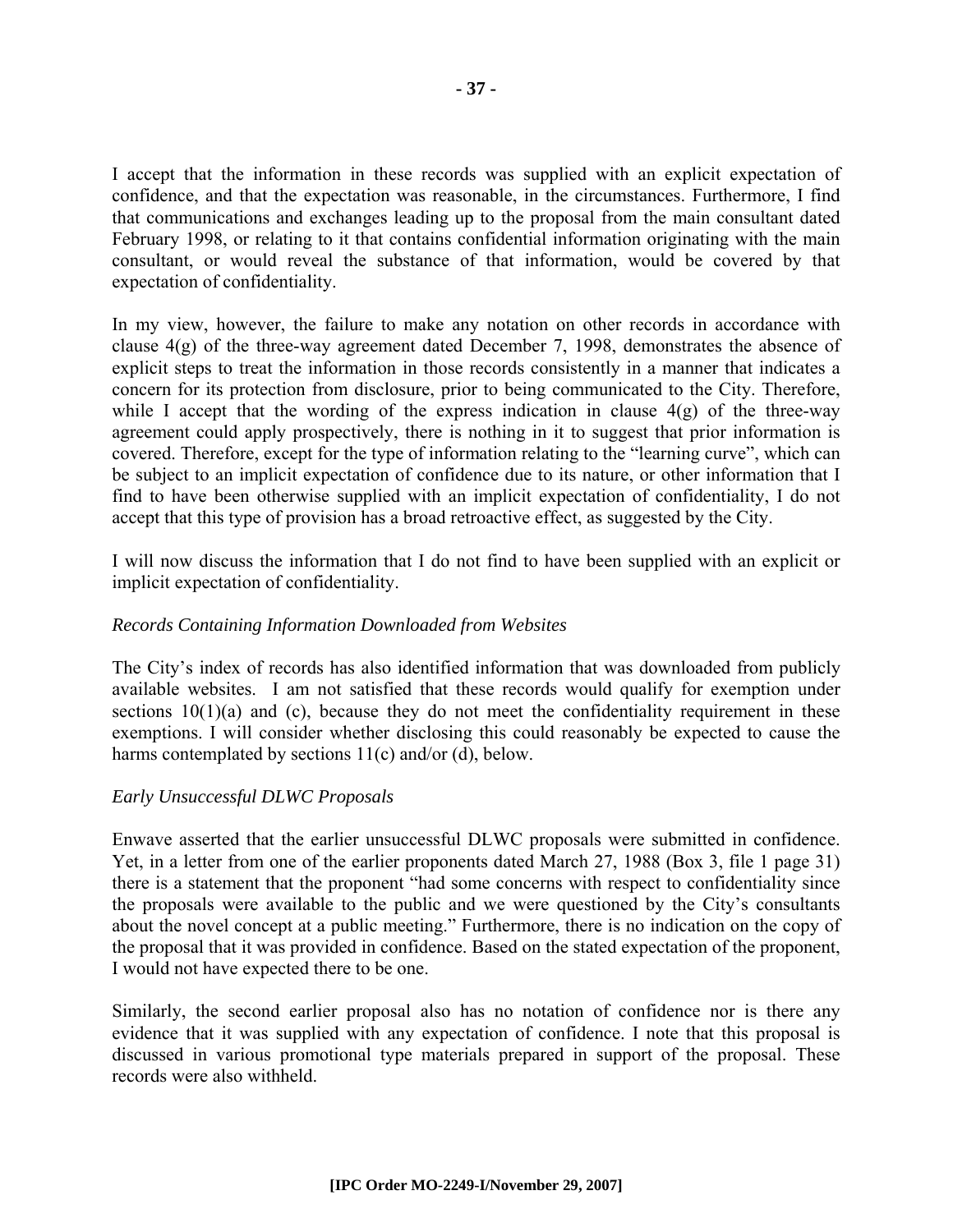In my view, these early unsuccessful DLWC proposals, along with the other information that is found in the City's files relating to the proposals, were not submitted with an implicit or explicit expectation of confidentiality.

#### *Documentation set out in the Terms of Reference for the DLWC Pre-Design Study*

In the terms of reference for the pre-design study are listed a variety of reports, studies and documentation that a proponent is to review before submitting its proposal. In my view there can be no valid claim of confidentiality over these materials as they were made widely available.

#### *Records Containing General Contract Specifications*

Also at issue were a number of records that contained some general contract specifications which, in my view, are more in the nature of general contract requirements than actual contractual terms. An example of this type of record is a document entitled "section 01010 General". I am not satisfied that this type of record was provided explicitly or implicitly in confidence to the City.

#### *Product Brochures and Product Specifications*

The City's index of records contains product brochures and specifications. Some of these take the form of website extracts. In Order MO-1559 former Assistant Commissioner Mitchinson accepted that it would be "illogical to conclude that [publicly available] product details, which form the basis of differentiating among competing similar products, would be treated confidentially by either manufacturers or suppliers." Therefore, unless the information in the brochure is part of the project learning curve, no expectation of confidentiality applied to them, or if it did, it was lost when the record became public.

#### *Proposals Received after the Formation of the Main DLWC Consulting Agreement*

Two proposals at issue dated July 25 and 26, 2002 were submitted under the City's request for proposal number 9117-02-7278. That request for proposal provides that all correspondence, documentation and information provided to staff of the City in connection with the request for proposal is subject to the *Act*, and that a proponent should identify any information it wishes to be kept confidential. The request for proposal also provides that any information in the proposal material which is not specifically identified as confidential will be treated as public information. Neither of the two proposals have any such notation. I conclude, therefore, that they were not submitted with any explicit or implicit expectation that the information in them would be held in confidence.

Yet another proposal at issue appears to have been received in March 2002. I presume that this other proposal was submitted under the same type of terms as were found in request for proposal number 9117-02-7278. Again there is no notation of confidentiality on this proposal. I conclude,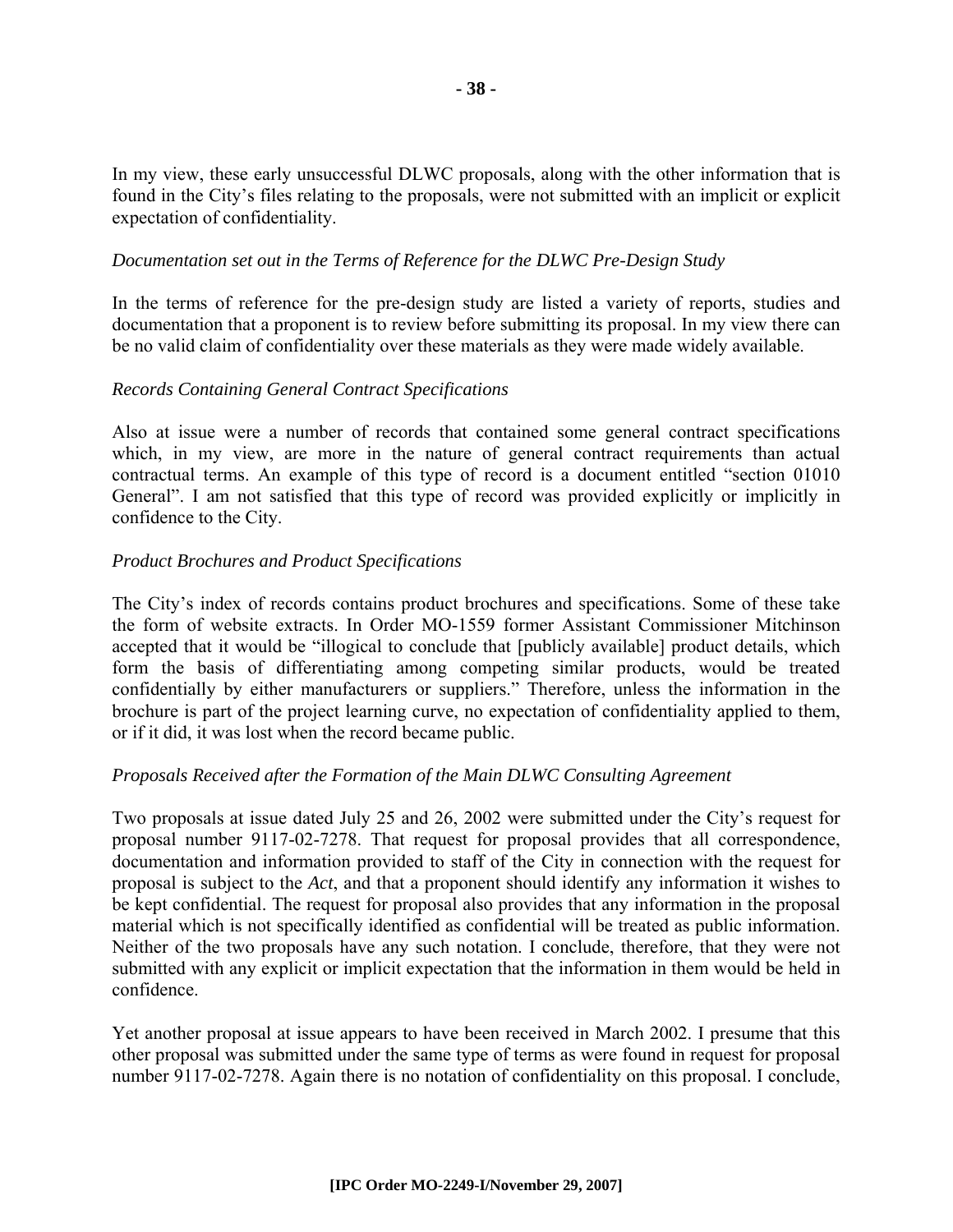therefore, that it was not submitted with any expectation that the information in it would be held in confidence.

#### *Invoices and Progress Payment Certificates with Supporting Documentation*

In Order PO-1705, former Assistant Commissioner Mitchinson was not persuaded, in the absence of evidence to the contrary, that there is any inherent expectation of confidentiality in the submission of invoices by various suppliers to government institutions for the payment of goods and services. At issue in this appeal are invoices and supporting documents for the payment of goods and services relating to the various stages of the DLWC project. In my opinion, insufficient evidence has been tendered to establish that these invoices and supporting documents for the payment of goods and services relating to the various stages of the DLWC project, including those invoices and supporting documents attached to various progress payment certificates, were provided with an explicit or implicit expectation of confidence.

#### *Environmental Assessments, Certificates of Approval and Related Records*

Records created in the context of an environmental regulatory scheme, like those that regulated the construction of the DLWC project, have been found to be subjected to a "diminished expectation of confidentiality" [Orders MO-2004 and PO-2558]. The appellant seeks disclosure of copies of the 1998 Schedule B Class Environmental Assessment and the 2000 Revised Schedule B Class Environmental Assessment conducted as a result of an alteration to the project, some in draft form. This information was, for the most part, released to the public or discussed in a public forum in the course of the environmental assessments. Emails and documentation that were exchanged between the City, Enwave and others that are found in the records mirror the materials that were provided to the public or were exchanged without any expectation of confidentiality, linked as they were to the public consultation process. In my view, none of the information in these materials were supplied "in confidence" within the meaning of that part of the section  $10(1)$  test.

Also at issue are portions of an Environmental Assessment pertaining to the main Treatment Plant's new outfall. Again, this information would have been released to the public or discussed in a public forum in the course of an environmental assessment. In my view, none of these materials have the quality of confidence to satisfy that part of the section 10(1) test.

As well, there are copies of Certificates of Approval issued by the Ministry of the Environment which are available to the public on payment of a fee. In my view, the information contained in this type of record was not supplied to the City with a reasonably-held expectation of confidentiality as contemplated by the second part of the section 10(1) test.

#### *Records Relating to Communications with Members of the Public or Special Interest Groups*

In my view, the letters exchanged with members of the public or special interest groups in the context of the public consultations regarding the project are also not subject to any implicit or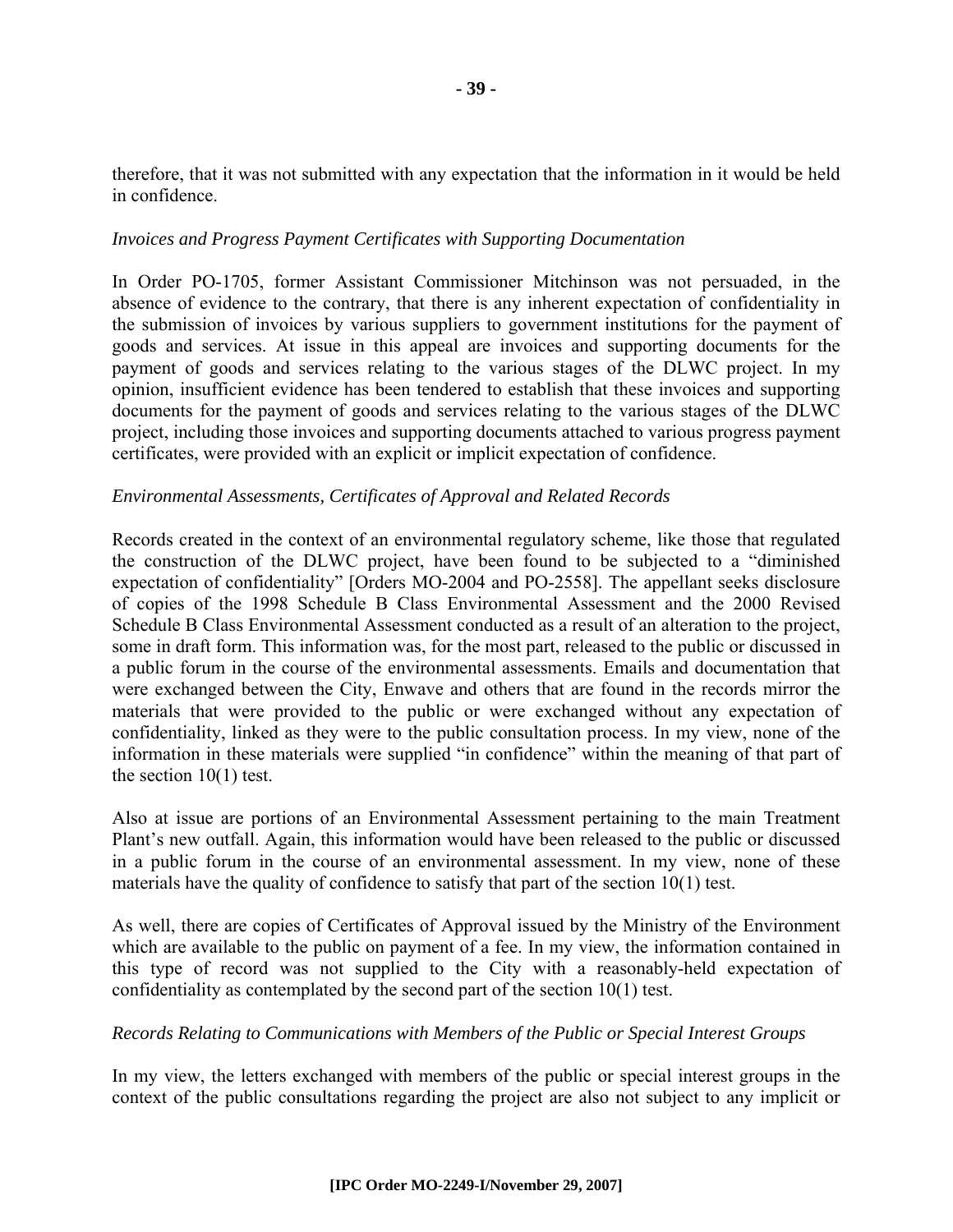explicit expectation of confidentiality. The very step of going to the public contradicts any sense that confidentiality was to be maintained. In my view, none of the documents that fall under this category should be withheld.

#### *Source Materials Listed in the 1998 Environmental Assessment, Cornell University Report and Lakebed Mapping Papers*

As in many engineering reports, source materials are listed as references in the first volume of the 1998 Schedule B Class Environmental Assessment. One of these is a paper by F.M Boyce and others which was prepared for Environment Canada and is dated February 1981. I have not been provided with sufficient evidence to establish how this material can be viewed as confidential, especially since it is cited in the main report. As a result, I am not satisfied that it was provided explicitly or implicitly in confidence. I make the same finding with respect to a Report prepared for Cornell University, which while not cited in the Environmental Assessment Report, could not be viewed as having been provided either implicitly or explicitly in confidence. The same can be said of two papers relating to lakebed mapping, one dated 1971 and the other 1993, each of which appear to be available from public sources.

#### *Records Relating to the Challenge to the First DLWC Environmental Assessment*

One of the unsuccessful proponents for the construction of the DLWC initiated a challenge to the first environmental assessment. The City sought to withhold correspondence relating to the matter that it exchanged with the unsuccessful proponent. In my view, there could be no suggestion that the records that document this challenge were submitted with any expectation of confidence. Therefore, any correspondence relating to the matter that was exchanged with the unsuccessful proponent would not qualify under this part of the section 10(1) test.

#### *Records Pertaining to Emissions Trading*

The City has also claimed that information in records that pertain to emissions trading qualifies for exemption under section 10 of the *Act*. This includes a paper prepared for the City in 1998, minutes of a meeting, an email and notes. The City claimed that sections 10 and 11 applied to the paper and the notes and that section 11 applied to the rest. However, I find that City employees created the notes at issue and there is no indication that the information in the notes, the paper, the meeting minutes or the email was provided implicitly or explicitly in confidence by some outside source.

#### *Information about the DLWC Project found in City Reports or City Council Proceedings*

Some of the records at issue consist of all or parts of reports to City Council or one of its committees, along with reports and clauses adopted by, or submitted to City Council, City Council agendas or drafts of these records. Many of the terms of the agreements that were withheld and the general elements of the methodology and the design and construction of the DLWC project itself are found in the various reports provided to public work committees and/or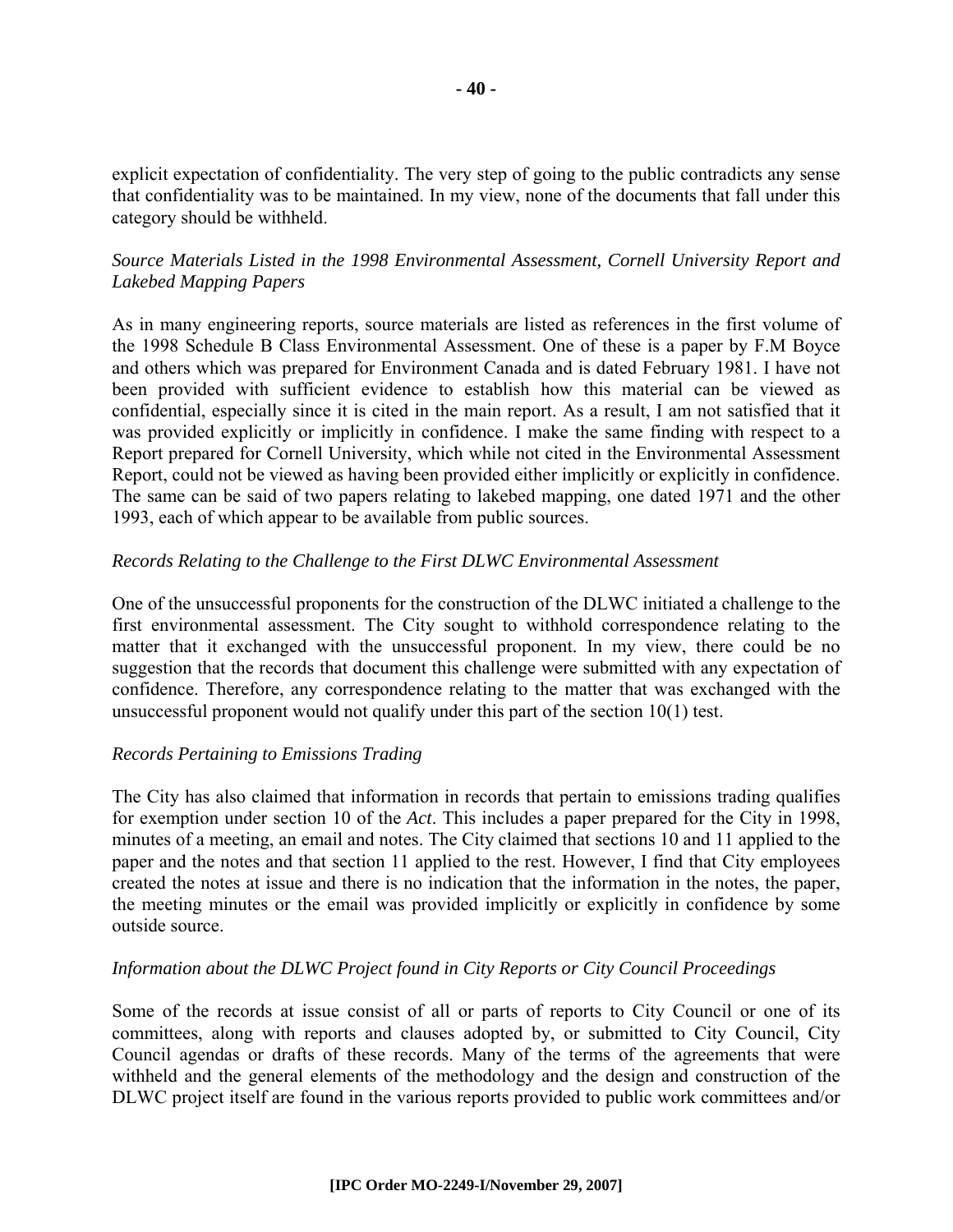are found in City Council proceedings that are accessible or available to the public. In my view, there can also be no valid claim of confidentiality over this information. As Council agendas, reports to City Council or committees and reports and clauses adopted by, or submitted to City Council as well as Council proceedings (unless in camera) are dealt with in a public forum, I am not satisfied that the information contained in those records was submitted explicitly or implicitly in confidence. I draw the same conclusion with respect to any drafts of these records.

#### *Maps or Diagrams that are, or were, Otherwise Publicly Available*

Another category of records are maps or diagrams that are, or were, otherwise publicly available. An example of this is a map of Lake Erie publicly available to mariners. In my view, there can also be no valid claim of confidentiality over this information.

#### *Records Relating to Signage at the John Street Pumping Station*

The City has also claimed that section 10(1) applies to exempt information relating to proposed signage at the John Street Pumping Station. In my view, none of this information can reasonably be said to be subject to an expectation of confidentiality.

In my analysis above, I determined that some information did not qualify as being supplied in confidence under section 10(1) of the *Act*. Whether the release of that information could reasonably be expected to cause the harms alleged under sections 11(c) and or (d) is addressed below.

I will now address whether releasing the information that I have found to be supplied in confidence could reasonably be expected to cause the harms alleged under section 10(1).

#### **Part 3: Harms**

As the application of sections  $10(1)(a)$  and (c) has been claimed in this appeal, in order to discharge their burden of proof under part 3, the City and/or Enwave or an affected party must demonstrate that disclosure "could reasonably be expected to" lead to one or more of the harms in sections 10(1)(a) or (c). They must provide "detailed and convincing" evidence to establish a "reasonable expectation of harm." Evidence amounting to speculation of possible harm is not enough to satisfy this part of the test (*Ontario (Workers' Compensation Board) v. Ontario (Assistant Information and Privacy Commissioner)* (1998), 41 O.R. (3d) 464 (C.A.)).

The failure to provide detailed and convincing evidence of a section  $10(1)(a)$  or (c) harm will not necessarily defeat an exemption claim where this office can infer such harm from other circumstances. Only in exceptional cases, however, would this office make such an inference based on materials other than the records at issue and the evidence provided by a party in discharging its onus (Order PO-2020).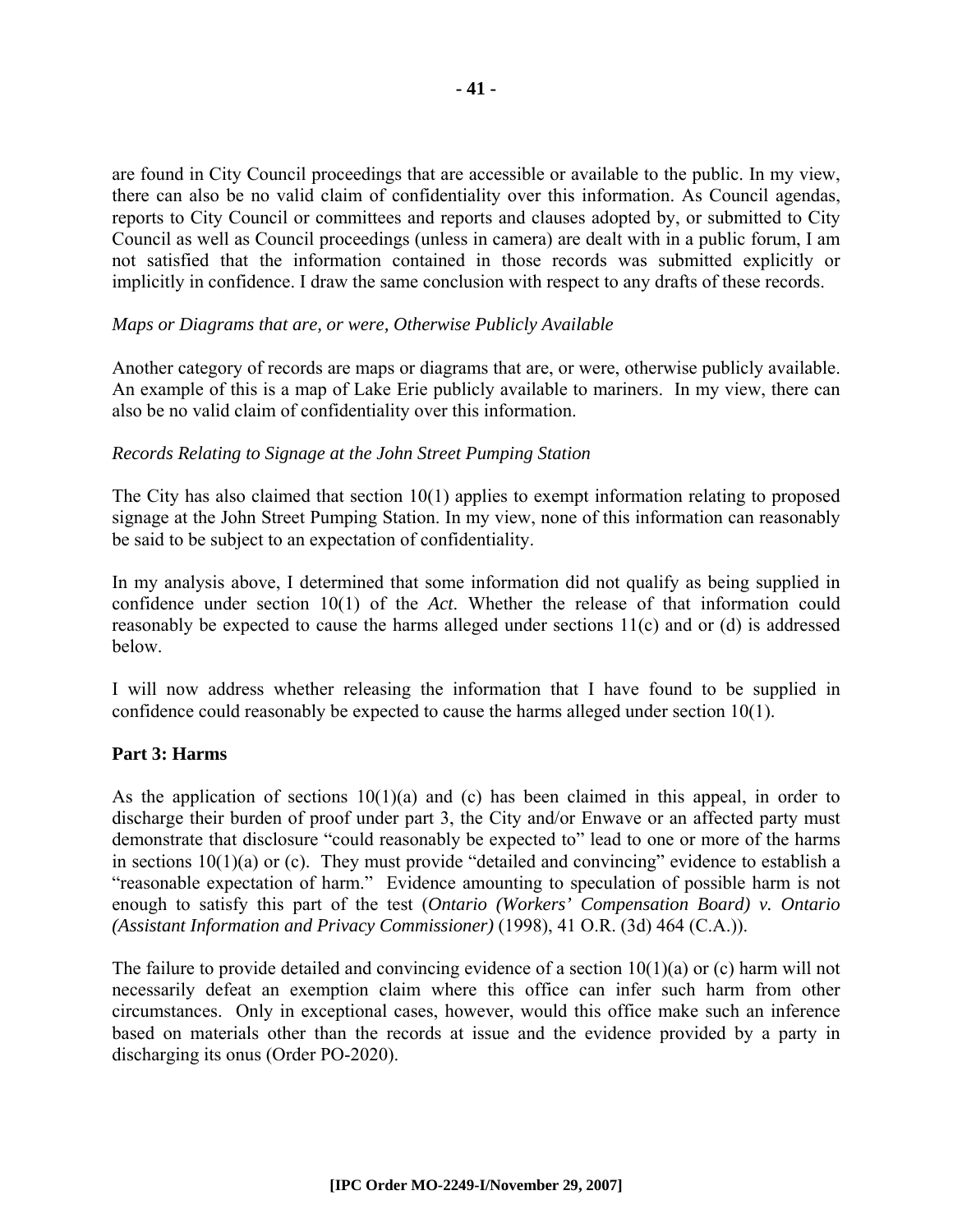In Order PO-2435, Assistant Commissioner Brian Beamish was dealing with an allegation that harm could reasonably be expected to occur if a bid for services under a request for proposal was revealed. In addressing the allegation he accepted that the disclosure of the information could provide the competitors of the contractors with details of contractors' financial arrangements with the government and might lead to the competitors putting in lower bids in response to future request for proposals. He then wrote:

However, in my view, a distinction can be drawn between revealing a consultant's bid while the competitive process is underway and disclosing the financial details of contracts that have been actually signed. The fact that a consultant working for the government may be subject to a more competitive bidding process for future contracts does not, in and of itself, significantly prejudice their competitive position or result in undue loss to them.

#### *Representations of the City*

The City and Enwave both requested that certain portions of their representations be kept confidential. Although I considered both the confidential and non-confidential representations when making my determinations, the following contains a summary of the non-confidential portions.

The City states that Enwave is in direct competition with multi-national corporations to provide cooling systems for the City's downtown core. The City submits that disclosure of the information would:

- Allow Enwave's competitors to use the information to target the same customers and potential investors;
- Enable Enwave's competitors to undermine its competitive position by undercutting margins or providing other financial incentives, thereby compromising Enwave's potential to attract investors;
- Lead to a loss of capital investments, sales revenue and Enwave's status as a leader in DLWC;
- Allow Enwave's competitors and other interested parties to duplicate the DLWC system or similar competitive systems at no cost;
- Jeopardize Enwave's ability to negotiate and enter into partnerships to provide DLWC and undermine Enwave's ability to enter into negotiations with prospective consultants to these partnerships.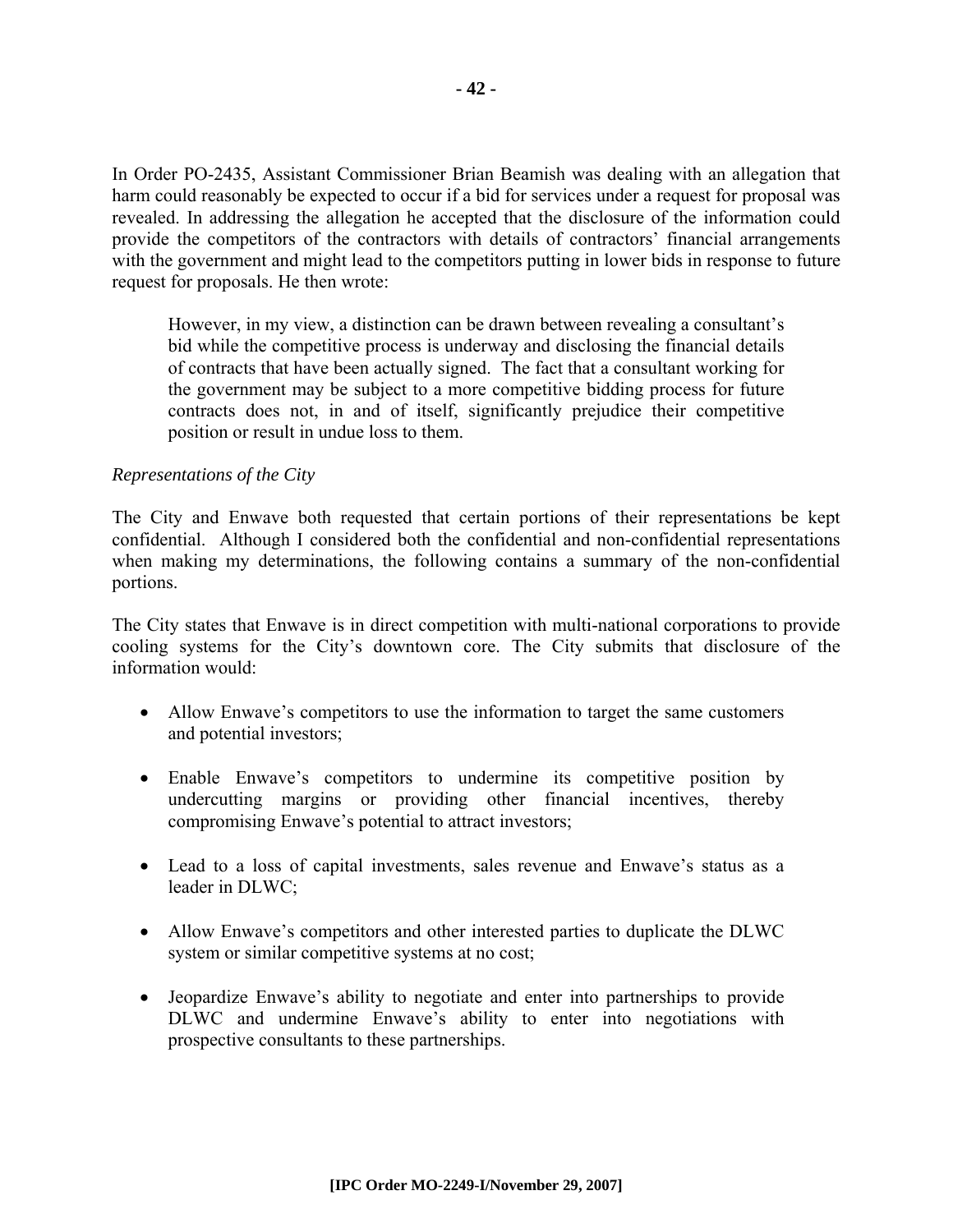The City submits that disclosing the information provided by Enwave and its consultants would reasonably result in prejudice to Enwave's financial and commercial interests, or cause Enwave undue financial loss within the meaning of sections  $10(1)(a)$  and (c).

Finally, the City submits that releasing information relating to the earlier DLWC proposals could also potentially harm the competitive and financial interests of those unsuccessful proponents.

#### *Representations of Enwave*

Enwave submits that disclosing the information relating to the earlier DLWC proposals would allow competitors to design their own competing cooling projects, slow the DLWC project or structure their own future proposals to Enwave's detriment.

Enwave submits that it faces significant competition in the cooling market and at the time of filing its representations there were upcoming deep lake water cooling projects for which Enwave intended to compete. Enwave refers to two types of competition: similar types of deep lake water cooling projects and manufacturers and suppliers of conventional stand alone building chillers (basically large air conditioning units). Enwave submits that since contracts for chillers have a 30 to 40 year lifespan, it is important to establish a DLWC foothold before a potential client contracts for a chiller. Enwave also alleges that the City would be unable to support the development of two deep lake water cooling projects if there is competition from cooling systems based on chillers.

Enwave acknowledges that the City has designated it as the district energy provider in the downtown core, but asserts that this is no guarantee of security. Enwave's position is that policies established by one particular City Council may not be adopted by a subsequent one.

Enwave argues that, given the unique nature of the DLWC project, and the significant time, money, skill and energy expended, it has earned a competitive advantage in deep lake water cooling technology and in the development of run and control sequences in chiller plants. Enwave says that disclosing the information in the records would allow a competitor to "catch up" to Enwave and "piggy-back" on its initiative at no cost.

Enwave further submits that the release of information in the records would also allow a competitor to estimate the entire cost of the DLWC project. This would allow the competitor to set a price point that could undercut any future bid by Enwave for lake water cooling projects. Enwave submits that because a competitor would not have to make the same investment of time and money, any gain would be "undue". In the same way, Enwave submits that disclosure would allow competitors to remedy any flaw that may exist in their own designs for DLWC, at no cost.

In its representations, Enwave specifically identifies an entity it believes would use information in the records to criticize Enwave's existing DLWC project, design their own competing proposal or structure future proposals in other areas that may compete with Enwave.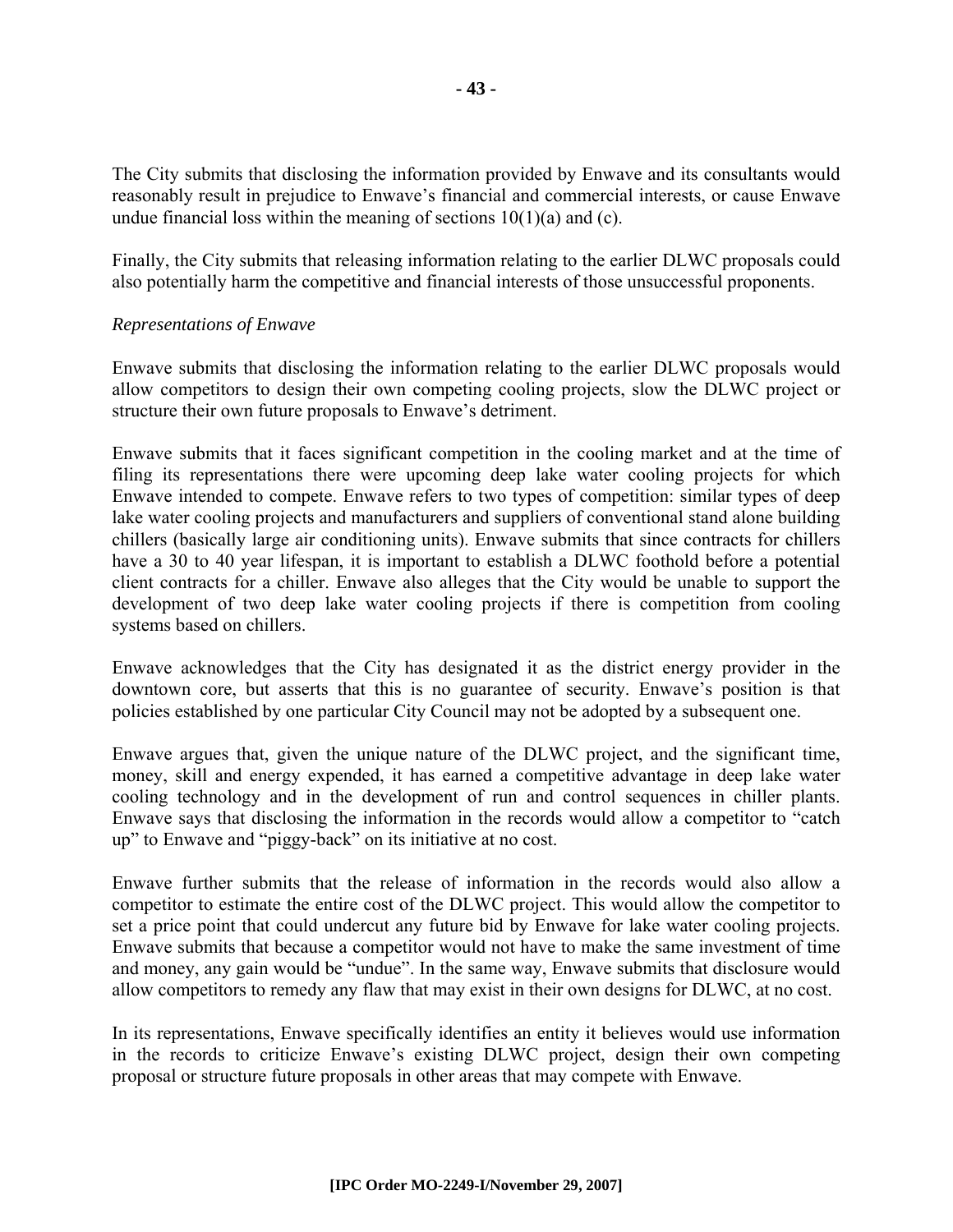#### *Representations of the Third Parties*

One of the third parties that objected to disclosure simply stated that if their information is disclosed it would be prejudicial to their ongoing and future work. No detail of what that work was, or how it would be affected, was provided. Another third party submitted that if their designs were disclosed, used at another location and failed, they would have considerable liability exposure. No specific example of this having ever occurred was provided. The third party that consented to the release of all of its information except for unit pricing, submitted that this was because it wanted to keep that information out of the hands of its competitors.

The other shareholder in Enwave also made submissions on the harm that would occur if its two page agreement with the City was disclosed.

#### *Representations of the Appellant*

In his representations, the appellant challenges the assertion that Enwave will suffer competitive harm if the information is released. The appellant further submits that there are currently enough details in the public domain to enable a sophisticated competitor to design a competing system.

The appellant says that he is not a direct competitor of Enwave and has no desire to see Enwave's financial information relating to its cost accounting methods, pricing practices, profit and loss data, overhead and operating costs. As discussed above, he had no objection to this information being removed from the scope of this request.

The appellant further submits that, in any event, a competitive system could not be built without the City's permission, since the City controls the water supply. The appellant suggests that the City would presumably refuse to grant permission to any competitor who misuses competitive information.

#### *Reply Representations of Enwave*

Enwave submits in reply that even with the severances suggested by the appellant, there would be enough information in the records which could "easily" be used by a competitor to infer and deduce costing and other financial information about the DLWC project. As an example, Enwave points to the Phase II Pre-Engineering Report which it says contains extremely detailed technical and scientific information that would provide a competitor with a "blueprint" of the DLWC project.

Enwave also disagrees with the appellant's proposition that a competitor could not undertake a competitive DLWC project because the City controls the water supply. It submits as follows:

• The City does not have any contractual or other obligation that would prohibit the City from accepting proposals from Enwave's competitors on future cooling projects.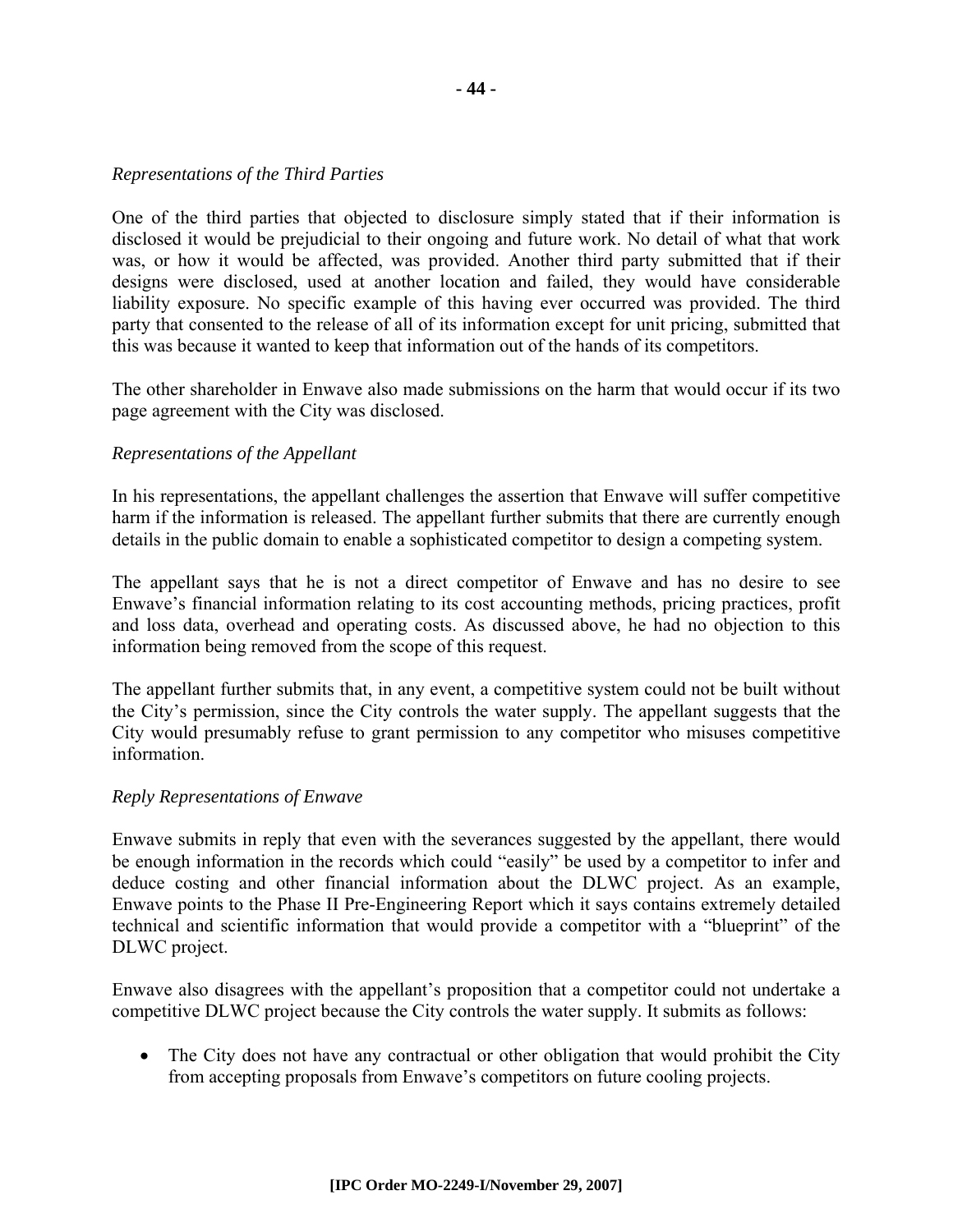- The City is not the only potential customer that Enwave may have in the future. It is quite possible that Enwave may be competing for a share of the cooling market in other jurisdictions and even other countries.
- Enwave's main competition is not from another district energy system but from individual building cooling systems comprised of mechanical chillers. These could be supplied by multinational chiller manufacturers and have an expected life of over 30 years. A price point lower than Enwave's could be offered by these potential suppliers if the records are disclosed.

#### *Analysis and Findings*

It must be recognized that the risk of competitive harm lessens with the passage of time and, except as they may be viewed as part of the "learning curve" that may be utilized on other similar projects, plans, drawings and design details are, by their nature, project specific.

As I considered the submissions of the parties on the harms component of the test, I also reflected on the harm to Enwave as a result of the disclosure of a step-by-step methodology when such a methodology was initially set out in the document inviting bids on the pre-design phase of the project. It strikes me that, with the exception of records containing detailed information about the "learning curve" relating to the DLWC project, the methodology of the project and its steps to completion are already in the public domain through the documents inviting bids, various public presentations that were given, the available literature on the topic, the environmental assessment process and reports, public briefings and public council meetings. In my view, whatever "harm" that could occur by releasing many records has already taken place.

I also do not accept that Enwave faces any real competitive threat from another deep lake water project on the scale of the one that is currently in place in the City of Toronto. Enwave has succeeded in its endeavour and proven that the technology works. This involved a great expense on the part of Enwave and the City. As set out above, the affidavit Enwave filed acknowledges that the City could not support the development of district cooling systems for two deep lake water cooling projects in competition with cooling systems based on stand alone chillers. The deponent recognizes the novelty of the project himself. He states that the DLWC project is to his knowledge, at the time, the first and only deep lake water cooling project ever undertaken in Canada. He says that, as of the date of his affidavit:

In fact, there are less than a dozen significant deep lake water cooling projects world wide and Enwave has developed the only one in the world which integrates the operation of local water infrastructure with a district cooling system based on a deep water cooling source.

The key to the DLWC project's affordability and viability was the use and integration of the City's water infrastructure into the project. These resources are engaged in the current project. To develop a competing project, in addition to the cost of constructing an intake source into Lake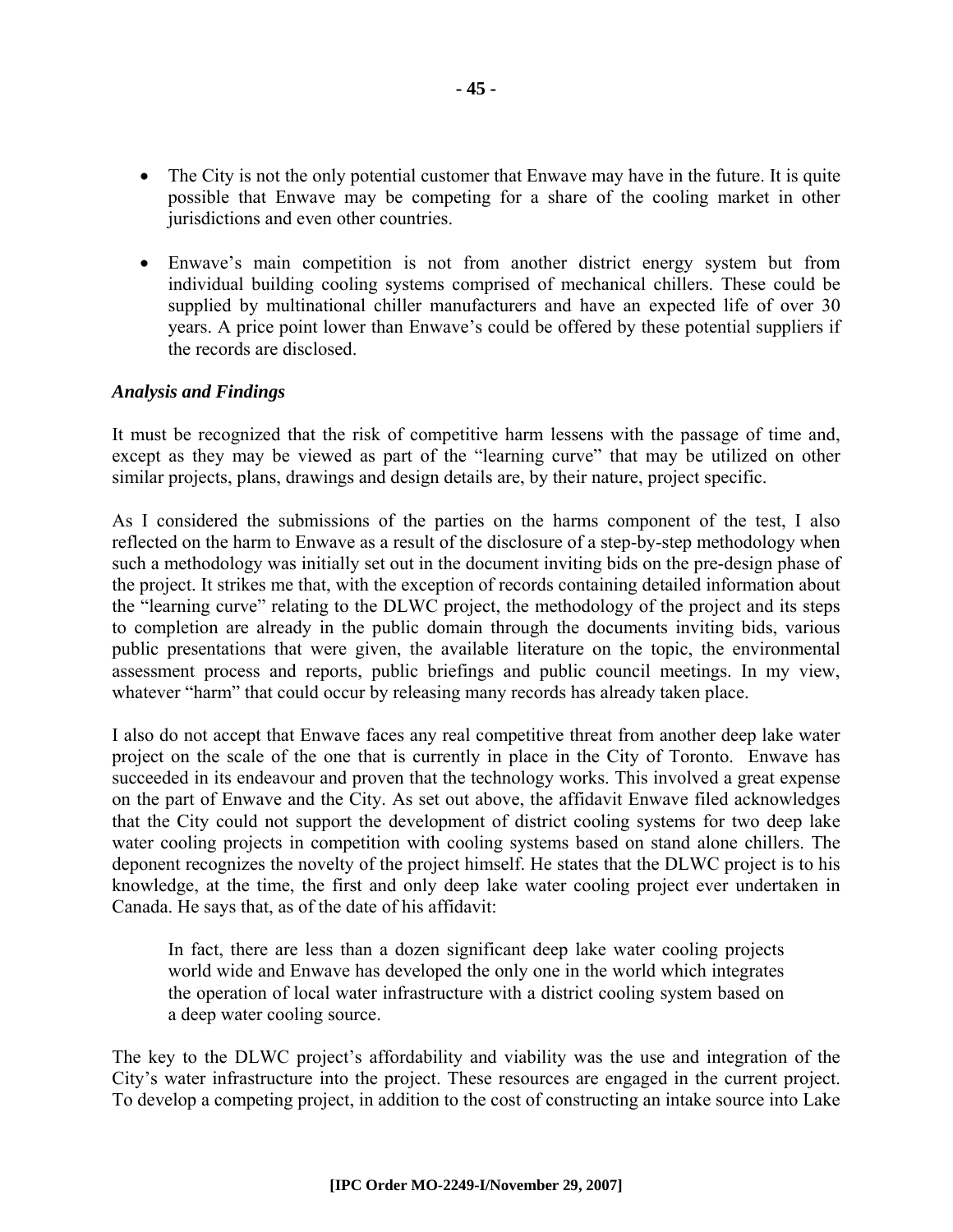Ontario, a competitor would have to duplicate the water infrastructure that is currently being used. This would negate the cost savings of using the City's own infrastructure, which was one of the keys to the viability of the DLWC project. In my view, as a result of the novelty of the project and its use of existing City water infrastructure, I find that Enwave has no real viable competitor that could provide a similar DLWC service in the City.

With respect to competition from chillers, the assertions of harm made by Enwave are, in my view, entirely speculative and not persuasive. As set out in Enwave's representations, the competition from chillers has to do with competing on the basis of energy cost to the final consumer, the end user. In making an informed business decision an end user will compare the cost of cooling a building by the use of deep lake water cooling from Enwave to the cost of using a chiller. The decision will be based on a comparison of the rates or costs for each, one supplied by Enwave, the other by a chiller vendor. There could be no withholding of the rate by Enwave. Enwave would have to supply its rate to enable an end user to compare the options. Furthermore, a chiller manufacturer would be more interested in beating Enwave's cost of energy to the end user, rather than what Enwave has to pay the City under the ETA. I am not satisfied that the City or Enwave have established that the end user's decision would be impacted by the release of any information that is the subject of this appeal.

I do accept, however, that releasing records containing information about the DLWC "learning curve" could reasonably be expected to cause Enwave competitive harm. I have listed those types of records earlier in the decision and will not reproduce them here. I will now address other records that were withheld.

#### *Initial DLWC Proposal from TDHC*

One of the withheld records is the joint venture proposal from TDHC that the City received in August 1996. In my view, at that time the DLWC project was at an early conceptual stage, and had not reached the level of detail and consolidation that is found in the other records that I have found to contain detailed information about the DLWC project "learning curve". I am not satisfied that any of harms alleged under section  $10(1)$  would occur if it is released.

#### *Initial Proposal from Main Contractor dated February 1998 and Related Records*

I make the same determination with respect to the initial proposal from the main contractor dated February 1998 and related records. Although I concluded that the Draft Phase 11 Pre-Engineering Reports satisfies the harms test because it is part of the DLWC project "learning curve", I do not view the initial proposal from the main contractor dated February 1998, or related records, in the same way. Although the proposal has some detail, it is at the initial stage and in my view, does not contain detailed information about the DLWC project "learning curve." After removing any personal information from the record, or related records, I am not satisfied that releasing it could reasonably be expected to cause the type of harms alleged under section  $10(1)$ .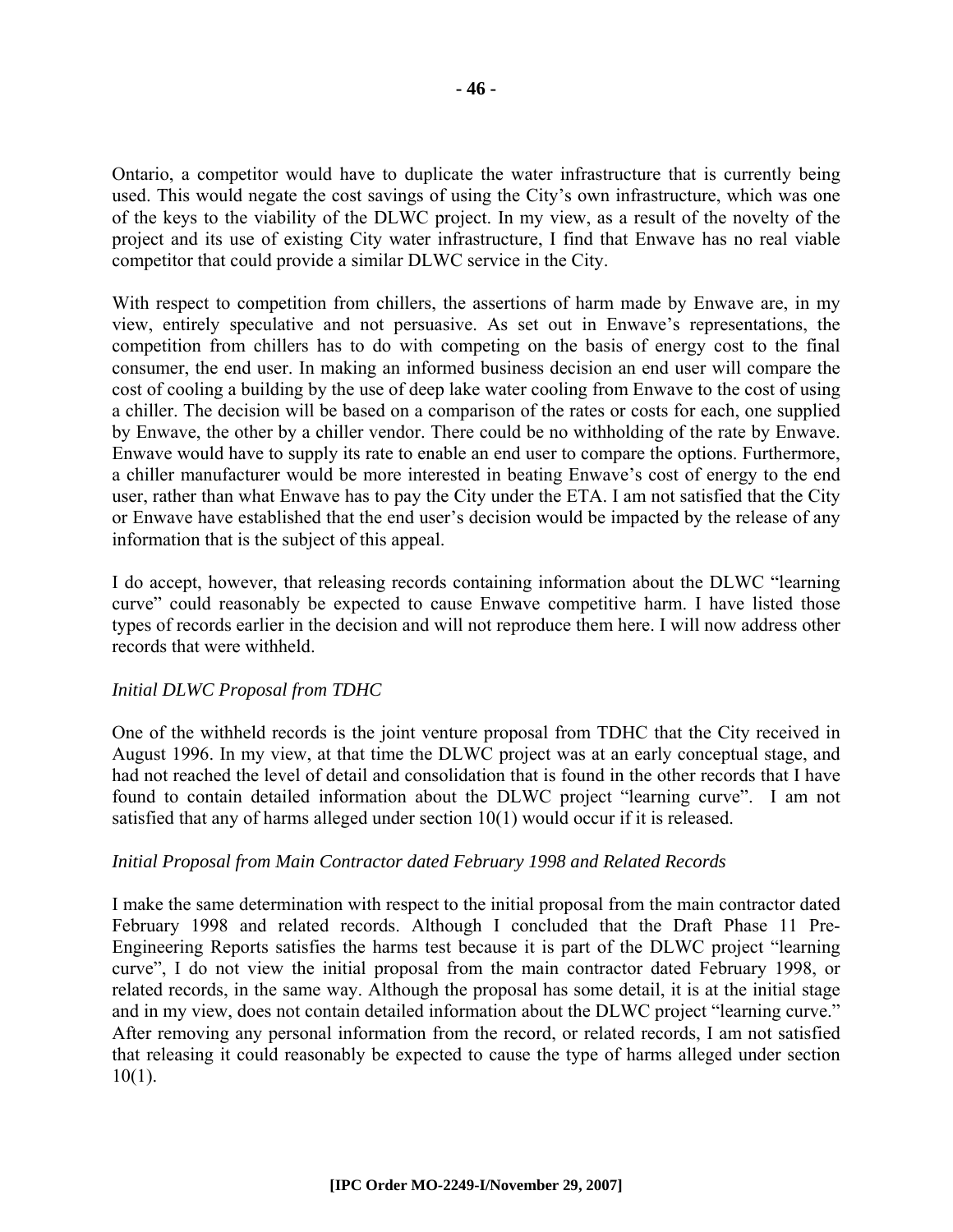#### *Other Proposals that are dated or Contain Little Detail*

There are other similarly dated proposals that were withheld. An example of this type of record is a fee proposal from an unsuccessful proponent for the pre-design work for DLWC dated February 16, 1998. Another is a submission dated August 10, 1999 regarding Zebra Mussel Monitoring Services. Also at issue is an attachment to a proposal from an engineering company dated September 21, 1999. The information in the attachment is promotional and not substantive in nature. In my view, these records are quite dated, contain little detail and/or do not contain information about the DLWC project "learning curve." I am not satisfied that releasing these records could reasonably be expected to cause the type of harms alleged.

#### *Records relating to the Review and Assessment of Proposals or Tenders (Scoring)*

Records relating to the review and assessment of the initial DLWC project proposals and certain subsequent construction proposals and/or tenders are also at issue. In my view, disclosing the analysis and scores for deciding the award for the project planning and design could not reasonably be expected to cause the harms alleged. Much time has passed since these proposals were made and the analysis and scoring does not reveal information that is part of the "learning curve". I draw the same conclusion with respect to the analysis of the tenders for the Geotechnical investigation as set out in a letter from the main consultant dated May 3, 2000.

#### *Co-operative Arrangements*

A category of records at issue relate to invitations to discuss co-operative arrangements with an unsuccessful proponent and a power utility. Included in this category are records that contain strategies to deal with these overtures. In my view, in light of the time that has passed, and my not being satisfied that the release of the information in these records would impact any possible future negotiations, I am not satisfied that the harms alleged could reasonably be expected to occur if they are released.

#### *Various Reports (including a 1991 Pre-Design Report for the Island Filtration Plant)*

There are a number of reports that the City sought to withhold. One is a 1991 pre-design report prepared for the Island Filtration Plant Winterization. In my view that report is now dated, and I am not satisfied that any of the harms alleged would occur if it is released.

The City further seeks to withhold a shoreline stability and sedimentation report prepared in 1999 for the Toronto and Region Conservation Authority. The shoreline report relates only peripherally to the DLWC project and contains no design particulars for it. I am not satisfied that any of the harms alleged would occur if it is released.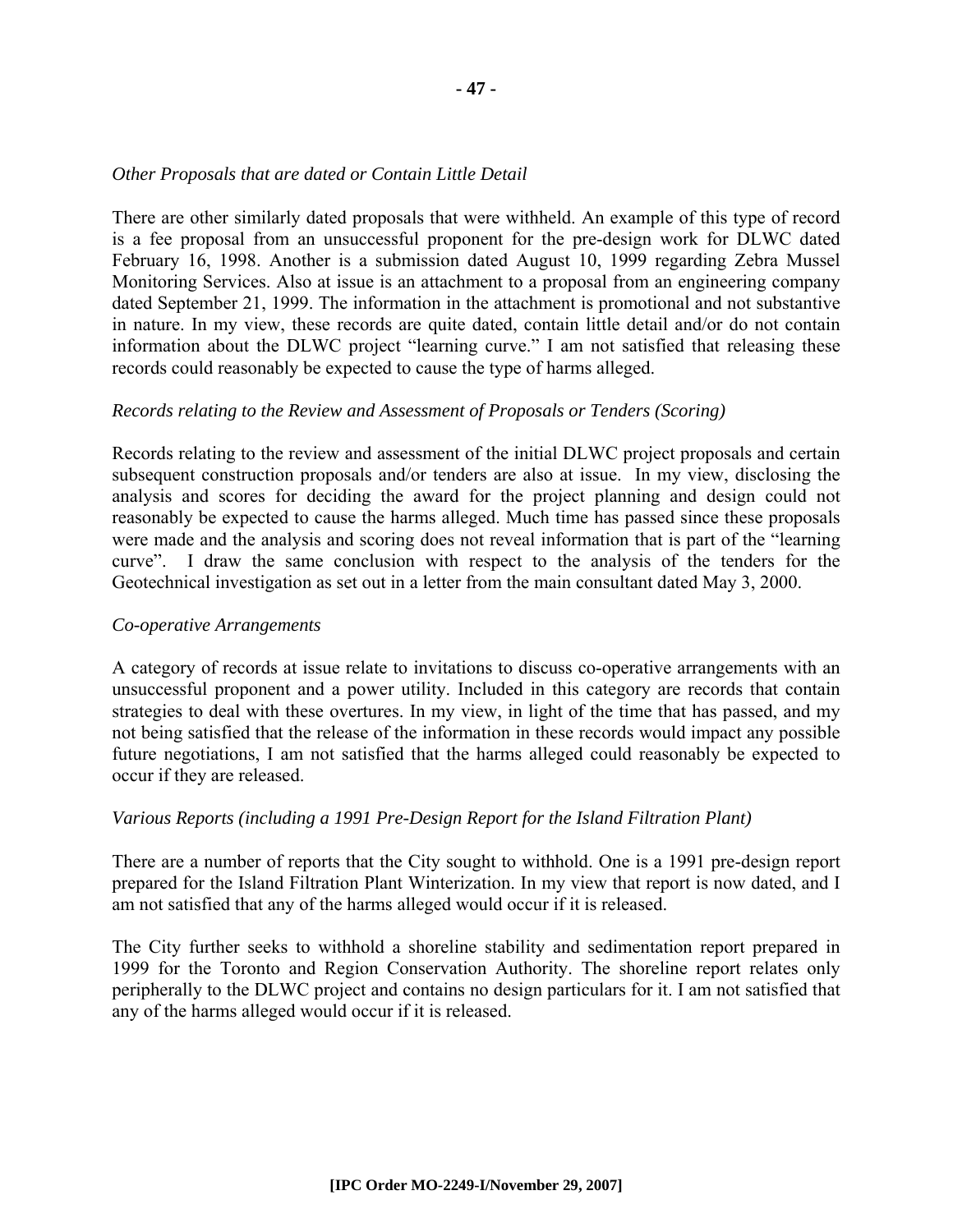#### *Water Quality, Water Temperature and Pump Capacity Measurements and Related Records*

Another category of records at issue contain information relating to the measurement of water temperature and water quality, as well as records relating to these items. The water temperature measurements were, for the most part, taken in or about 1988 to 1999. The water quality tests were done from 1998 to 2000. In my view these simple tests do not reveal part of the project "learning curve", are particular to the sites or locations that were investigated and are dated. The City also seeks to withhold pump pressure and capacity measurements. In my view while detailed, the information in these records is also not part of the project "learning curve". I am not satisfied that disclosure of the information in these records could reasonably be expected to cause the type of harms alleged.

#### *Applications for Funding, Permits and Approvals*

In addition, the City has relied on section 10(1) to withhold information in applications to federal and provincial bodies for approvals or funding, as well as permits and reports from federal, provincial and City bodies for work related to the project. The City also sought to withhold records containing information relating to a requested easement. Some of the withheld approvals date back to 1976. In my opinion, unless it qualifies as part of the project learning curve, releasing the information contained in the applications relating to the permits, easement and approvals or, for that matter, the permits, approvals and reports themselves could not reasonably be expected to result in the harms alleged.

#### *Proposal and Workplan for Revisions to Class B Environmental Assessment*

Also at issue is a March 15, 2000 proposal and work plan for the revisions to the Class B Environmental Assessment, and related records. The records include costing for the steps proposed. In my view, the discussion of the approaches to be taken with respect to the challenge, along with any revisions to the Class B Environmental Assessment request were project and temporally specific. I am not satisfied that releasing these records could reasonably be expected to cause the type of harms alleged.

#### *Exchanges between the City and the Main Contractor Regarding Challenge to First Environmental Assessment*

The City also seeks to withhold exchanges amongst the City and its main contractor relating to the challenge to the first Environmental Assessment initiated by one of the unsuccessful proponents. Ultimately the challenge was withdrawn. In my view, these records are quite dated, and I am not satisfied that releasing them could reasonably be expected to cause the type of harms alleged.

In conclusion, with the exception of the information in the records that I have found to be part of "learning curve", and subject to the City's severing of any information not sought by the appellant that might remain in a record at issue, I find that the parties have failed to provide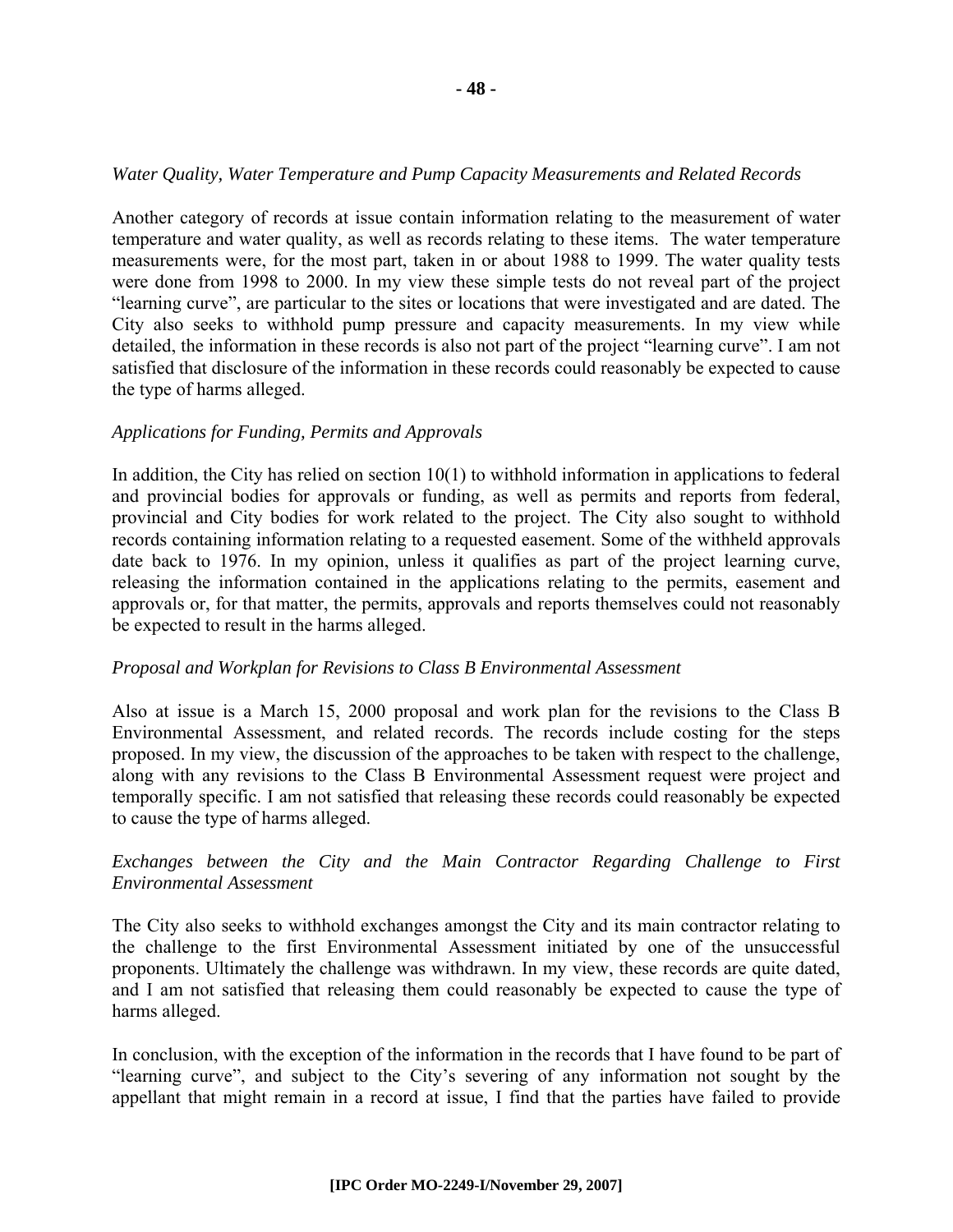detailed and convincing evidence to establish a reasonable expectation of harm under sections  $10(1)(a)$  and (c) if the records at issue in this appeal are released.

#### **PREJUDICE TO THE ECONOMIC INTERESTS OF AN INSTITUTION**

As set out above, the City claimed that the exemptions in sections 11(c) and (d) of the *Act* apply to certain records. Those sections state:

A head may refuse to disclose a record that contains,

- (c) information whose disclosure could reasonably be expected to prejudice the economic interests of an institution or the competitive position of an institution;
- (d) information whose disclosure could reasonably be expected to be injurious to the financial interests of an institution;

The report titled *Public Government for Private People: The Report of the Commission on Freedom of Information and Individual Privacy 1980, vol. 2* (Toronto: Queen's Printer, 1980) (the Williams Commission Report) provides the following description of the rationale for including a "valuable government information" exemption in the *Act*, which is helpful in considering the application of the exemptions in sections 11(c) and (d) in the context of this appeal:

In our view, the commercially valuable information of institutions such as this should be exempt from the general rule of public access to the same extent that similar information of non-governmental organizations is protected under the statute. . . Government sponsored research is sometimes undertaken with the intention of developing expertise or scientific innovations which can be exploited. The activities of the Ontario Research Foundation, for example, are a primary illustration of this phenomenon. We are not opposed in principle to the sale of such expertise or the fruits of research in an attempt to recover the value of the public investments which created it. Moreover, there are situations in which government agencies compete with the private sector in providing services to other governmental institutions . . . on a charge back basis. . . . In our view, the effectiveness of this kind of experimentation with service delivery should not be impaired by requiring such governmental organizations to disclose their trade secrets developed in the course of their work to their competitors under the proposed freedom of information law.

Sections 11(c) and (d) take into consideration the consequences that would result to an institution if a record was released [Order MO-1474]. For sections  $11(c)$  or (d) to apply, the City must demonstrate that disclosure of the record "could reasonably be expected to" lead to the specified result. To meet this test, the City must provide "detailed and convincing" evidence to establish a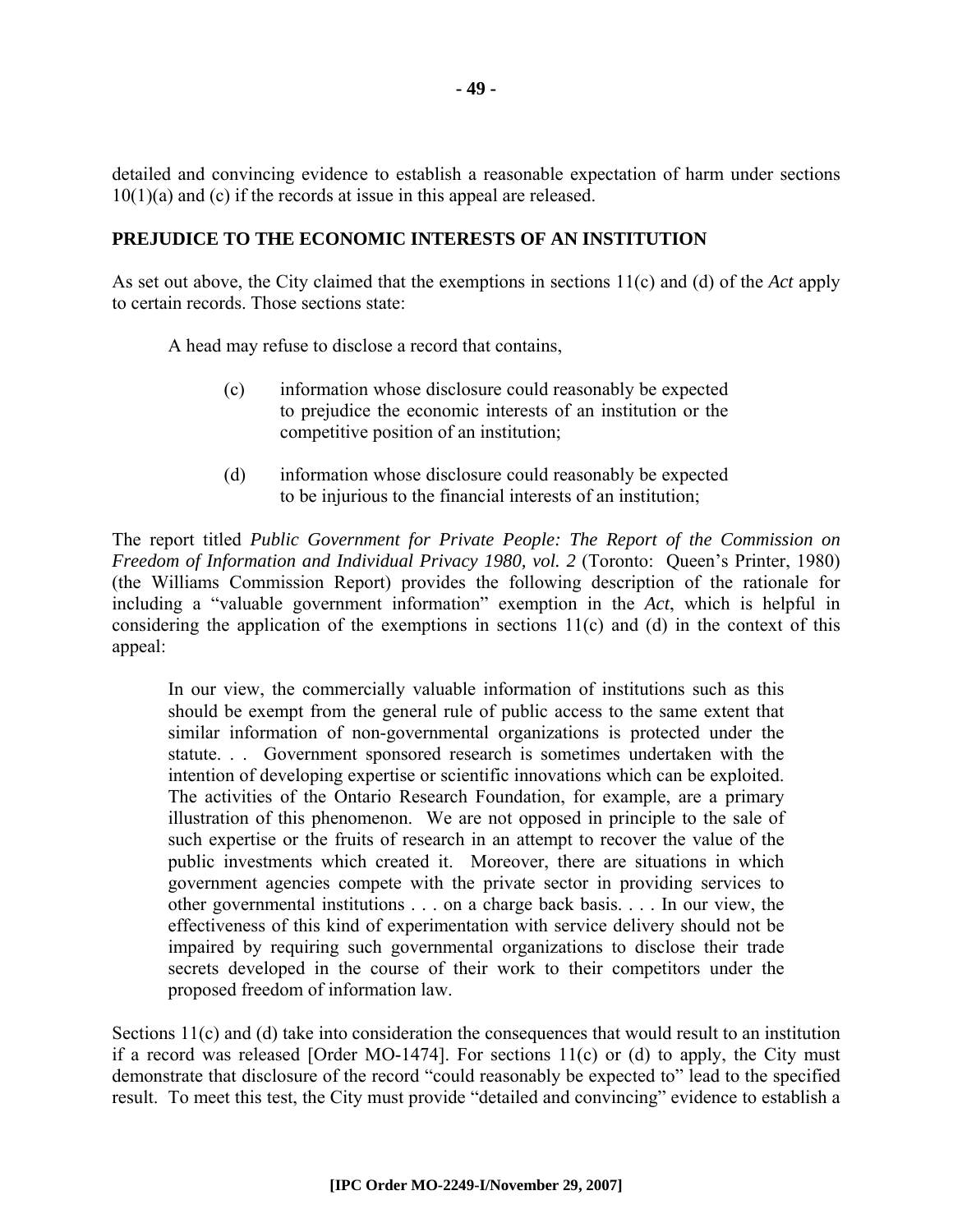"reasonable expectation of harm." Evidence amounting to speculation of possible harm is not sufficient [*Ontario (Workers' Compensation Board) v. Ontario (Assistant Information and Privacy Commissioner)* (1998), 41 O.R. (3d) 464 (C.A.)].

#### *Representations of the City*

The City submits that the DWLC project competes with other cooling technologies available from major multi-national companies in the downtown core. The City submits that its success depends upon sufficient financing in the form of capital investments and long term cooling agreements signed with a sufficient number of customers. The City submits that as a shareholder in Enwave and a partner in the DWLC project, the current and future customers of Enwave and any potential capital investors attracted by the project, are also the customers and funding sources of the City. In the same way, the City says, anything that negatively influences Enwave's share price or impacts the project, affects the City.

Similar to its arguments under the section  $10(1)(a)$  and (c) harms portion of its representations, the City submits that:

If the records at issue, which are working files, were to be disclosed, the information they contain could be used by the City's (and Enwave's) competitors in various ways to undermine the City's ability to compete in providing cooling service to existing and new buildings in the downtown core. The City's competitors could, for example, use financial information contained in the records ... to undercut margins, or offer other monetary "incentives" to interested clients or investors. With the activity schedules and implementation plans, the City's competitors could also hit the market place to promote their own cooling systems at strategic times that could harm the City's marketing efforts. Any loss of customers and revenue would be injurious to the City's economic, competitive and financial interests.

Furthermore, the technical and scientific information and other information relating to the City's DWLC delivery system, including information relating to the infrastructure … could be used directly by current competitors or others to duplicate, develop or design similar systems or to perfect their own systems, again resulting in harms to the City's financial and other interests.

The City further points out that there are other organizations interested in developing DWLC technology. In the confidential portions of its representations that were not shared with the appellant, the City identifies some of these other entities. It then goes on to explain how disclosing records relating to the DWLC project could impact negatively on the City's ability to negotiate future partnership agreements with other parties should other projects of this nature materialize in the future.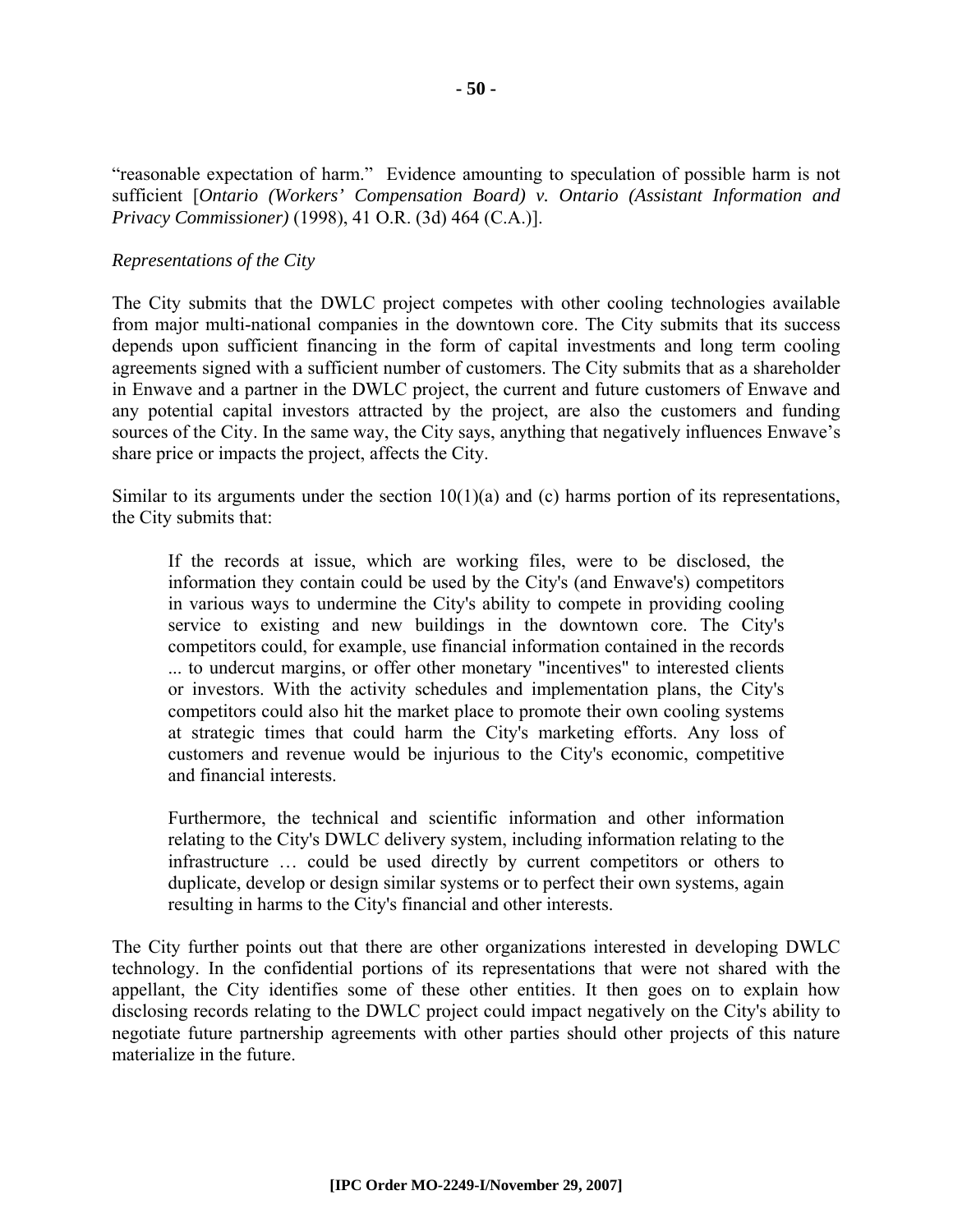The City also expresses its concern that the disclosure of the technical information and maps, charts and drawings relating to the City's filtration plant and pumping infrastructures could endanger their physical security, particularly in light of the events of September 11, 2001. The City submits that if such records were to be disclosed, it would be forced to reevaluate its current security provisions and to take costly steps to ensure the additional and necessary physical protection of its plant and pumping infrastructures. Such steps, it says, would be injurious to the City's financial interests.

#### *Representations of Enwave*

Enwave's representations essentially mirror those of the City.

In support of the submission that disclosure could reasonably be expected to cause harm to the City's financial interests, Enwave gives the example of an individual or entity receiving the information and publicly disseminating only certain potentially harmful portions but withholding other helpful information, such as the steps Enwave took to alleviate any potential harm. Enwave also submits that any disclosure that would impinge on the security of the water infrastructure must be avoided. Enwave points to section 5.09 of the ETA and its preamble as evidence of the acknowledgment of the importance of the preservation of the safety and security of the City's water supply.

#### *Representations of the Appellant*

The appellant submits that the City has not provided the required "detailed and convincing" evidence of harm necessary to establish the sections 11(c) and (d) exemption claims.

The appellant also submits that the City is not in the business of providing cooling services and it does not have competitors who could "undercut" the City's profit margins. The appellant submits that the City is a government body, and is accountable to its taxpayers as to the expenditure of public monies. Referencing Order MO-1248 of this office, the appellant submits that decisions regarding the expenditure of public funds should be open to public scrutiny.

#### *Reply Representations of the City*

In its reply representations, the City disputes the appellant's characterization of its role in providing cooling services:

The City submits that together with its partner Enwave, it is in fact providing a cooling service. The City further submits that the *Act*, in particular section 11, recognizes that public institutions are sometimes involved in conducting business and do compete with other public or private sector entities. Section 11 provides for the discretion of institutions to refuse disclosure of information where it is reasonably expected that such disclosure could prejudice the institution's economic interests or competitive positions. This issue has been addressed in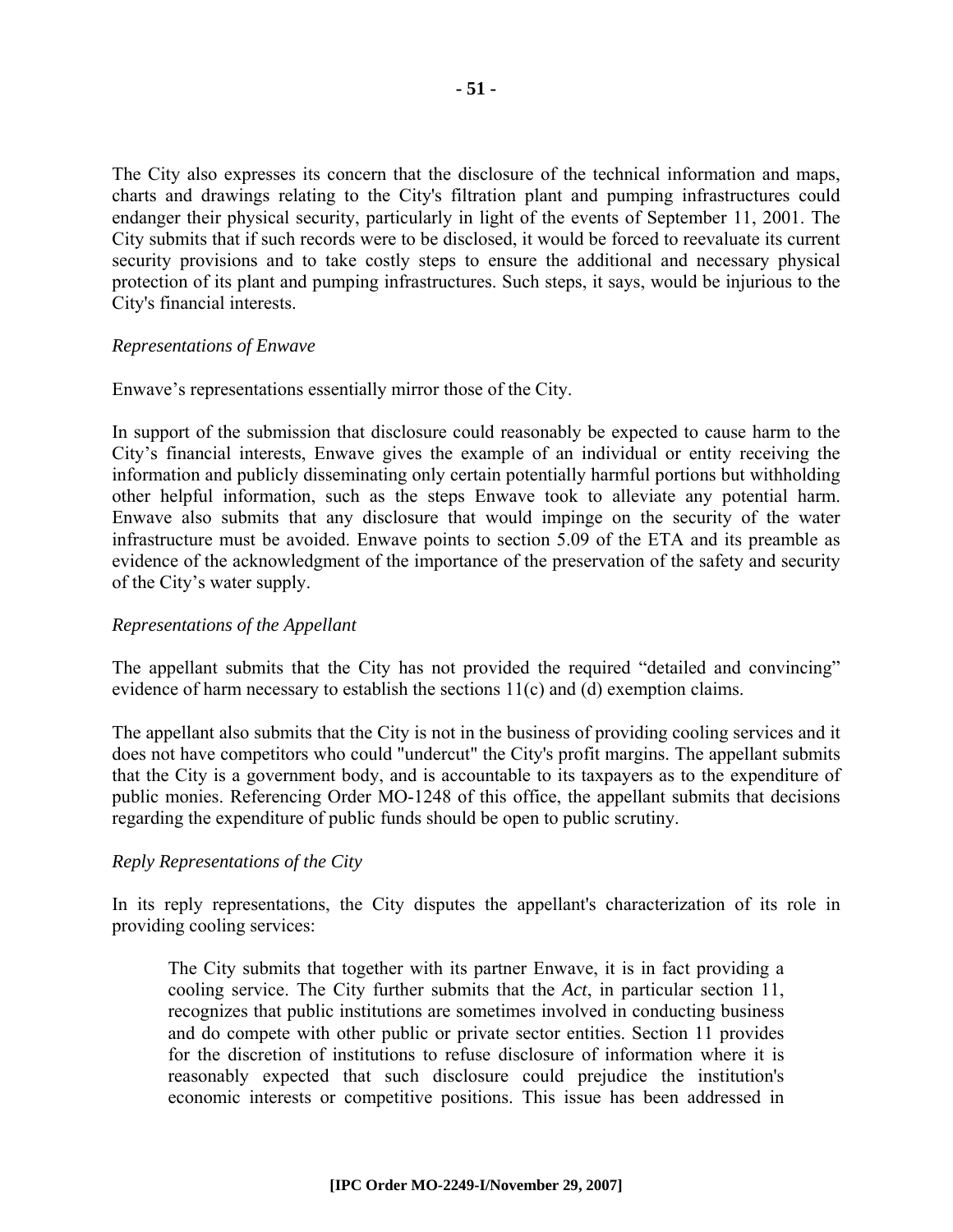many IPC orders including P-1190, which has been quoted in the City's original representations.

This project was not one involving the competitive bid process where the City might look to awarding a contract to the proponent offering the most economic price to provide a service. The City has entered into a specific agreement with Enwave to provide deep lake water-cooling to a number of interested and potential clients. The City has an obligation to ensure that the City's and its taxpayers' interests are well served by the terms and conditions of the agreement.

The City acknowledges that the appellant is not interested in developing a competing DLWC proposal, but states that disclosure to a requester under the *Act* constitutes "disclosure to the world".

#### *Analysis and Findings*

As I have found some records to be exempt under section  $10(1)$  it is not necessary for me to consider whether they also qualify for exemption under sections 11(c) and (d). As a result, in this part of my decision, I will only be dealing with the records that I have not previously found to qualify for exemption under section 10(1) of the *Act*.

I will first address Enwave's assertion that harm could reasonably be expected to result from the selective disclosure of information by a recipient. I find this allegation to be highly speculative. This presumes that an individual, or an entity, would be motivated to harm Enwave (and/or the City) and would take the additional step of releasing potentially "harmful information" and withholding "helpful information." This also assumes that Enwave (and/or the City) would not be able to release the "helpful information" to counter such an initiative. I find that this allegation is highly speculative and not persuasive. No factual basis is offered to suggest that it could reasonably be expected to occur.

The City's position on harm to its economic interests if information is disclosed are very closely tied to those regarding sections 10(1)(a) and (c). For essentially the same reasons cited above, with some exceptions, I am not persuaded that there is a reasonable expectation of harm under sections 11(c) and (d) of the *Act*. The exceptions are those records that I have found to be part of the DLWC project "learning curve" or that fall within section 11(d) because the City could reasonably be expected to expend monies to ameliorate any safety risk that arises from disclosure of the information. Examples of the type of record containing this information are diagrams of the City's water infrastructure, and information regarding chemical delivery to treatment plants. I address this in more detail below.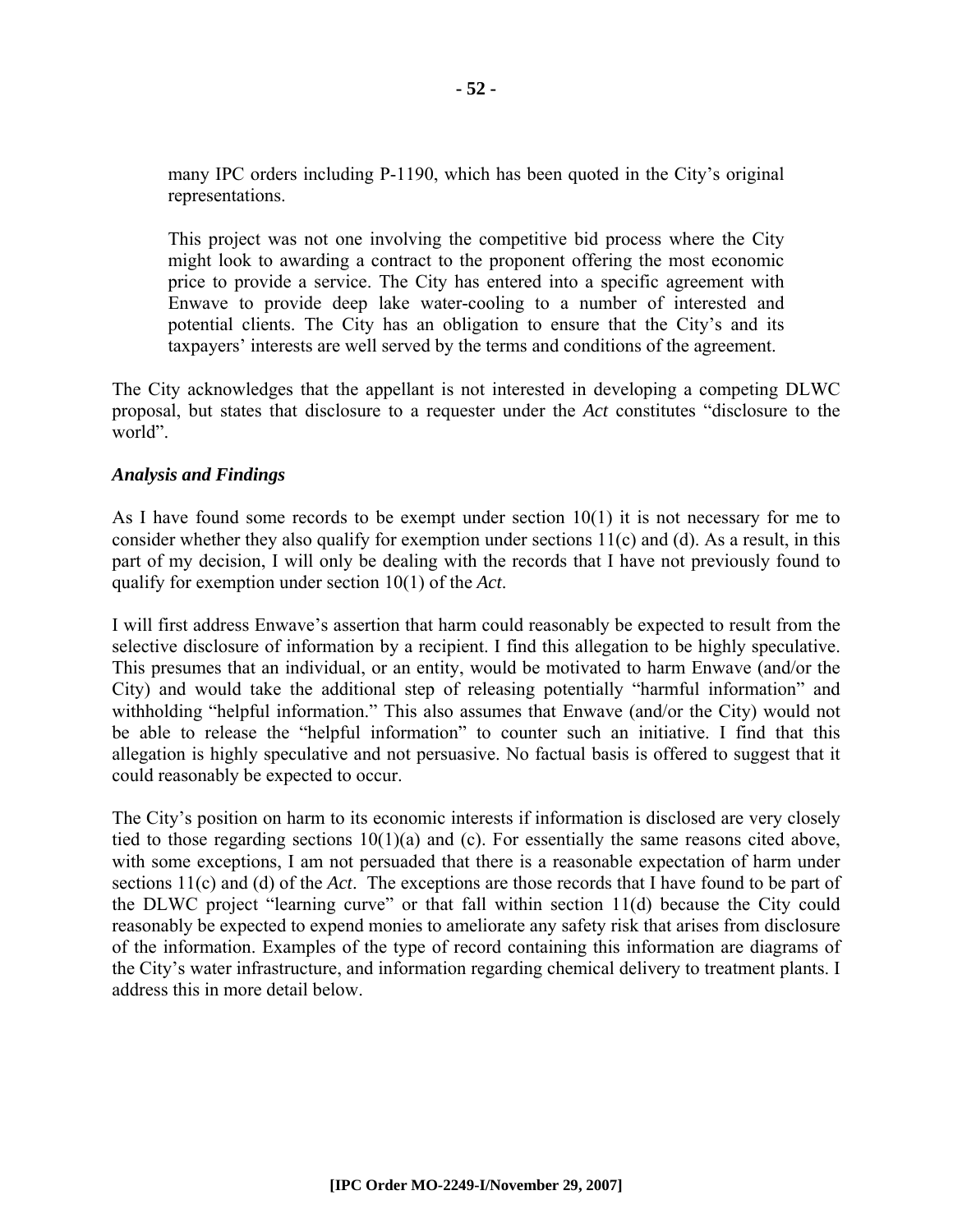#### *Records that Relate to the DLWC Project but Lack any Detail or Reveal only Matters of a Purely Administrative Nature*

As discussed above, some of the records the City seeks to withhold include handwritten notes, emails, meeting agenda or internal communications, templates or standard reference lists that the City identified as responsive to the request, which lack any detail or reveal only matters of a purely administrative nature. I find that disclosure of this type of information could not reasonably be expected to cause any of the harms contemplated by sections  $11(c)$  and/or (d) as alleged by the City.

#### *Brochures and Records Containing Information Downloaded from Websites*

Unless it contains information that qualifies as part of the project "learning curve" (or falls within section 11(d) because the City could reasonably be expected to expend monies to ameliorate any safety risk that arises from disclosure of the information, as discussed in more detail below), I make the same finding with respect to the records that are product brochures or product specifications or contain information downloaded from publicly available websites.

#### *Reports or Analyses that Predate the DLWC Concept*

At issue are reports or analyses that are dated, and/or do not contain information about the project "learning curve" and/or simply relate to the project in a peripheral way. An example of this is the January 2, 1975 report on the design of the air chamber at the John Street Pumping Station and the 1991 pre-design report prepared for the Island Filtration Plant Winterization. The reports predated the DLWC proposal from Enwave. Subject to the City's identification and severance of any personal information that may remain in these records, as well as any information that falls within section 11(d) because the City could reasonably be expected to expend monies to ameliorate any safety risk that arises from disclosure of the information, as discussed in more detail below, I am not satisfied that any of the harms alleged could reasonably be expected to occur if these records are disclosed.

#### *Initial DLWC Proposal from TDHC*

The initial DLWC proposal from TDHC is dated. It does not contain information that amounts to the DLWC project "learning curve", nor contains the type of information whose disclosure could reasonably be expected to cause any of the harms contemplated by sections 11(c) and/or (d) as alleged by the City.

#### *The Three-Way Agreement dated December 7, 1998 between the City, TDHC and the Main Consultant*

I make the same finding with respect to the the three-way agreement dated December 7, 1998 between the City, TDHC and the main consultant.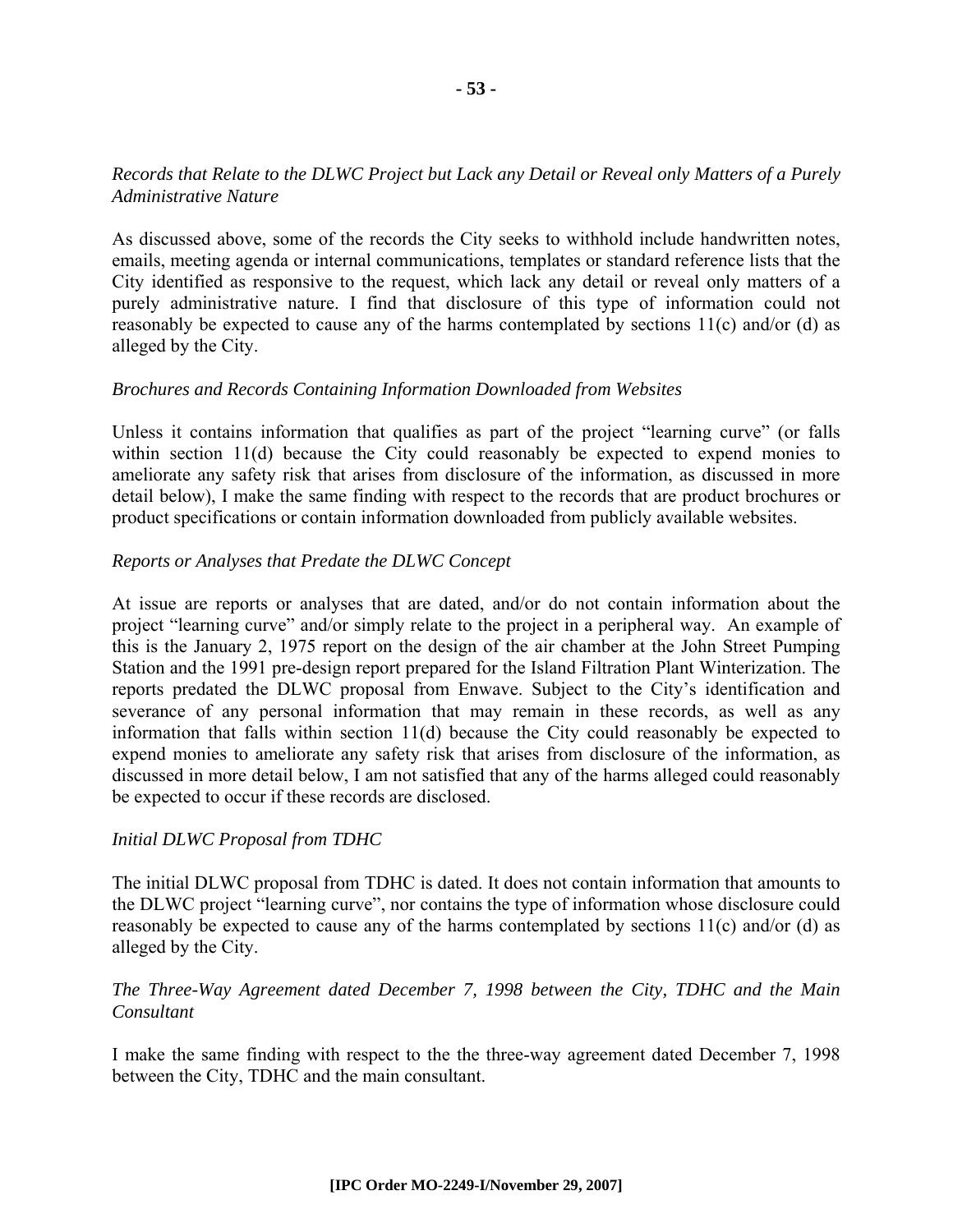#### *Other Proposals that are dated or Contain Little Detail*

There are other dated proposals, both successful and unsuccessful, that were withheld.

The DLWC was a major undertaking and the figures quoted at the time must have reflected the scope of the project and the time when the proposals and/or tenders were made or the contracts were drafted and/or entered into. The DLWC project specific contracts, other than the ETA, that are found in the records at issue, have been completed. I am not satisfied that there is sufficient evidence before me to establish that any ongoing negotiations have reached a stage where releasing drafts or copies of these records or other exchanges relating to these records could reasonably be expected to cause the sections 11(c) and/or (d) harms alleged.

#### *Records Relating to the Review and Assessment of Proposals or Tenders (Scoring)*

In my view, the records relating to the review and assessment of the proposals and tenders at issue and/or their ranking or scoring, are project specific, dated, contain little detail and/or do not contain information about the DLWC project "learning curve". I am not satisfied that disclosing them would cause the harms alleged.

#### *Two Page Agreement between the City and Enwave's Other Shareholder*

In its representations, Enwave's other shareholder alleges that disclosing the information in the two page agreement would reasonably be expected to give a competitor an unfair insight into Enwave's business strategy and planned business structure. This would give such a competitor an undue advantage in creating its own business strategy and plans. In my view, for the reasons I set out in the harms portion of the section 10 analysis, allegations of competitive harm, in the circumstances, are speculative in nature. Furthermore, the record at issue was created some time ago and as noted earlier the DLWC project was completed in 2004. I am not satisfied that any of the harms alleged could reasonably be expected to occur if this record is disclosed.

#### *The January 2002 Energy Transfer Agreement*

In the section  $10(1)$  discussion above, I considered whether releasing information relating to the ETA could reasonably be expected to negatively impact the City. I note that Clause No. 10 of Report No. 12 of the City's Environment and Public Space Committee contains a summary of terms for the ETA. To this I would add that commercial customers expect a mark up for processing and delivery costs over and above what the City may charge Enwave. Furthermore, as discussed above, a chiller manufacturer would be more interested in meeting and/or beating Enwave's cost of energy to the end user, rather than what Enwave has to pay the City under the ETA. I am not satisfied that the City has established that the end user's decision could reasonably be expected to be impacted by the release of any information that is the subject of this appeal. I am therefore not satisfied that disclosing the drafts of the ETA that are at issue or the records related to it (other than the site plan addressed under the section 11(d) discussion below) could reasonably be expected to cause the sections 11(c) and/or (d) harms alleged.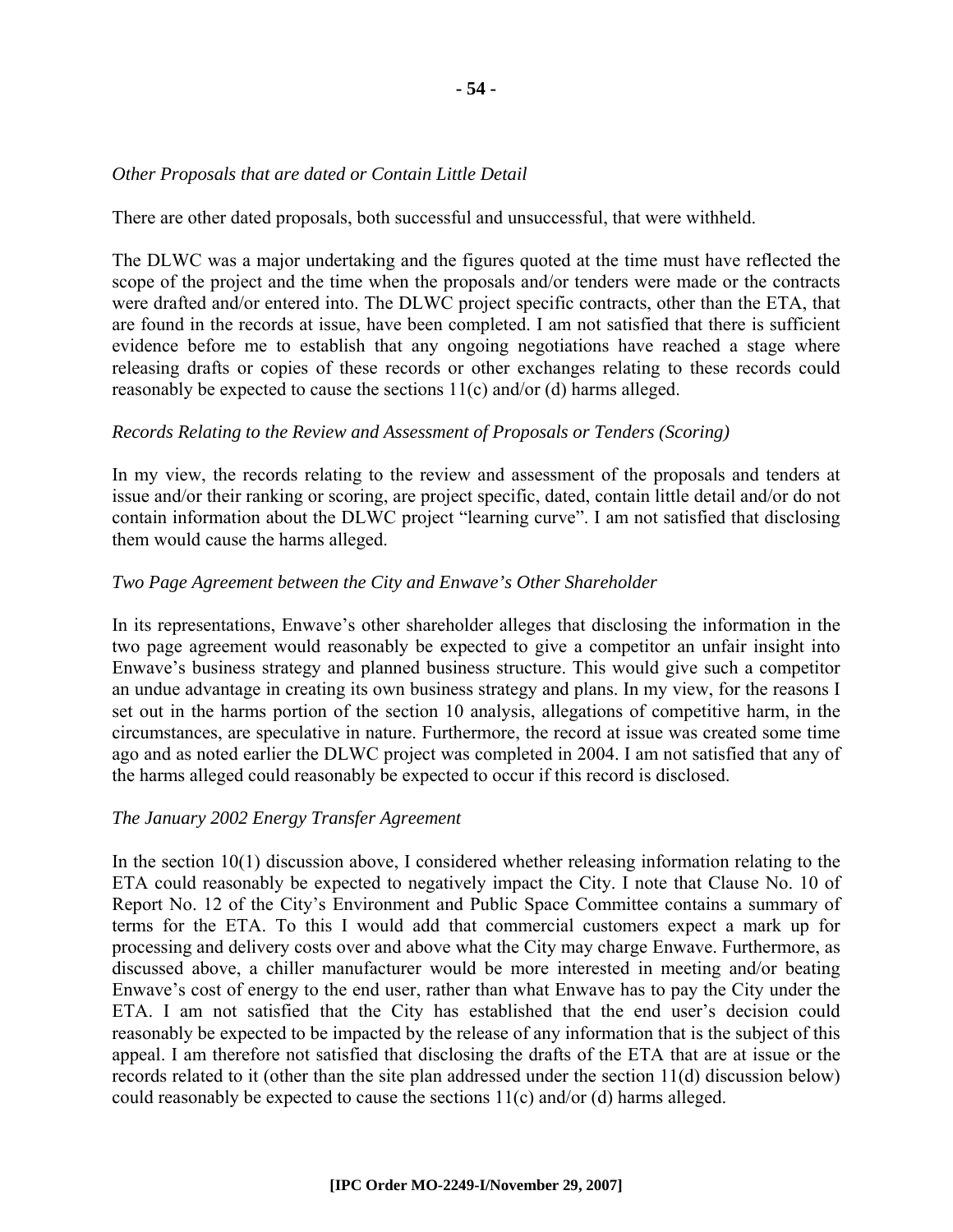#### *Invoices and Progress Payment Certificates with Supporting Documentation*

Also at issue in this appeal are invoices and supporting documents for the payment of goods and services relating to the various stages of the DLWC project. These are costs incurred over the life of the project and the receipts are dated prior to the date of the request. Although there is some fear that releasing certain information could reasonably be expected to cause harm, I am not satisfied that this is the case. I also do not accept that releasing this information would reveal information about the "learning curve" relating to the DLWC project. As a result, I am not satisfied that the alleged section 11(c) and/or (d) harms alleged could reasonably be expected to occur if this information is released.

#### *Co-operative Arrangements*

Similarly, the records relating to co-operative arrangements with an unsuccessful proponent and a power utility, as well as related records, are project specific, dated, contain little detail and/or do not contain information about the DLWC project "learning curve." I am not satisfied that releasing the information contained in those records could reasonably be expected to cause the section 11(c) and/or (d) harms alleged.

#### *Information about the DLWC Project Found in City Reports or City Council Proceedings*

Some of the records at issue consist of all or parts of reports to City council or committees, reports and clauses adopted by, or submitted to City council, City council agenda or drafts or exchanges relating to the information in these records. I am not satisfied that releasing the information contained in those records (except for information that may fall within section 11(d) because the City could reasonably be expected to expend monies to ameliorate any safety risk that arises from disclosure of the information, as discussed in more detail below) could reasonably be expected to cause the section 11(c) or 11(d) harms alleged.

#### *Maps or Diagrams that are, or were, Otherwise Publicly Available*

The City also seeks to withhold maps or diagrams that are, or were, otherwise publicly available. An example of this is a map of Lake Erie available to mariners. I am not satisfied that release of these records, which are, or were, available to public could reasonably be expected to cause the type of section 11(c) and/or (d) harms alleged.

#### *Records Relating to Signage at the John Street Pumping Station*

The City is withholding information relating to proposed signage at the John Street Pumping Station location. I am not satisfied that releasing this information could reasonably be expected to cause any of the section 11(c) and/or (d) harms alleged.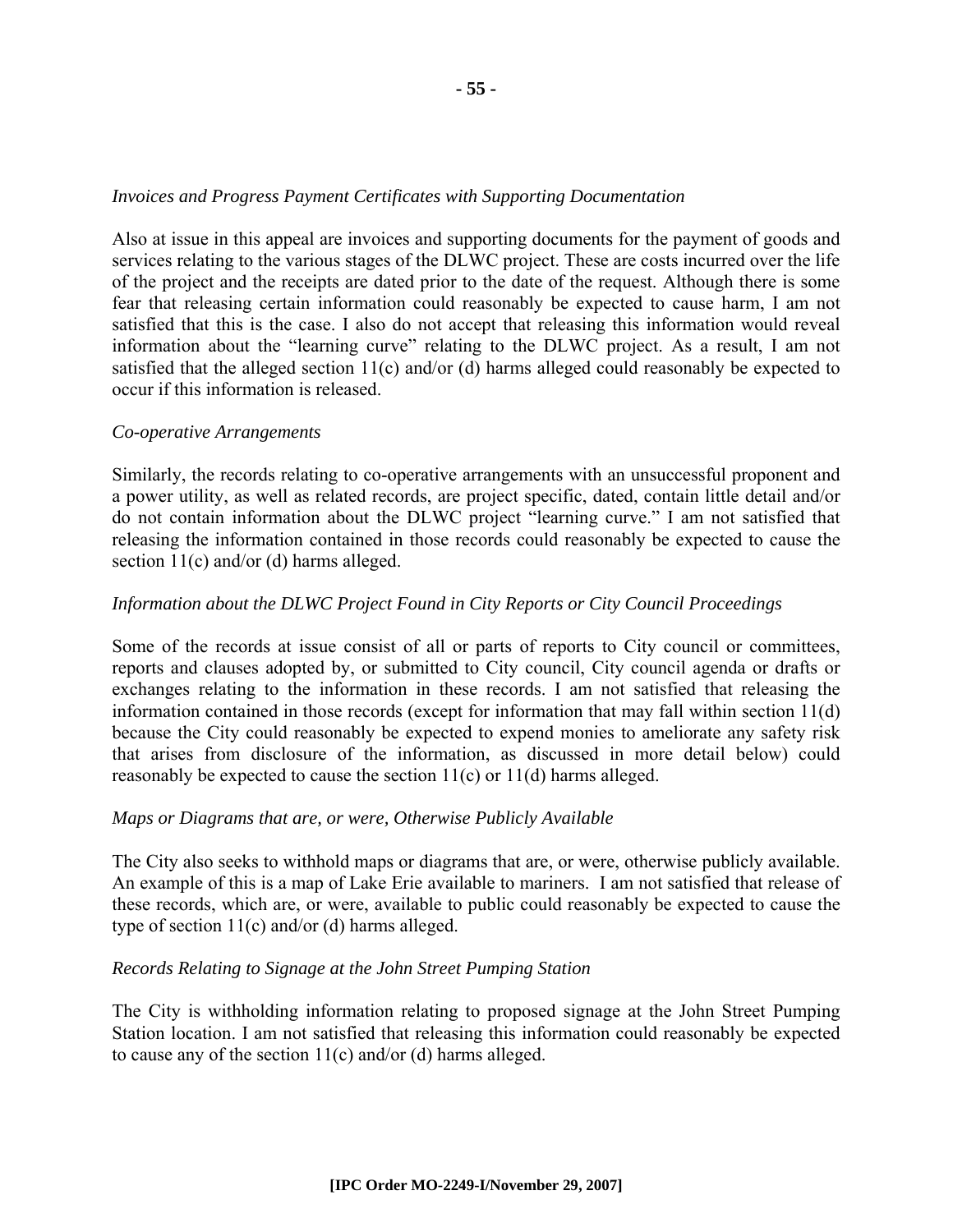#### *Environmental Assessments and Related Records*

The environmental assessments for the DLWC project were conducted in a public forum and have been completed. It was an extensive process. Based on the evidence and submissions before me, unless it contains information that qualifies as part of the project "learning curve" (or falls within section 11(d) because the City could reasonably be expected to expend monies to ameliorate any safety risk that arises from disclosure of the information, as discussed in more detail below), I am not satisfied that the release of information related to the environmental assessments, the challenge to the initial environmental assessment, related correspondence or emails, or records relating to planning and strategic execution, could reasonably be expected to cause the section  $11(c)$  and/or (d) harms alleged.

#### *Records Relating to the Challenge to the First DLWC Environmental Assessment*

I make the same determination with respect to records relating to the challenge to the initial environmental assessment.

#### *Records Pertaining to Emissions Trading*

I make the same determination with respect to records relating to records relating to emissions trading.

#### *Records Relating to Outside Entities that Expressed interests in the DLWC Project*

I also make the same finding with respect to correspondence exchanged with outside entities who expressed an interest in the project (such as the Monroe County Water Authority in Rochester, New York).

#### *Various Reports (including a 1991 Pre-Design Report for the Island Filtration Plant)*

There are a number of reports that the City sought to withhold. Among them is a 1991 pre-design report prepared for the Island Filtration Plant Winterization. In my view that report is now dated, I am not satisfied that any of the harms alleged would occur if it is released.

The City further seeks to withhold a shoreline stability and sedimentation report prepared in 1999 for the Toronto and Region Conservation Authority. The shoreline report relates only peripherally to the DLWC project and contains no design particulars for it. I am not satisfied that any of the harms alleged would occur if it is released. I draw the same conclusion with respect to other papers produced by the City as well as some of the contractors that also fall under this category. For example, except for a proposed plant layout diagram that is found at the end of the report, which falls within 11(d), in my view, the balance of the information contained in the 1971 report prepared by the main contractor, is dated to the point where its release could not reasonably be expected to cause any of the section  $11(c)$  and/or (d) harms alleged. I make the same finding with respect to the generalized information regarding the number of trucks on the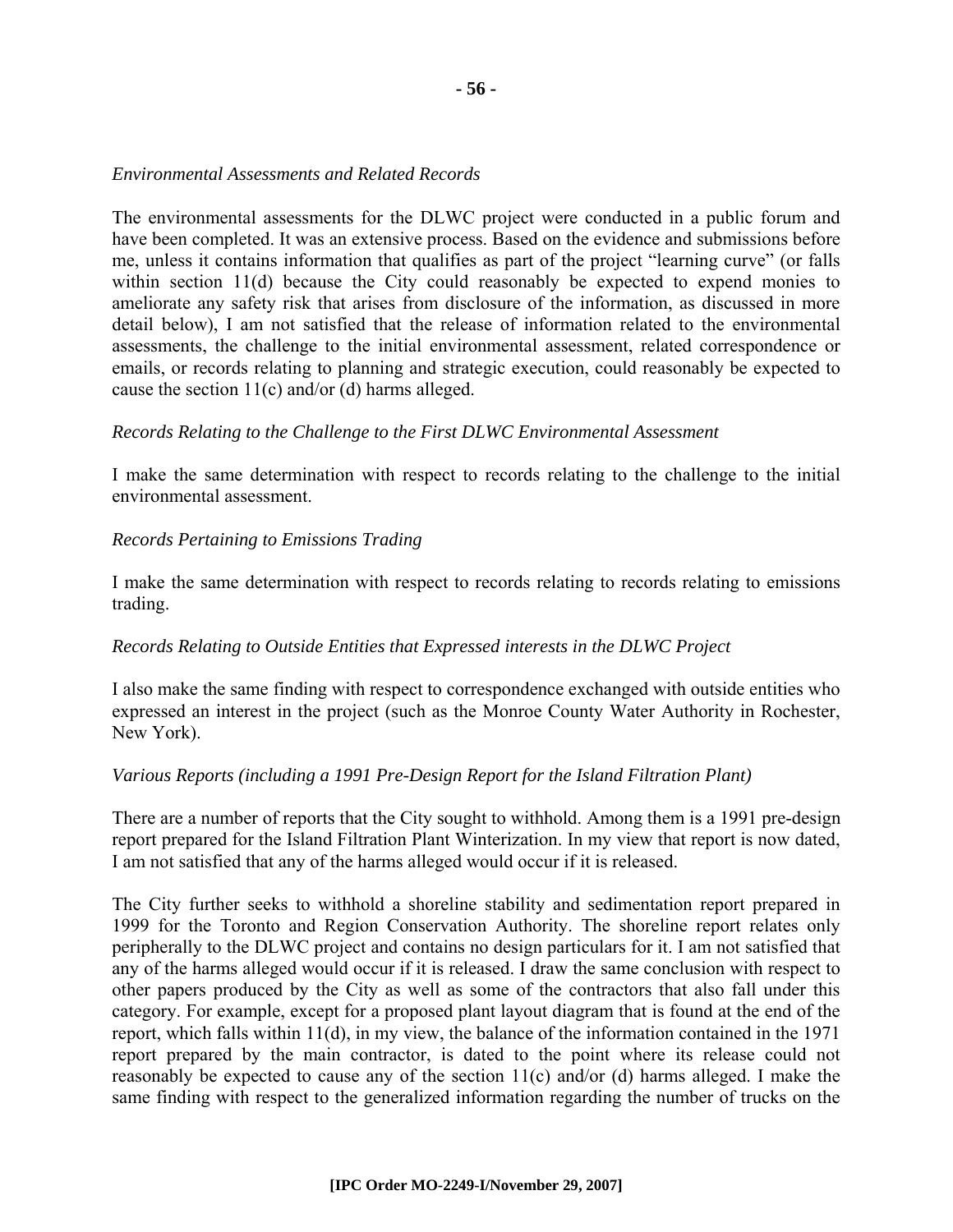Leslie Street Spit during a particular time period and two papers relating to lakebed mapping, one dated 1971 and the other 1993, each of which appear to be available from public sources.

#### *Water Quality, Water Temperature and Pump Capacity Measurements and Related Records*

Another category of records at issue contain information relating to the measurement of water temperature and water quality, as well as information relating to these items. The water temperature measurements were, for the most part, taken in or about 1988 to 1999. The water quality tests were done from 1998 to 2000. In my view these simple tests do not reveal part of the project "learning curve", are particular to the sites or locations that were investigated and are dated. The City also seeks to withhold pump pressure and capacity measurements. In my view while detailed, the information in these records is also not part of the project "learning curve." I am not satisfied that disclosure of the information in these records could reasonably be expected to cause the type of harms alleged.

#### *Applications for Funding, Permits and Approvals*

In addition, the City has relied on section  $11(c)$  and/or (d) to withhold information in applications to federal and provincial bodies for approvals or funding as well as permits and reports from federal, provincial and City bodies for work related to the project. The City also sought to withhold records containing information relating to a requested easement. Some of the withheld approvals date to 1976. In my opinion, unless it contains information that qualifies as part of the project "learning curve" (or falls within section 11(d) because the City could reasonably be expected to expend monies to ameliorate any safety risk that arises from disclosure of the information, as discussed in more detail below), releasing the information contained in the applications relating to the permits, easement and approvals, or for that matter, the permits approvals and reports themselves could not reasonably be expected to cause the section 11(c) and/or (d) harms alleged.

#### *Information that Qualifies for Exemption Under Section 11(d)*

In Order PO-2461, Senior Adjudicator John Higgins was satisfied, in the circumstances of that appeal, that the release of a set of drawings for the City of Toronto, Toronto Animal Services, South Animal Centre (Horse Palace Exhibition Place) could reasonably be expected to threaten the security of a building. In my view, if there is a threat to the security of a building or to the safety of the City's water infrastructure, through, for example, the release of detailed information relating to chemical delivery to the treatment plants, or plans and drawing of the City's drinking water infrastructure, it could reasonably be expected to cause the City to expend monies to ameliorate the risk. In light of the events of September 11, 2001, increased vigilance is the norm, not the exception. Hence, releasing some of the detailed drawings, maps and diagrams of the City's water infrastructure and/or buildings, the detailed information and charts pertaining to the chemical delivery and storage at the various water treatment plants, the site plan which was to be attached as an appendix to the ETA and the exchanges and documentation relating to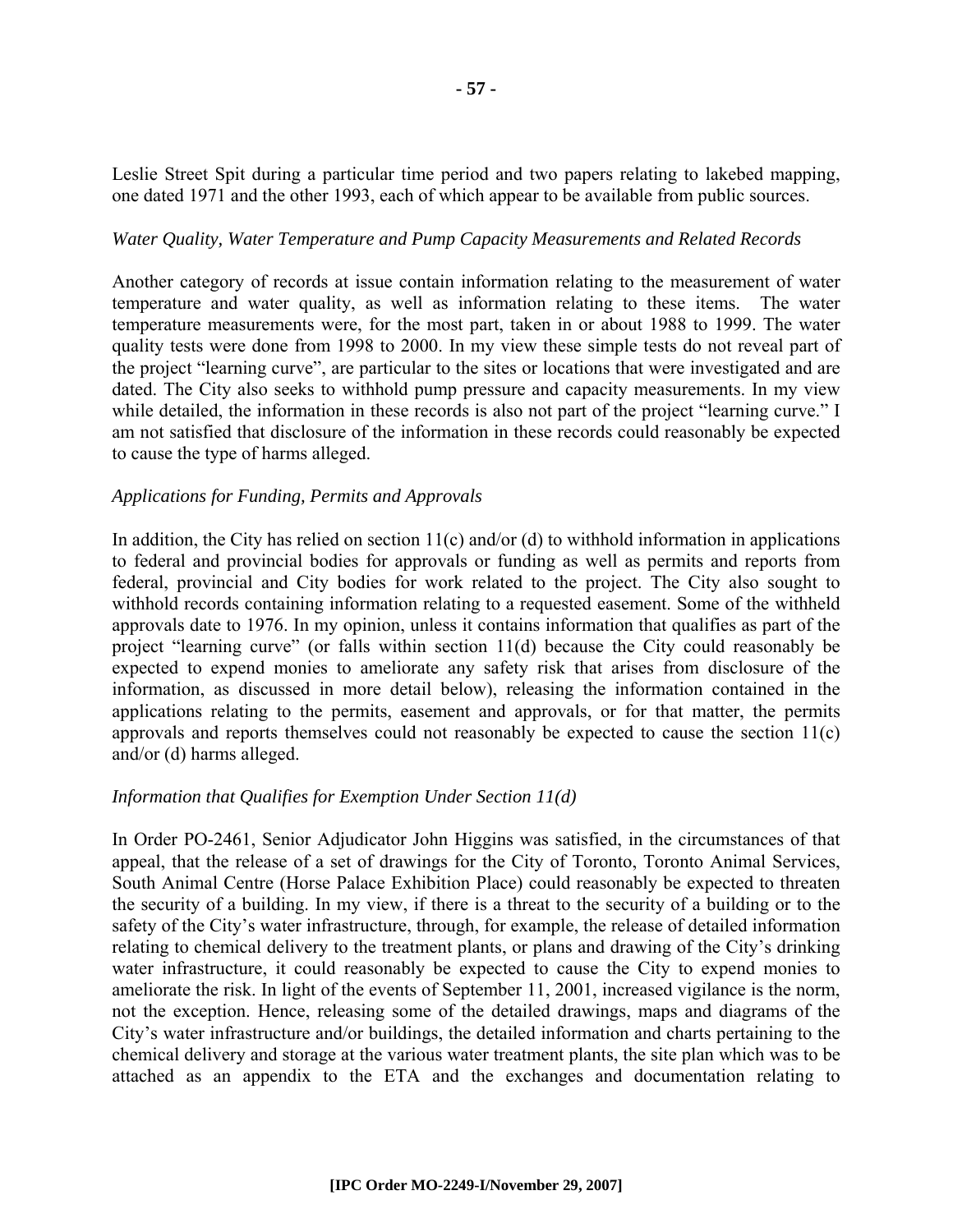contingency planning would have the same result. I therefore conclude that this type of information would qualify for exemption under section 11(d).

With respect to the other information over which the section  $11(c)$  and/or (d) exemption was claimed, I find that the City has not provided me with a reasonable basis for its contention that disclosure of the remaining information could reasonably be expected to cause harm under sections  $11(c)$  and/or (d).

#### **Sections 11(a) and (g) of the** *Act*

As discussed above, the City's position with respect to section 11 evolved over time. Initially, the City relied on sections 11(a) and (g). As the appeal progressed through adjudication, the City came to rely upon the exemptions in sections 11(c) and/or (d) of the *Act*. As discussed above, an institution often claims the section 11(c) and/or (d) exemptions when records are created in a commercial setting.

As noted earlier, the City made no submissions on the application of sections  $11(a)$  or  $11(g)$  in its representations. By making no submissions on these exemptions the City has effectively failed to satisfy the evidentiary burden it bears under section 42 of the *Act*. In any event, the records that could have been subject to 11(a), I have found to be part of the DLWC project "learning curve" and qualify for exemption. Furthermore, the City has not identified any record that contained information "including the proposed plans, policies or projects of an institution if the disclosure could reasonably be expected to result in premature disclosure of a pending policy decision or undue financial benefit or loss to a person" as required by section  $11(g)$ . This makes sense, as the DLWC project that was the subject of the records was completed in 2004. I find, therefore, that sections  $11(a)$  and  $(g)$  do not apply.

#### **PUBLIC INTEREST IN DISCLOSURE**

In his representations, the appellant raises the possible application of the "public interest override" at section 16 which reads:

An exemption from disclosure of a record under sections 7, 9, **10**, **11**, 13 and 14 does not apply where a compelling public interest in the disclosure of the record clearly outweighs the purpose of the exemption. [emphases added]

In order for section 16 to apply, two requirements must be met: first, a compelling public interest in disclosure must exist; and secondly, this compelling public interest must clearly outweigh the purpose of the exemptions (Order P-1398, upheld on judicial review in *Ontario (Minister of Finance) v. Ontario (Information and Privacy Commissioner)* (1999), 118 O.A.C. 108 (C.A.), leave to appeal refused [1999] S.C.C.A. No. 134 (note)).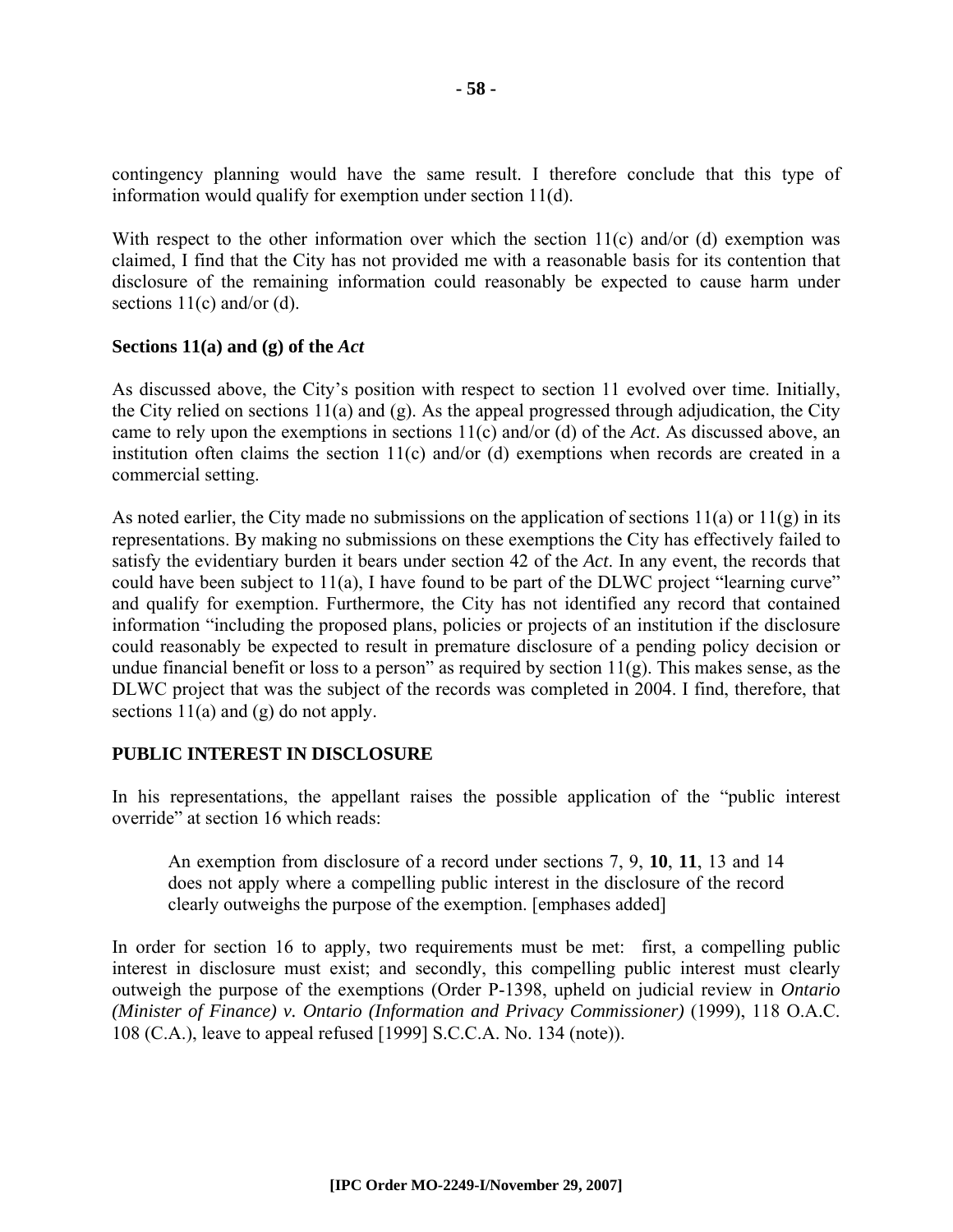In Order P-984, Adjudicator Holly Big Canoe discussed the first requirement referred to above:

"Compelling" is defined as "rousing strong interest or attention" (Oxford). In my view, the public interest in disclosure of a record should be measured in terms of the relationship of the record to the *Act*'s central purpose of shedding light on the operations of government. In order to find that there is a compelling public interest in disclosure, the information contained in a record must serve the purpose of informing the citizenry about the activities of their government, adding in some way to the information the public has to make effective use of the means of expressing public opinion or to make political choices.

If a compelling public interest is established, it must be balanced against the purpose of any exemptions which have been found to apply. Section 16 recognizes that each of the exemptions listed, while serving to protect valid interests, must yield on occasion to the public interest in access to information. An important consideration in this balance is the extent to which denying access to the information is consistent with the purpose of the exemption [See Order P-1398].

In Order PO-2014-I former Assistant Commissioner Mitchinson also explained that in certain circumstances the public interest in non-disclosure of records should be considered. Although that appeal dealt with the equivalent provision in *FIPPA*, it is equally applicable here. He wrote:

This responsibility to adequately consider the public interest in both disclosure and non-disclosure of records in the context of a section 23 finding was also pointed out by the Divisional Court in *Ontario Hydro v. Mitchinson*, [1996] O.J. No. 4636. Before upholding my decision to apply the public interest override in section 23 and order the disclosure of certain peer review reports on the operation of Hydro facilities, the court in that case stated that it needed to first satisfy itself that ".. in deciding as to the existence of a compelling public interest [I took] into account the public interest in protecting the confidentiality of the peer review process". Once satisfied that I had, the court upheld my section 23 finding.

In my view, the issue of whether there is a compelling public interest in disclosure of records is highly dependent on context. Certain key indicators of compellability can be identified, but each fact situation and each individual record must be independently considered and analysed on the basis of argument and evidence presented by the parties.

#### *Representations of the Appellant*

In his representations the appellant stresses the importance of subjecting the expenditures of the City to public scrutiny and that, again referring to Order MO-1248, "government institutions must be accountable to the public they serve and that decisions regarding the expenditure of public funds should be open to public scrutiny."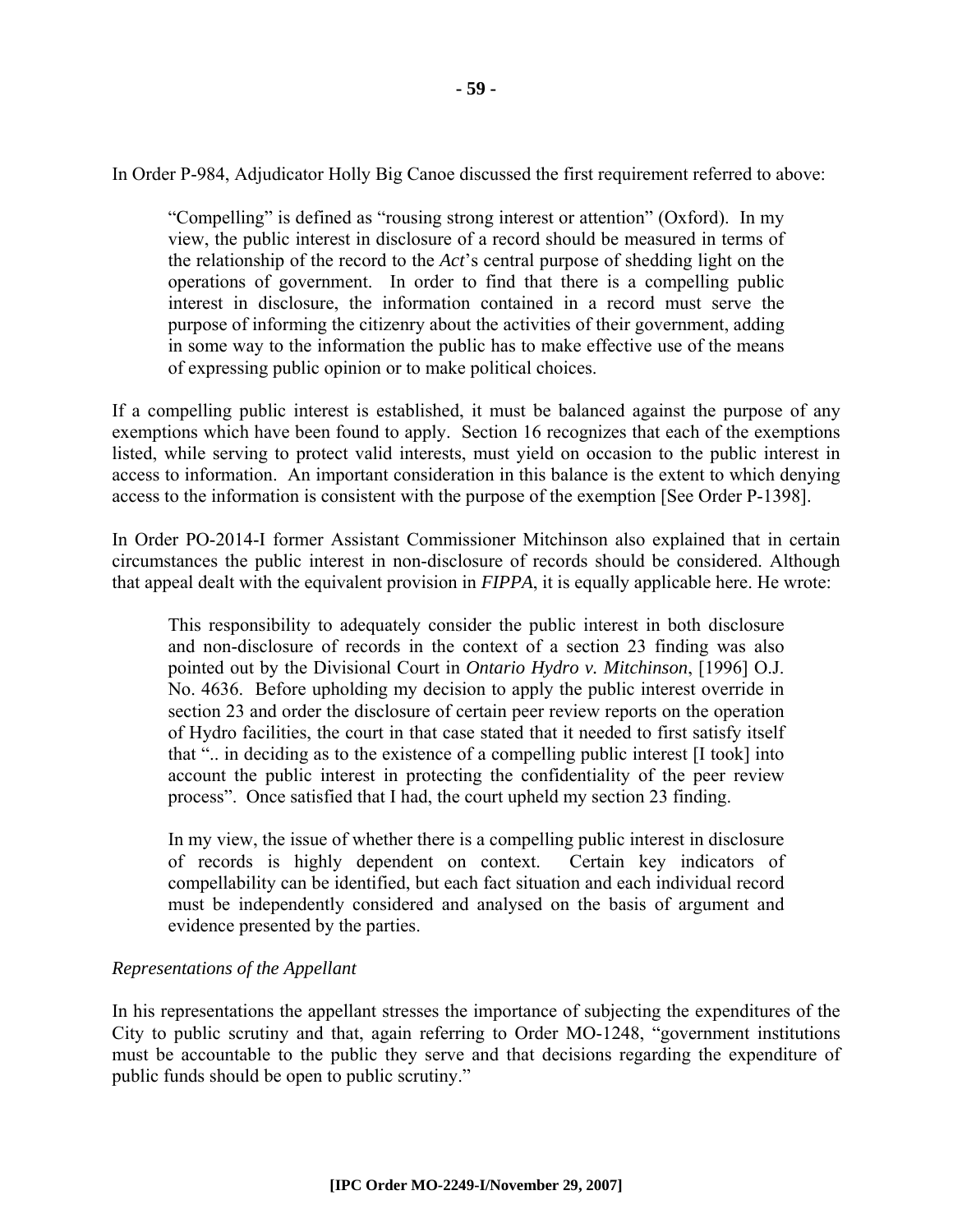The appellant submits that in light of the events that took place in Walkerton, Ontario there should be no secrecy when it comes to assuring citizens that their water supply and related resources are safe. The appellant submits that because the City's drinking water is involved in the DLWC project, disclosure would enable him to consider the safety and viability of the system. Finally, the appellant submits that, unlike in Order P-561, Enwave and the City have not provided evidence about the type of stringent and extensive inspections that former Assistant Commissioner Glasberg had before him in that appeal. As a result, the appellant submits that the information must be disclosed.

#### *Representations of the City*

The City submits that substantial and detailed information about the DLWC project has been provided through public consultations and meetings. Furthermore, the City states that the documentation it has already disclosed to the appellant, which includes the environmental assessment reports, sufficiently addresses any public interest that may exist under section 16 of the *Act*.

#### *Representations of Enwave*

Enwave submits that the safety of the proposed additions and upgrades to the City's water infrastructure have already been the subject of a review process under the *Water Resources Act* (which was approved by the Ministry of the Environment), environmental assessments and public consultations under the *Environmental Assessment Act*. In particular, Enwave points to the Phase 1 Environmental Assessment Report, which concluded that the project could be constructed in a manner that protects the environment while maintaining the quality and security of the City's water supply. Enwave submits that this demonstrates that the safety of the DLWC project and of the water supply has already been publicly addressed. Enwave submits in the result that there is no compelling safety concern or other matter raised by the appellant that should allow section 16 to override the applicable exemptions.

#### *Analysis and Findings*

While I acknowledge the appellant's concerns about the maintenance of the safety of the City water supply, I also note that the DLWC project went through a rigorous environmental analysis. The City was cognizant of the importance of informing the City's residents and others of the nature of the project and its constituent elements. Accordingly, the City conducted public forums and issued press releases and newsletters in order to inform the public about the project. The volume of tests conducted and the manner in which the ETA was drafted demonstrate that integrity of the water supply was constantly monitored and was an integral part of the design of the project. Based upon my review of the documentation, there does not appear to exist any evidence to suggest that the manner in which the DLWC project was designed and constructed, or the constituent elements of the project, have raised a public concern about the safety of the City's water delivery system as a result of the DLWC project. Unlike the appeal under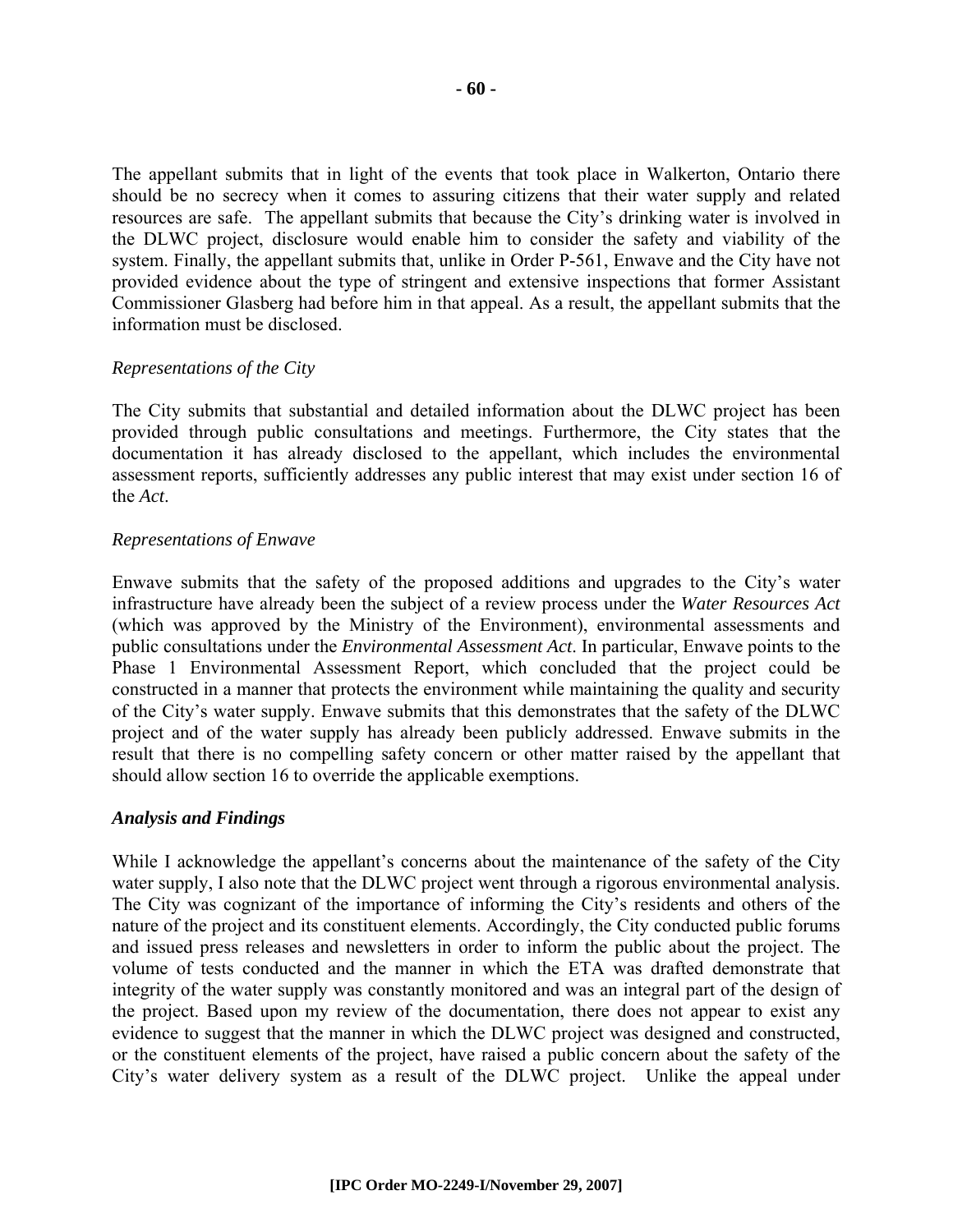consideration in Order PO-1774, I have not been provided with any evidence of any issues of uncertainty surrounding the integration of the City's water infrastructure into the project.

I have addressed any concerns about the information relating to the security of buildings and the City's water infrastructure by determining that they qualify for exemption under section 11(d). In my view, there is no compelling public interest that would override the application of those exemptions to the records which I have applied them to, and there is, in fact, a compelling public interest in non-disclosure of that information.

As well, as a result of the analysis in this decision, I will order disclosure of a substantial amount of additional information about the project, and in my view, further disclosure is not required to satisfy the public interest identified in section 16.

Therefore, I conclude that there is no compelling public interest in the disclosure of any of the remaining information that I have found to be exempt under the *Act*.

#### **EXERCISE OF DISCRETION**

#### **Introduction**

The section 11(c) and (d) exemptions are discretionary and permit an institution to disclose information, despite the fact that it could withhold it. An institution must exercise its discretion. On appeal, I may determine whether the City failed to do so.

I may also find that the City erred in exercising its discretion where, for example:

- it does so in bad faith or for an improper purpose
- it takes into account irrelevant considerations
- it fails to take into account relevant considerations

In all these cases, I may send the matter back to the City for an exercise of discretion based on proper considerations [Order MO-1573].

#### **Relevant considerations**

Relevant considerations may include those listed below. However, not all those listed will necessarily be relevant, and additional unlisted considerations may be relevant [Orders P-344, MO-1573]:

- the purposes of the *Act*, including the principles that
	- $\circ$  information should be available to the public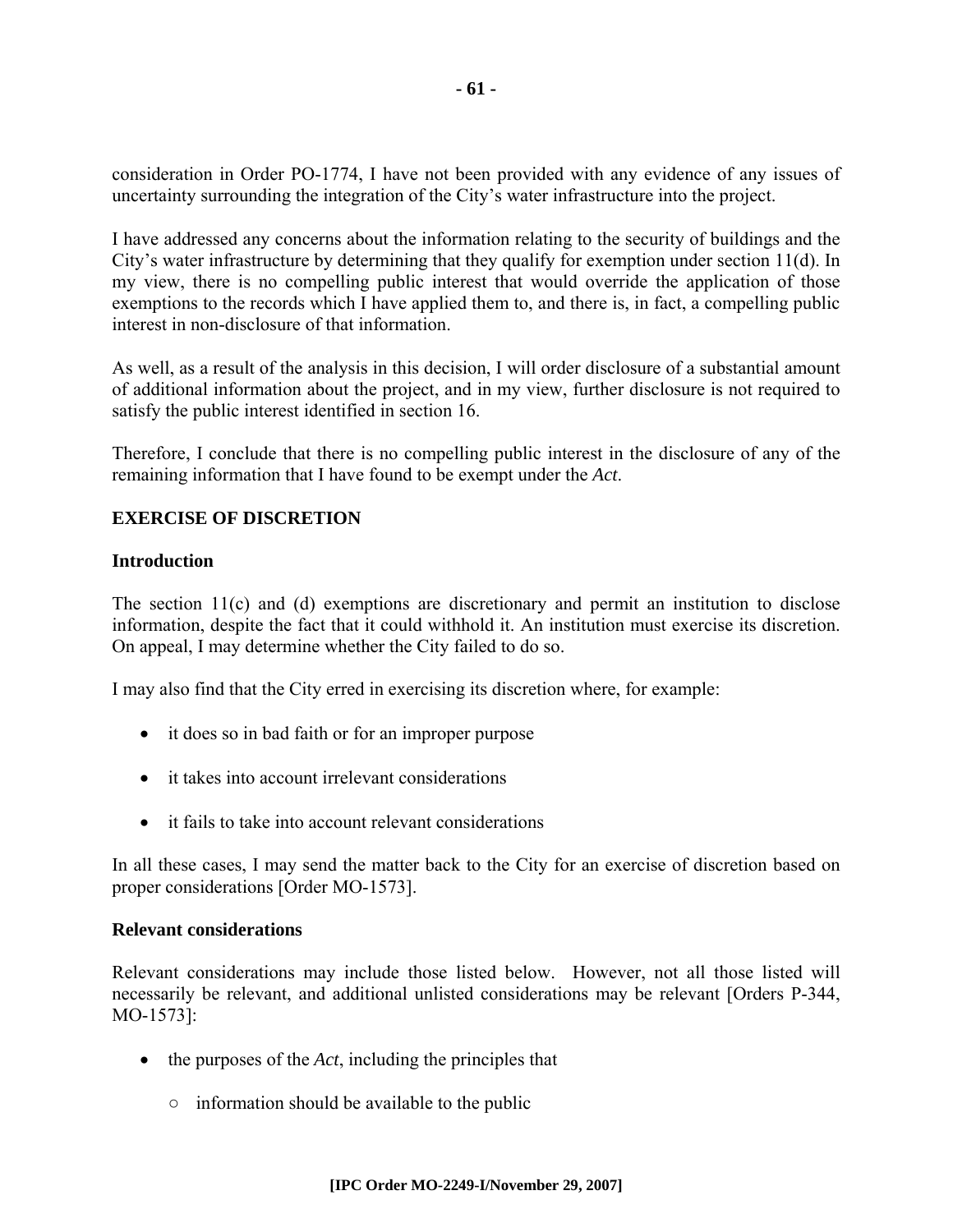- individuals should have a right of access to their own personal information
- exemptions from the right of access should be limited and specific
- $\circ$  the privacy of individuals should be protected
- the wording of the exemption and the interests it seeks to protect
- whether the requester is seeking his or her own personal information
- whether the requester has a sympathetic or compelling need to receive the information
- whether the requester is an individual or an organization
- the relationship between the requester and any affected persons
- whether disclosure will increase public confidence in the operation of the institution
- the nature of the information and the extent to which it is significant and/or sensitive to the institution, the requester or any affected person
- the age of the information
- the historic practice of the institution with respect to similar information

#### *Representations of the Appellant*

The appellant's position is that due to the manner in which the City addressed his request for access to information, this office should exercise discretion in favour of disclosure. As discussed in Order MO-1573, this office does not have the power to substitute its discretion for the discretion of the institution in denying access. Rather, if I find that the institution failed to properly exercise its discretion, my power is limited to referring the matter back to the institution for an exercise of discretion based on proper principles.

In his representations, the appellant listed the following alleged acts or omissions as the basis for his belief that the City failed to properly exercise its discretion:

• the City's delay in addressing the request;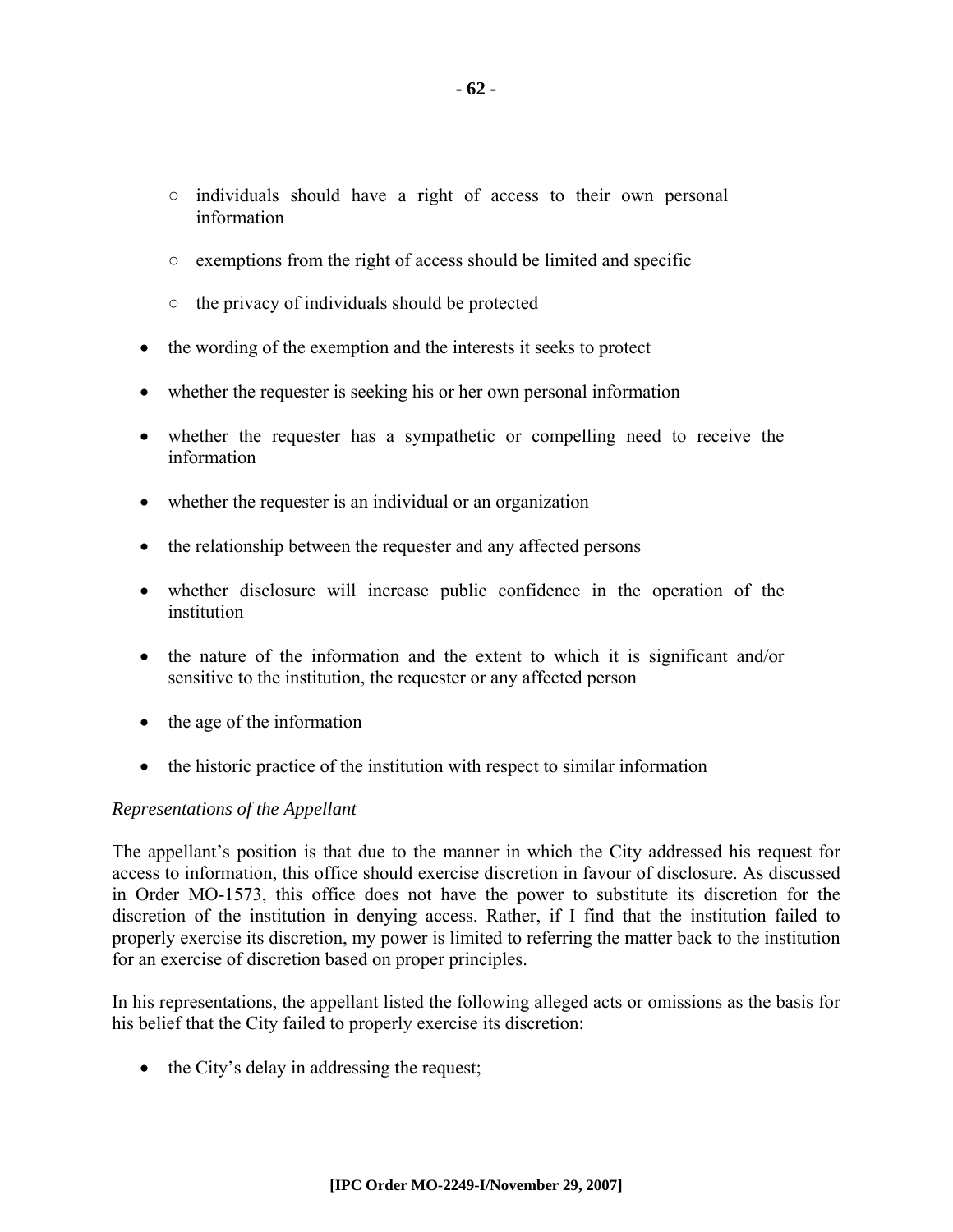- the City's refusal to make a decision on the request, and only making one after an order of this office;
- the "vague and confusing" index of documents;
- the refusal to provide an electronic copy of the index of documents as a courtesy;
- that many documents relating to the request "which are clearly in existence", have not been disclosed in the index of documents;

In his representations the appellant also alleged that the City was in a conflict of interest and that its motivation in denying access to the requested information is the desire to preserve a contract that was entered into without public tender. Finally, the appellant asserts that the deponent of the affidavit filed by Enwave opposes the disclosure of documents that the deponent has not seen.

#### *Representations of the City*

Without specifically addressing the issue of the manner in which it exercised its discretion, the City sets out the factors it considered in denying access to the information it withheld. Some of those considerations were contained in its confidential representations, which I am unable to reproduce in this order.

#### *Analysis and Findings*

The issues of a timely decision and the sufficiency of the index of records the City provided are purely procedural matters that were addressed in previous orders in this appeal. The quality of the indices was also addressed by previous order. I ascribe many of the alleged acts or omissions to the wide scope of the request, the large number of records that were responsive to the request and the sheer volume of records that were generated by a project of this magnitude. I am also not satisfied that the appellant has established that the City was in a conflict of interest to a sufficient degree so as to influence its exercise of discretion. In any event, this office has now conducted an independent review of the City's decision as contemplated by the *Act*.

In my opinion, based upon my review of the representations and the records, the City appropriately exercised its discretion not to disclose documents that I have not ordered disclosed. I will not, accordingly, disturb its exercise of discretion on appeal.

#### **ORDER:**

1. My determination on whether information in a record is exempt from disclosure under the *Act* is set out in a detailed index that will be sent to the City, Enwave and the appellant. A copy of the index will be provided to any of the third parties (other than Enwave), upon request. If a record does not qualify for exemption under the *Act*, as